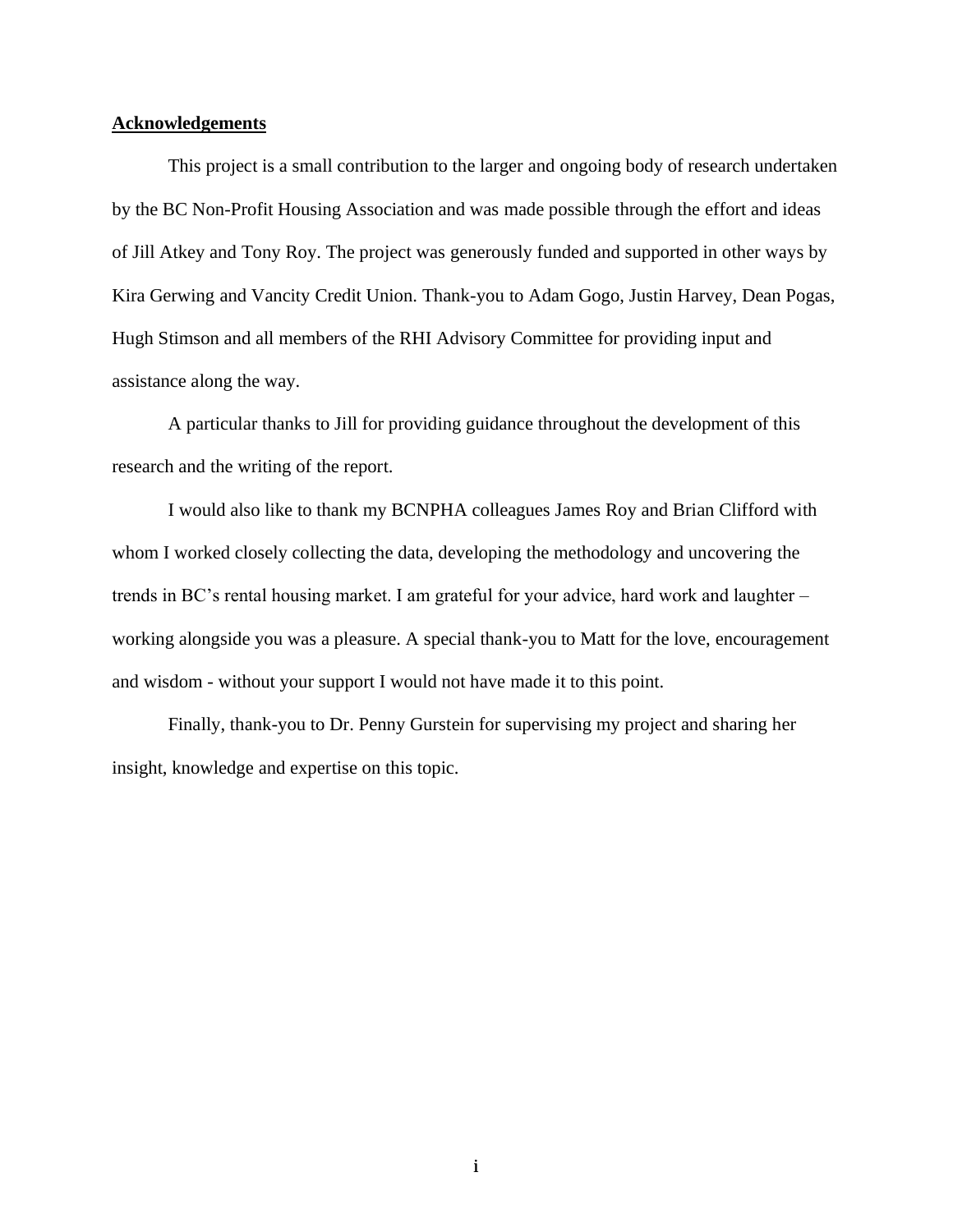#### **Executive Summary**

This report was undertaken as part of a larger research project initiated by the BC Non-Profit Housing Association (BCNPHA). The motivation behind the larger project was to provide better and more nuanced data on the rental housing market in British Columbia. The purpose of this report is to give context to this data and demonstrate how the methodology may be applicable outside of BC.

The report begins by providing a historical analysis of the factors that have influenced the state of rental housing in Canada. These include the restructuring of federal income tax policies in 1972, rent control, effects of condominiums, direct government programs, and Canada's 'dual housing policy'. This history shows that the majority of today's purpose-built residential rental stock was constructed prior to 1972 and will need significant maintenance in coming years. The current market incentivizes the provision of new rental housing delivered as smaller buildings by non-corporate landlords such as rented condos, rented houses, secondary suites and accessory dwellings such as laneway or carriage homes. For a variety of reasons, the data collected and reported on rental housing fails to document accurately this secondary rental market. The RHI research project was conceived to address the absence of information on the rental housing market.

The second section gives an explanation of the methodology and its development followed by a discussion of the results of this research. Three main trends in BC's rental housing market are identified. Firstly, unaffordable rental housing is not a problem that exists only in large urban centres. The statistical analysis undertaken through this research examined the rental housing markets in Canada, British Columbia, and nearly all BC Regional Districts and municipalities showing that communities of all sizes across BC have unaffordable rental housing

ii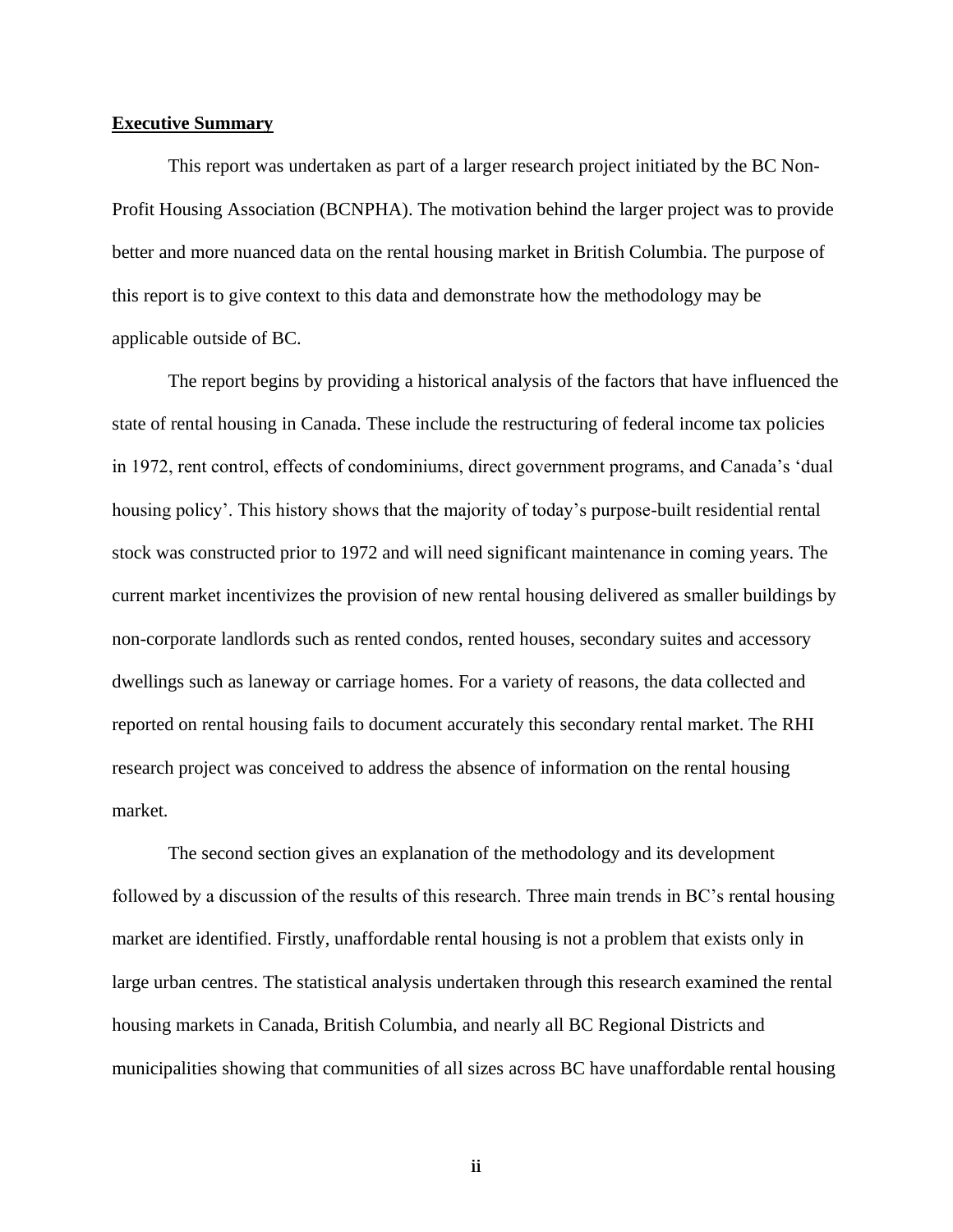markets. Secondly, issues with rental housing affordability appear to stem primarily from a mismatch between high rents and low incomes rather than households living in overcrowded or otherwise inadequate conditions. Lastly, because the unique methodology allows examination of rental housing trends for households with different incomes, it is shown that problems of rental housing affordability are disproportionately affecting those with lower incomes.

The report concludes with recommendations as to how the results of this research may be applied in practice. The results of this project and the RHI as a tool are potentially useful to affordable housing advocates, researchers, planners and developers. Suggestions of how this work might be used by these types of practitioners are addressed in turn.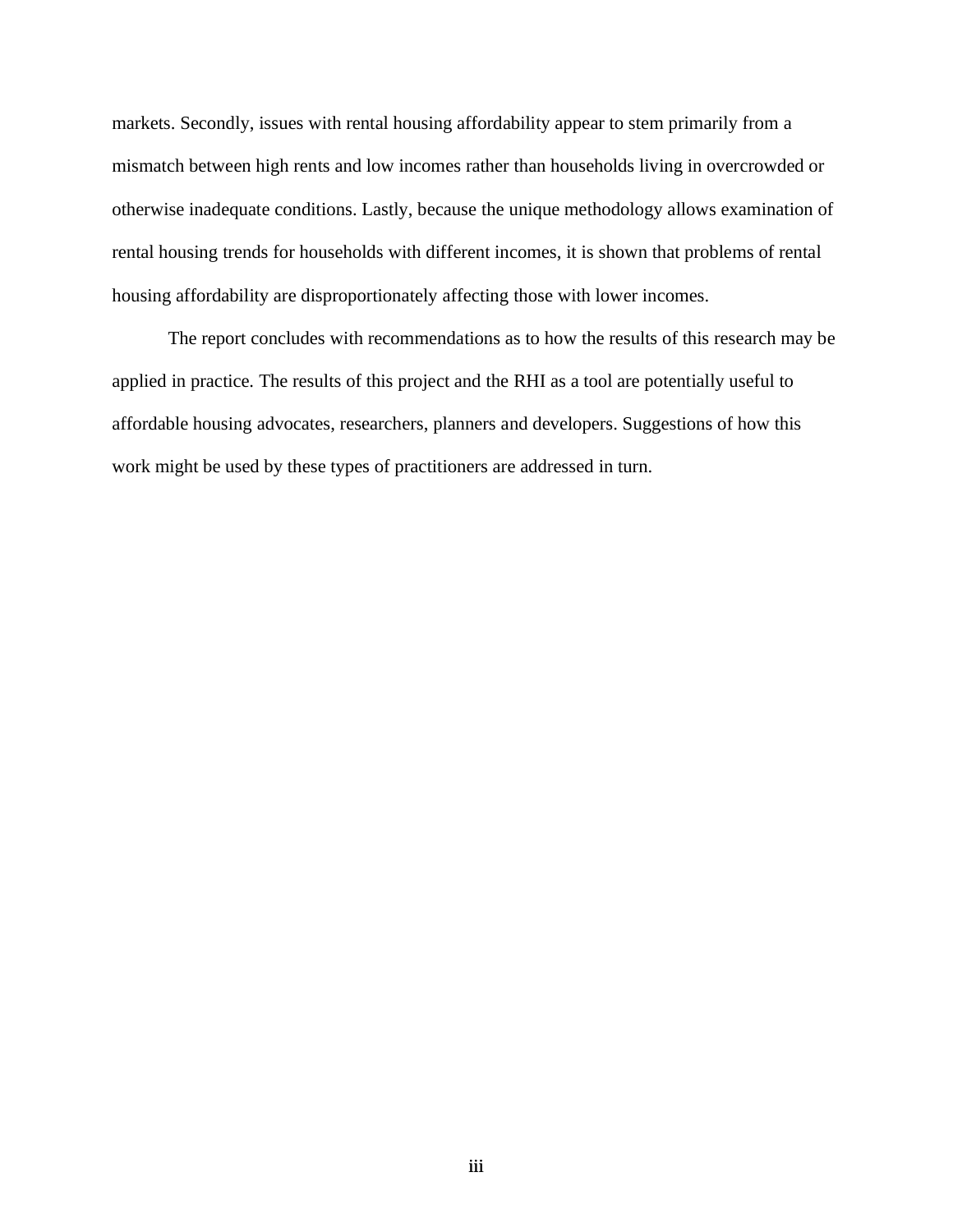| 1.0 |     |                                                                                     |  |  |  |  |  |  |
|-----|-----|-------------------------------------------------------------------------------------|--|--|--|--|--|--|
| 2.0 |     |                                                                                     |  |  |  |  |  |  |
|     | 2.1 |                                                                                     |  |  |  |  |  |  |
|     | 2.2 |                                                                                     |  |  |  |  |  |  |
|     |     | 2.2.1<br>2.2.2<br>2.2.3<br>2.2.4<br>2.2.5                                           |  |  |  |  |  |  |
|     | 2.3 |                                                                                     |  |  |  |  |  |  |
|     | 2.4 |                                                                                     |  |  |  |  |  |  |
| 3.0 |     |                                                                                     |  |  |  |  |  |  |
|     | 3.1 |                                                                                     |  |  |  |  |  |  |
|     | 3.2 | 3.2.1<br>3.2.2<br>3.2.3<br>3.2.4<br>3.2.5                                           |  |  |  |  |  |  |
|     |     |                                                                                     |  |  |  |  |  |  |
| 4.0 |     |                                                                                     |  |  |  |  |  |  |
|     | 4.1 | Opportunity for comparison, RHI and Indicator Scores  35<br>4.1.1<br>4.1.2<br>4.1.3 |  |  |  |  |  |  |
|     | 4.2 | 4.2.1<br>4.2.2<br>4.2.3                                                             |  |  |  |  |  |  |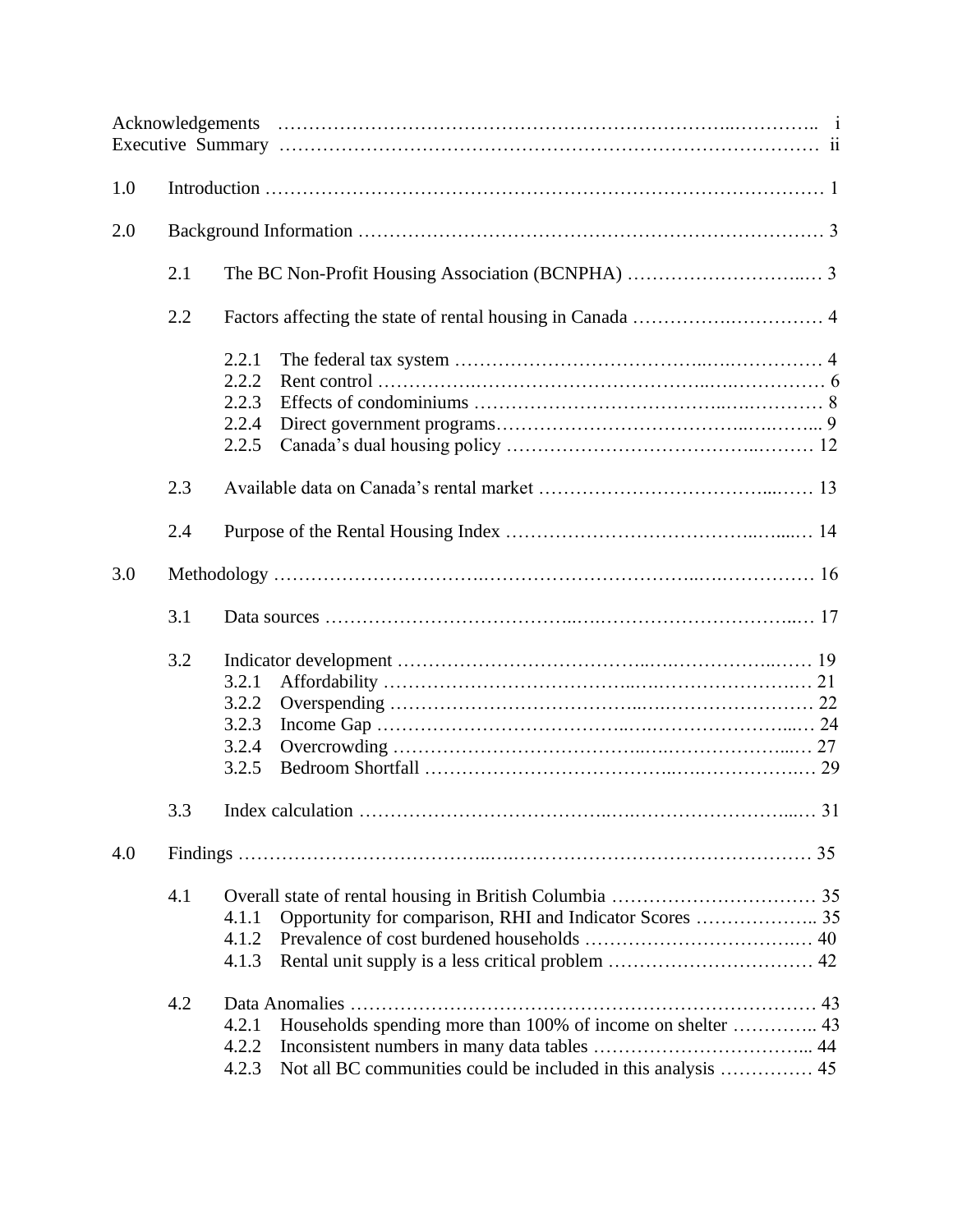|     | 4.3 |  |
|-----|-----|--|
| 5.0 |     |  |
|     | 5.1 |  |
|     | 5.2 |  |
|     | 5.3 |  |
|     | 5.4 |  |
|     |     |  |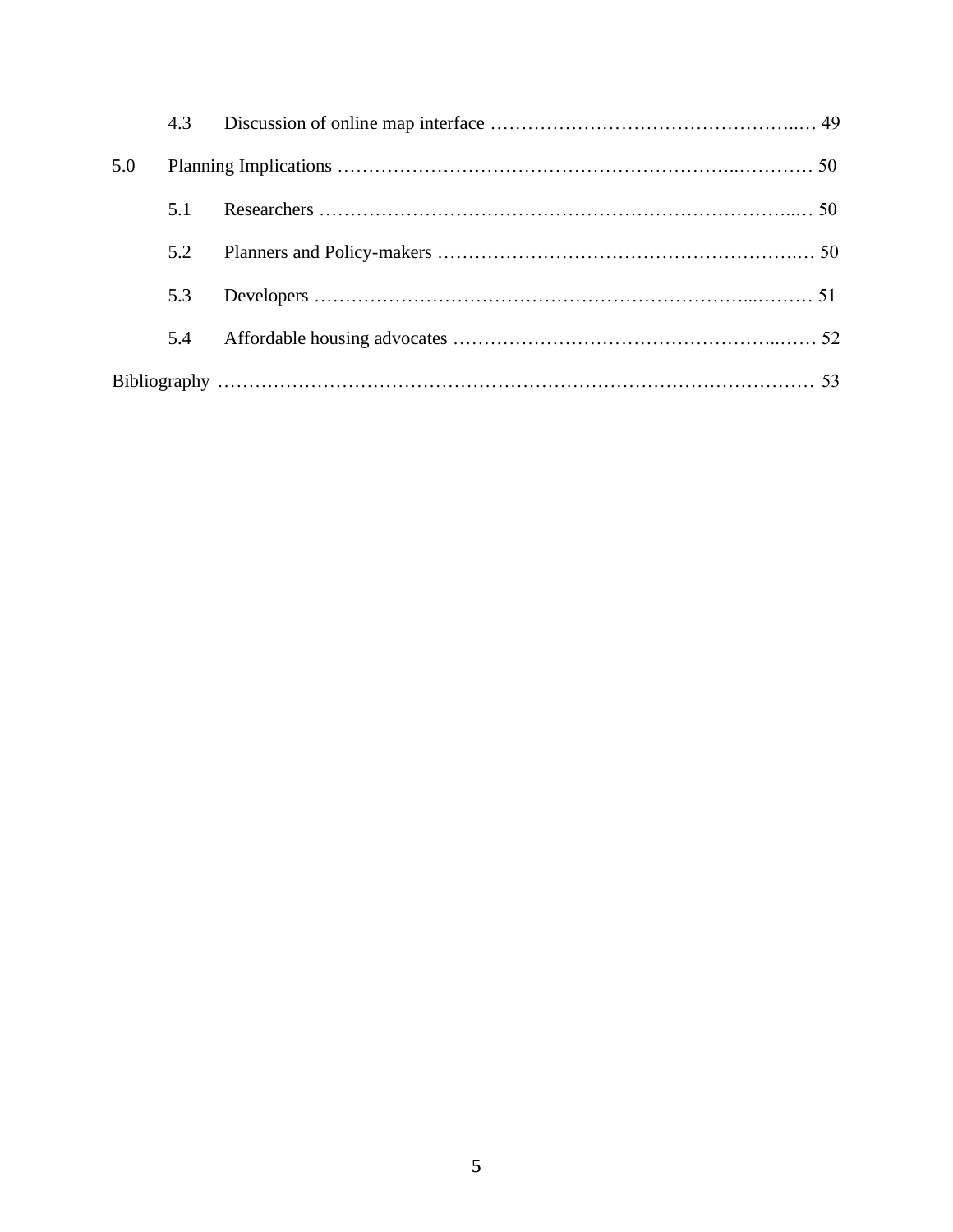#### **1.0 Introduction**

The private market is the predominant means of providing housing in Canada. Data from the 2011 National Household Survey (NHS) illustrates this: housing for 87% of Canadians is provided through the private market. Over two thirds of Canadian households own their homes and 31% rent. Of these renter households, nearly one in seven live in some form of subsidized housing. British Columbia has similar proportions to the nation at large (Statistics Canada, 2011).

Over the past thirty years it has become apparent that the private rental market has failed to sufficiently accommodate the demand for affordable rental housing in both Canada and British Columbia. Economist Lawrence Smith identified this problem in 1983 and warned of a "growing crisis in rental housing" (Smith, 1983). In 2011, 40% of Canada's renter households paid more than 30% of their income to shelter; nearly half of these households paid more than 50% of their income. The situation in British Columbia is slightly worse: 45% of renters pay more than 30% and slightly more than half of these housholds pay more than 50% (Statistics Canada, 2011).

There are two standard measures of housing affordability: households spending 30% to 50% of their income on shelter are considered *moderately cost-burdened* and households spending more than 50% are labelled *severely cost burdened* (Luffman, 2006; Pomeroy, 2001). Depending on the paucity of their incomes, these households may be forgoing other necessities in order to pay rent.

If the private residential rental market operated efficiently and equitably under laissez faire economic conditions, there would be little rationale for any government intervention. However, the relevant housing data shows that since the mid 1970s there has been a decline in the construction of new purpose-built rental units to the point where supply is no longer able to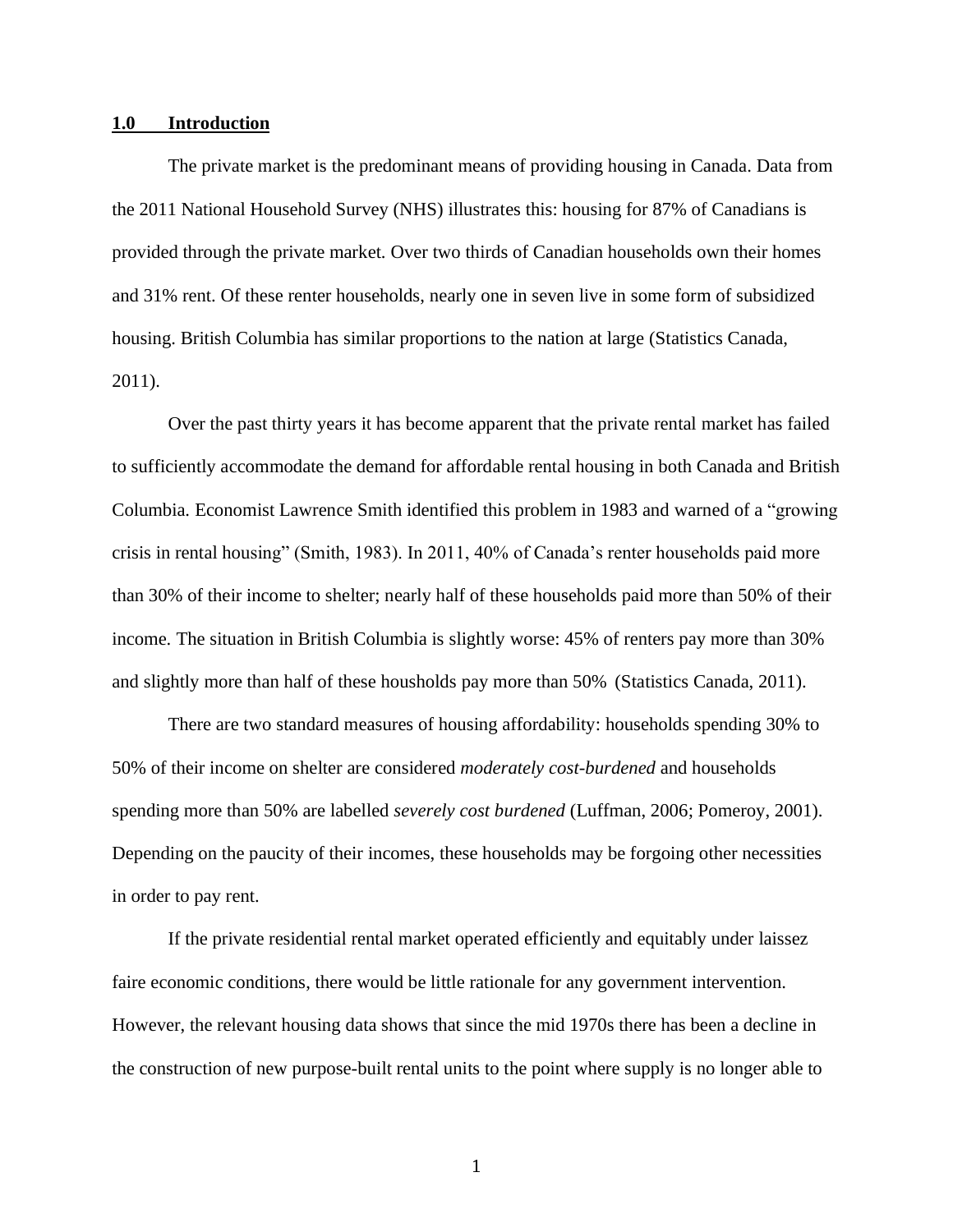adequately meet demand. If provincial and particularly federal levels of government continue to devolve their responsibilities for housing to municipal authorities, a significant reversal of this trend is not foreseeable (Seto, 1985).

To adequately address the issue of affordable housing, it is important to have a clear picture of the current state of affordable rental housing. The Rental Housing Index research project provides a method for empirically assessing the state of a rental housing market in a community. In doing so, rental-housing trends, often anecdotal, are quantified. Affordable housing advocates, planners and policy-makers can use the resulting information as evidence to demonstrate the need for improved affordable housing options in a community. Around the world, communities are experiencing crises with respect to affordable housing. With some precautions this methodology may be applicable outside of the provincial context within which it was developed by providing a preliminary framework for systematically examining the state of any rental housing market.

This report consists of four parts. The first reviews government policies and other factors that have had an effect on Canada's rental housing market. The second outlines the methodology for statistically analyzing the rental housing market in a particular community. The third section applies this methodology to assess the quality of the rental housing market in British Columbia and the final section provides suggestions as to how this research may be utilized by practitioners.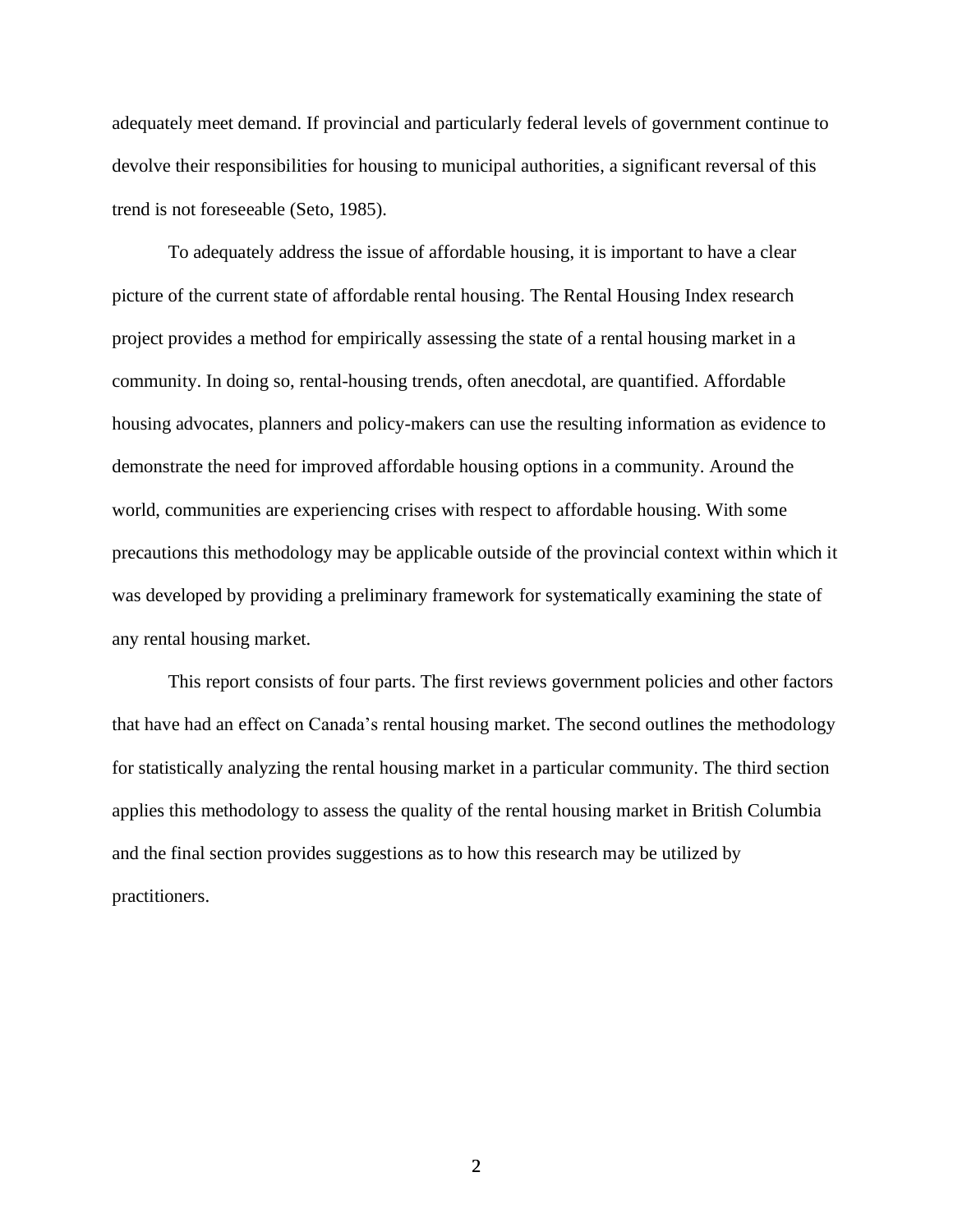## **2.0 Background Information**

## **2.1 The BC Non-Profit Housing Association**

This report was undertaken as part of a larger research project initiated by the BC Non-Profit Housing Association (BCNPHA). The project was conceived in November 2013 by Jill Atkey, BCNPHA Director of Research & Education, and Tony Roy, BCNPHA's Executive Director and generously supported by Vancity Credit Union.

Execution of the research including development of the methodology, statistical analysis and creation of the final online interface used to present the findings was undertaken in the summer of 2014 by a three person team comprised of myself and two other BCNPHA Research Analysts. Jill Atkey and Tony Roy supervised this work with input from an Advisory Committee made up of knowledgeable housing professionals from across BC.

BCNPHA revealed the first iteration of the Rental Housing Index project at their annual Non-Profit Housing Conference in November 2014. The project will be updated each year with additional layers of data. Future research will include additional information on the supply and quality of non-profit housing in British Columbia, qualitative research such as videos that highlight compelling narrative arcs within the data, and a more nuanced analysis of the rental housing realities for specific populations such as students, seniors, people with disabilities and aboriginals.

The overall purpose of the larger project itself was to provide better and more nuanced data on the rental housing market in British Columbia. The BCNPHA's mandate is to provide leadership and support to non-profit housing providers and advocates across BC. The intention of Rental Housing Index project was to provide a solid technical foundation for policy making and development decisions.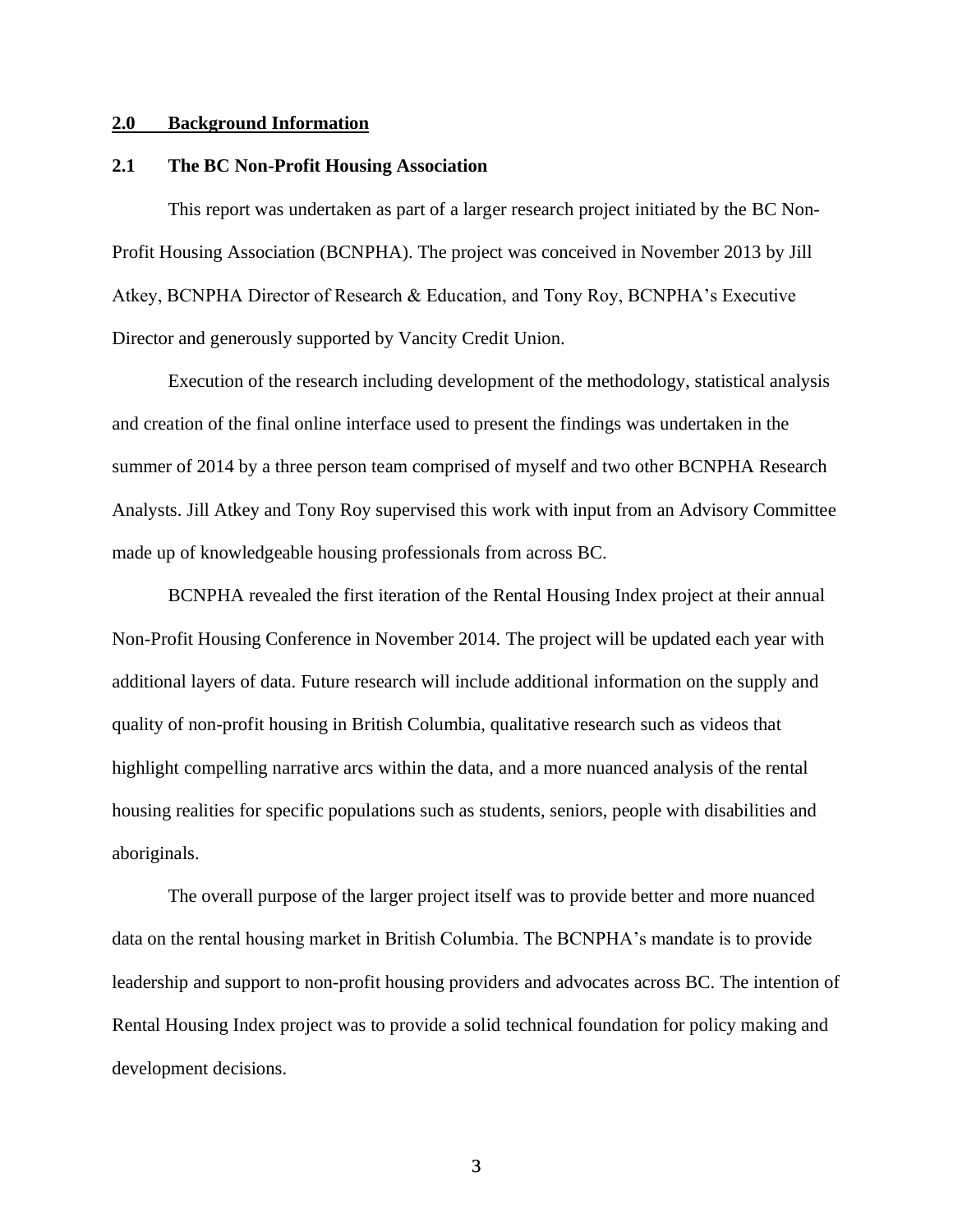The purpose of this report is to give context to this data and demonstrate how the results may be applicable outside of British Columbia. The report begins by providing a historical analysis of the factors that have influenced the state of rental housing in Canada followed by an explanation of the methodology and its development. The report concludes with recommendations as to how the results of this research may be applied in practice.

## **2.2 Factors affecting the state of rental housing in Canada**

Because the majority of Canadians obtain housing through the private market, most of the housing literature shares this focus. Much has been written on the subject of social housing in Canada (Bourne, 2007; Colderley, 1999; Vakil-Zad, 1996) and the state of social housing certainly affects the private rental market, however this consideration is beyond the scope of this analysis. This chapter is limited to providing an overview of the main factors, identified in Canadian housing policy literature, as having a significant effect on the affordability of private rental housing in Canada. These factors are:

- the federal tax system;
- rent control;
- effects of condominiums;
- direct government programs; and
- Canada's dual housing policy.

#### *2.2.1 The federal tax system*

The 1972 restructuring of the federal tax system has generally been considered to have had a significant effect on both the demand for rental accommodation and the supply of rental stock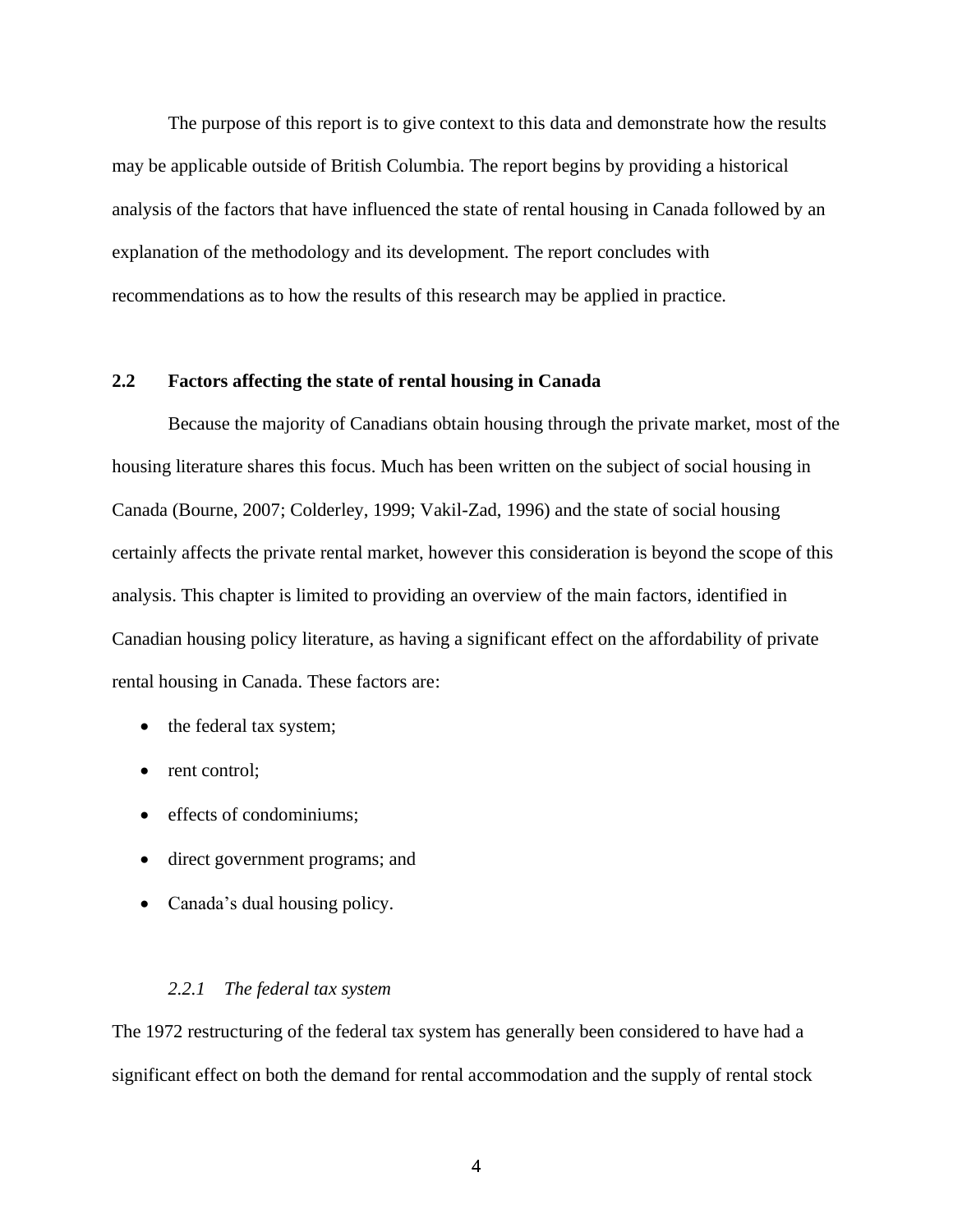(Crook, 1998; Smith, 1983). While these tax reforms were not specifically implemented to affect housing policy, their effect on the rental housing market has been profound. In the decade before these tax amendments Canada saw a boom in the construction of apartment buildings, due in part to the favourability of the tax system and the anticipation of sustained inflation. In fact, the *majority* of Canada's current multi-unit rental housing stock was constructed prior to 1972.

Prior to that, rental housing investors benefited substantially from a number of long standing provisions contained in the Income Tax Act. However, most of these were eliminated in the 1972 reforms. From a housing perspective, the tax revisions believed to have had the greatest effect were the introduction of a capital gains tax and the elimination of investment real estate as a tax shelter for other income (Smith, 1983).

The tax amendments introduced a capital gains tax for all realized gains from financial and real assets, with the exception of a principle residence. This revision encouraged a shift in tenure towards ownership; compared to renting, the relative desirability of ownership increased as homeownership became the only vehicle through which a non-taxable capital gain could be realized. The capital gains tax reduced the desirability of residential rental investment only slightly as all major equity investments (other than a principal residence) were treated similarly.

Prior to 1972, rental investors enjoyed the right to pool multiple rental buildings for tax purposes. Rollover provisions allowed these investors to defer the tax on recaptured depreciation upon sale of a single building as long as there were others in the pool with unallocated Capital Cost Allowances (CCAs). As well, rental investors were permitted to use paper losses in real estate as deductions against non real estate income. In combination with CCA provisions that defined allowable depreciation for the purposes of income taxation as much higher than actual economic depreciation, these two factors made residential rental buildings an attractive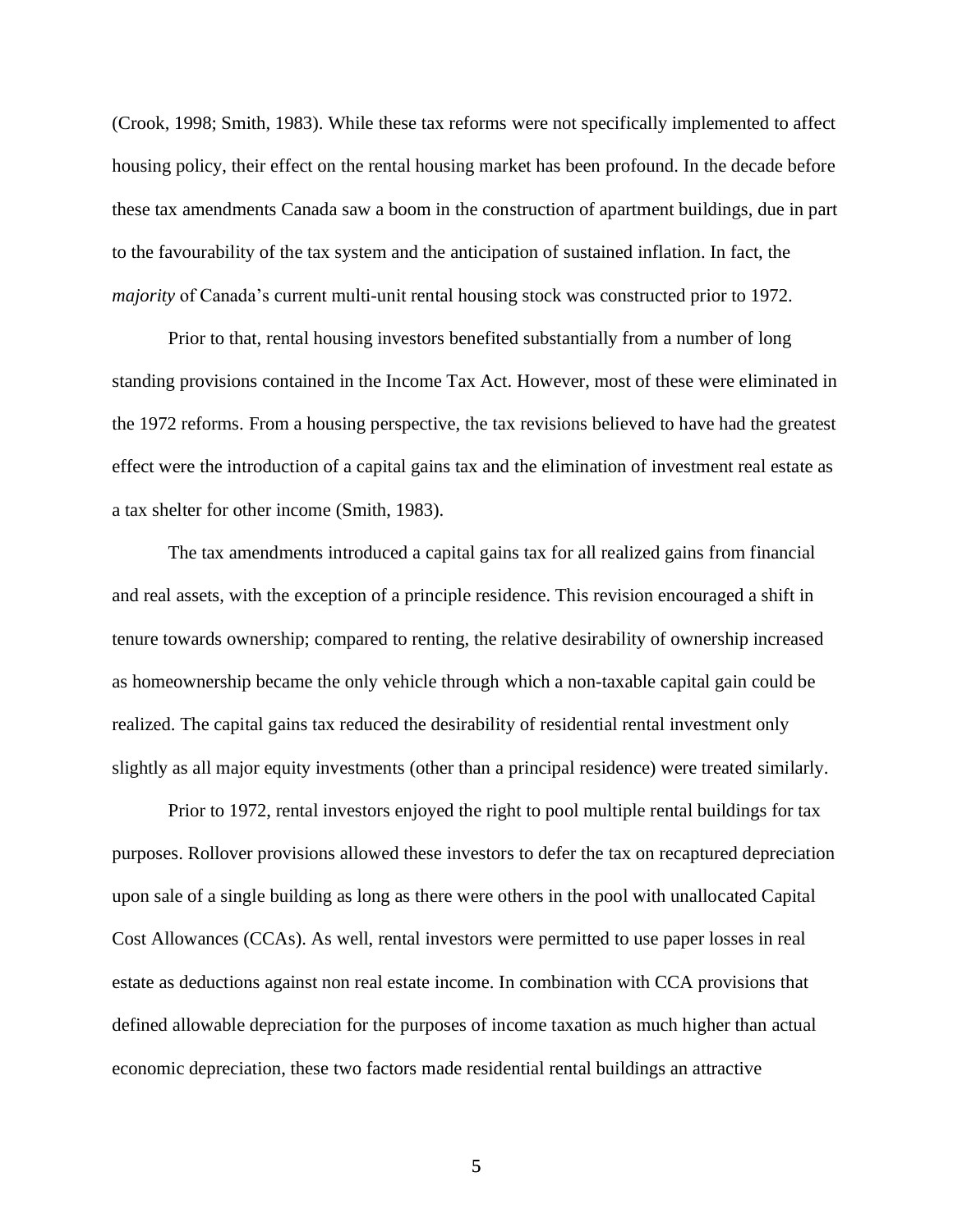investment. However, the federal tax reforms terminated these rollover provisions and the opportunity to use rental building losses as deductions against other incomes. These two changes ended the use of rental real estate investments as a form of tax sheltering.

This restructuring served to disincentivize the construction of new multi-unit rental housing by decreasing after-tax profits, reducing the liquidity of real estate investments and encouraging a market shift towards home ownership (Smith, 1998). As a result, we have seen very little new construction of purpose-built rental buildings since 1972 and the remaining rental stock built prior to the reforms is deteriorating. These buildings will eventually need to be replaced and there are serious concerns as to how to ensure enough rental units to meet projected demand into the future.

#### *2.2.2 Rent control*

Most provinces adopted landlord/tenant legislation during the early 1970s and some form of rent regulations during the mid-1970s (Hulchanski, 1988). Rent control was intended to be only a temporary response to inflation, though it has been retained on a permanent basis in several provinces including British Columbia.

The topic of rent control in Canada was a contentious issue in the 1970s through to the early 1990s and most of the academic literature on the topic was published during this period. The debate attracted much public and academic scrutiny and was particularly polarizing because it pitted landlords and developers against tenants, leaving decision makers in the middle with the option of choosing one side or the other (Lazzarin, 1990). The inability of opposite sides to agree stems from the fact that advocates and opponents have very different issues and concerns. Advocates are generally concerned with issues pertaining to social justice and opponents base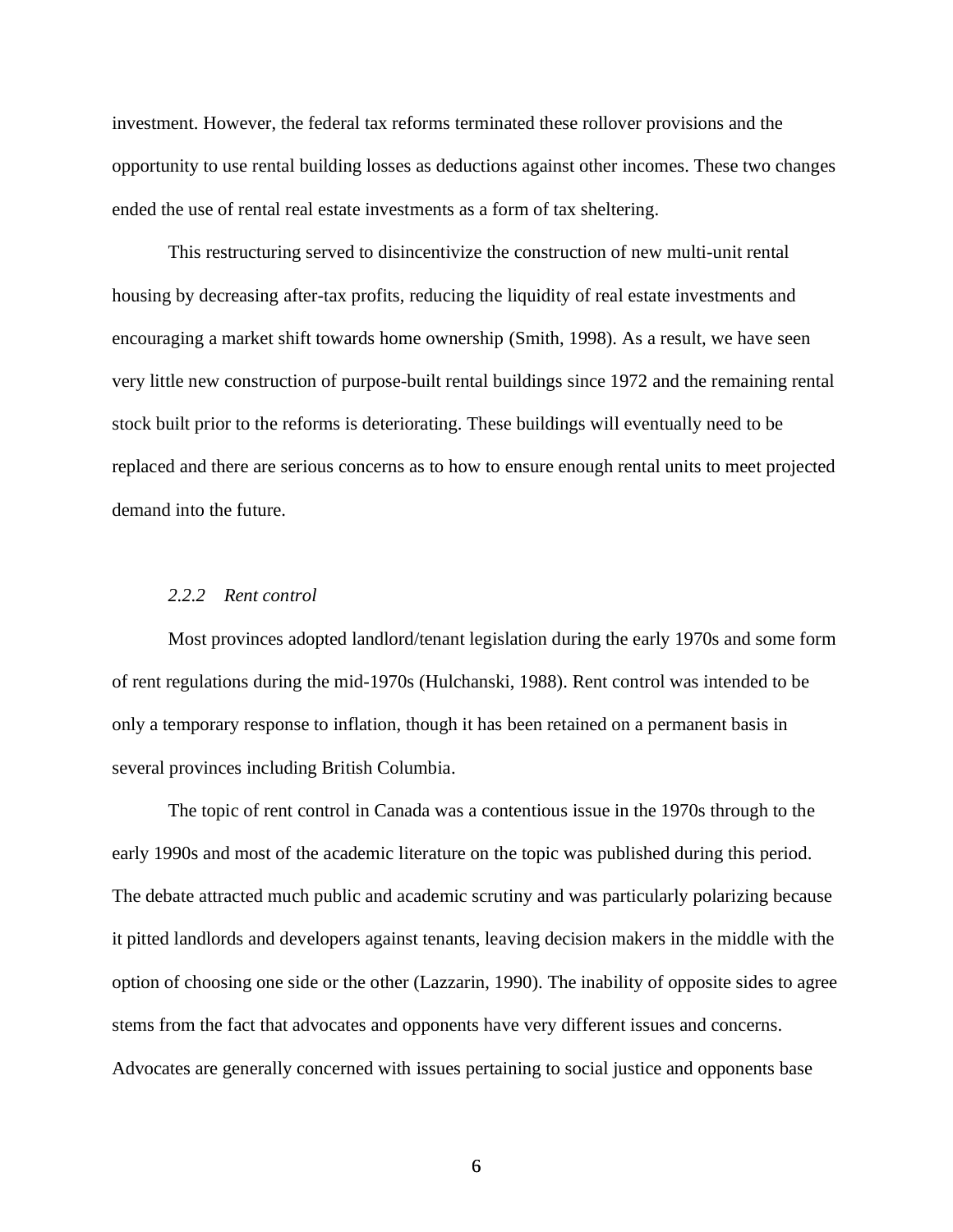their arguments on economic concepts of market efficiency.

Advocates who argue for rent control (Gilderbloom and Appelbaum, 1988; Hulchanski, 1988; Makuch and Weinrib, 1985; Hulchanski, 1984; Gilderbloom, 1981; Marcuse, 1978) believe that the private housing market has inherent structural problems that prevent it from fostering perfect competition. For these advocates the rental housing market simply fails to provide affordable housing for everyone who needs it and significant government intervention is required. As well, advocates generally focus on the outcomes of rent control policies such as rents paid, vacancy rates and the prevalence of homelessness. Proponents of rental control argue that the policy has the following outcomes:

- ensures security of tenure;
- maintains affordability of the current rental stock;
- prevents regressive income distribution from tenants to landlords; and
- provides a formal system of mediation to settle disputes between tenants and landlords. Opponents of rent control (Lewis and Muller, 1992; Smith, 1991; Miron, 1990; Arnott, 1988; Smith, 1988; Fallis, 1987; Fallis and Smith, 1985; Clayton Research Associates, 1984; Arnott and Johnston, 1981; Block and Olsen, 1981; Smith and Tomlinson, 1981; Walker, 1975) argue that the private rental market has the ability to reach a state of equilibrium without state intervention and that any perceived market failures are temporary in nature, which will self correct through the market. Rent control critics argue rent control policies will result in a shortage of rental stock in general and have the following effects:
	- reduction in new rental construction;
	- discouraging landlords from maintaining their buildings to offset losses of rental income;
	- incentivizing the conversion of rental units to ownership;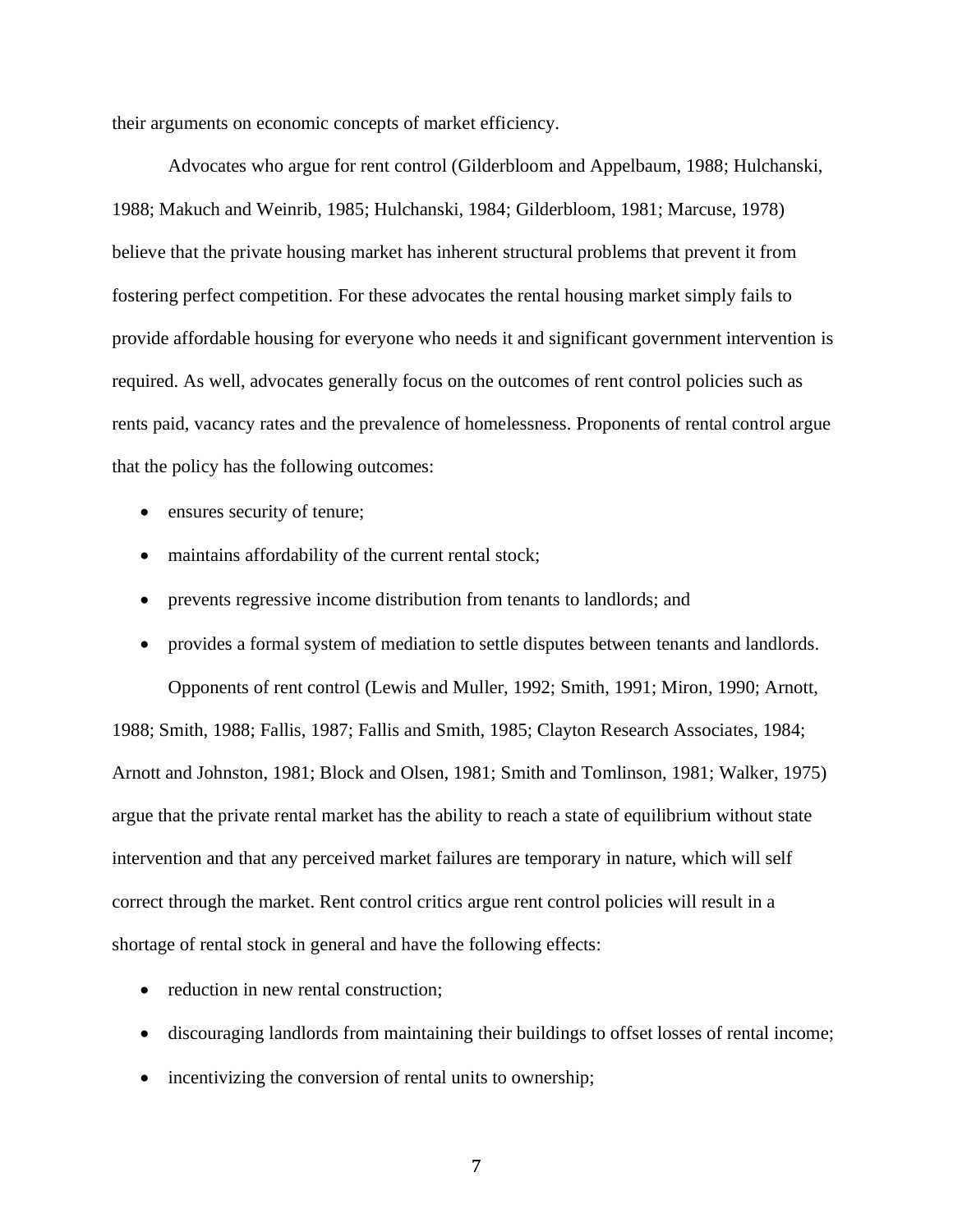- the eventual demolition of the rental stock;
- increasing demand for rental housing caused by rents that are below the market rate; and
- a decrease in the market value of rental buildings, which will decrease the government's tax base.

## *2.2.3 Effects of condominiums*

The condominium was introduced to the Canadian housing market in 1966 and began to rise in popularity in the early 1970s. Prior to condominiums, renting was the only tenure option available to those who were unable, for financial or other reasons, to enter the home ownership market. There is some disagreement in the literature as to whether condominiums have had a positive or detrimental effect on the rental housing market in Canada.

When the condominium form of tenure was initially introduced it was generally agreed that the conversion of rental units to condominiums could have negative repercussions for the rental market. Although the conversion of rental apartments to condominiums is a major aspect of the housing market in other countries (Crone, 1988; Eilbott, 1985), some authors saw this to be of lesser significance in Canada because of various provincial laws that allow municipalities to implement conversion controls (Smith, 1981).

The effect of condominiums on the rental housing sector is complex and it is difficult to say if it has been positive or negative. More recently, the condominium sector has been seen as a major contributor to the financing and supply of new rental units, particularly in light of the fact that very few new apartment buildings have been constructed in the past forty years. As the market for condominiums has two streams, potential homeowners and real estate investors, a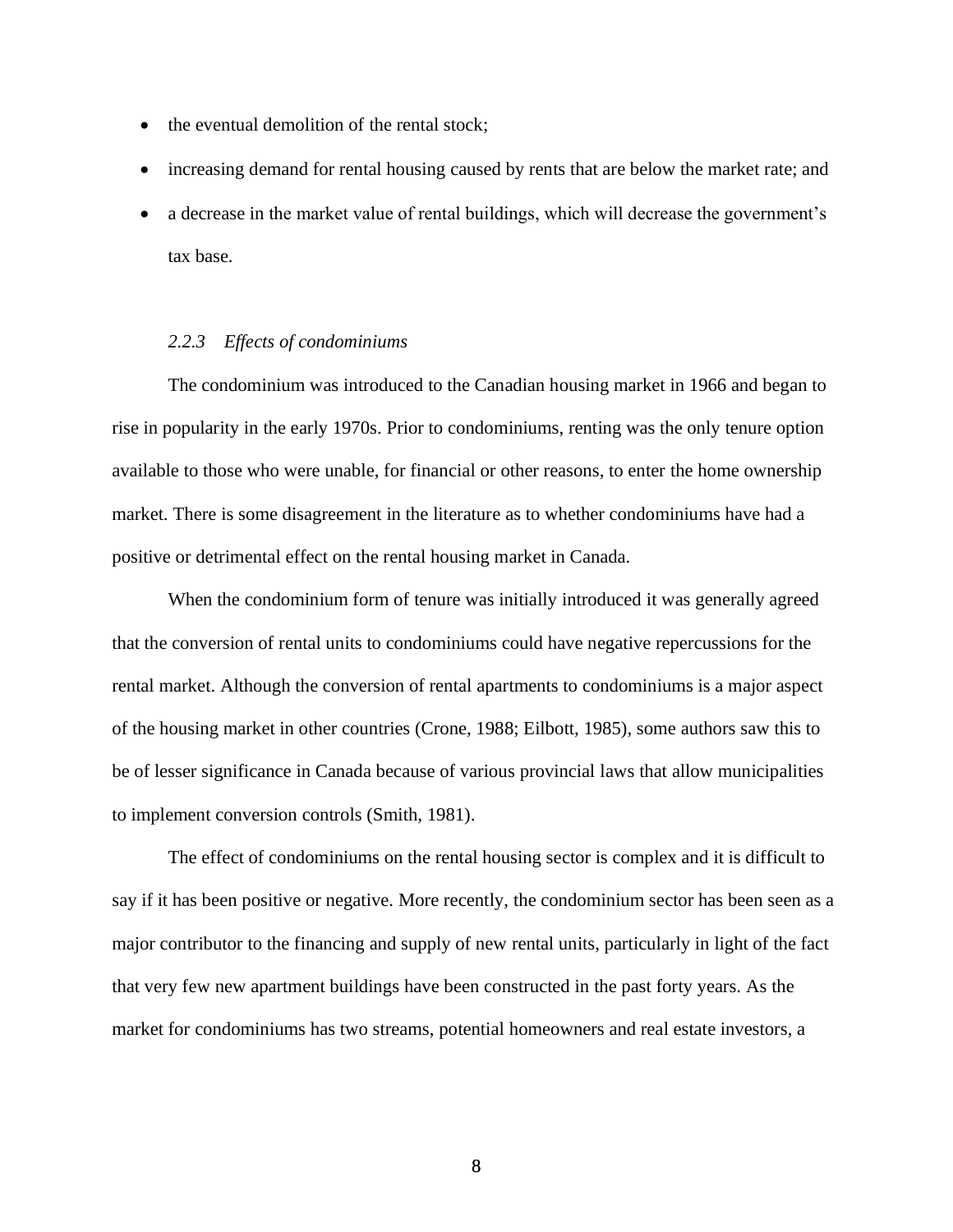significant portion of the condo stock in Canada is rented out and actually contributes to the supply of rental units (Miron, 1994; Steele, 1993).

Others assert the increased access to home ownership offered by condominiums allows renters who formerly did not have an income sufficient to gain entry into home ownership. The condominium enhanced access to home ownership and many of the early condominium projects were marketed specifically as a low cost alternative to renting (Miron, 1994). This leaves the rental sector as the most likely option for lower-income households, those least able to afford housing appropriate to their needs (Roistacher, 1980). The limited rent-paying capacity of these tenants, rising operating costs, the 1972 restructuring of the federal tax system and the implementation of rent control legislation put landlords in a rent-cost squeeze. The majority of the largest development corporations have left the residential rental sector altogether in favour of more profitable commercial and industrial development.

Condo development in inner city neighbourhoods, often seen as an important part of neighbourhood gentrification, certainly has an effect on the affordability of rental housing. In order to get a complete understanding of the factors affecting the affordability of rental housing this topic must be considered. However the body of literature exploring the theories and effects of gentrification is vast and to delve in would go beyond the scope of this project.

### *2.2.4 Direct government programs*

Although direct government support for private rental housing historically has been rare in Canada, since the passage of the of the National Housing Act in 1944 there have been a limited number of incentive programs to stimulate the construction of rental buildings. There is debate as to whether these programs were initiated due to concerns about supply and demand of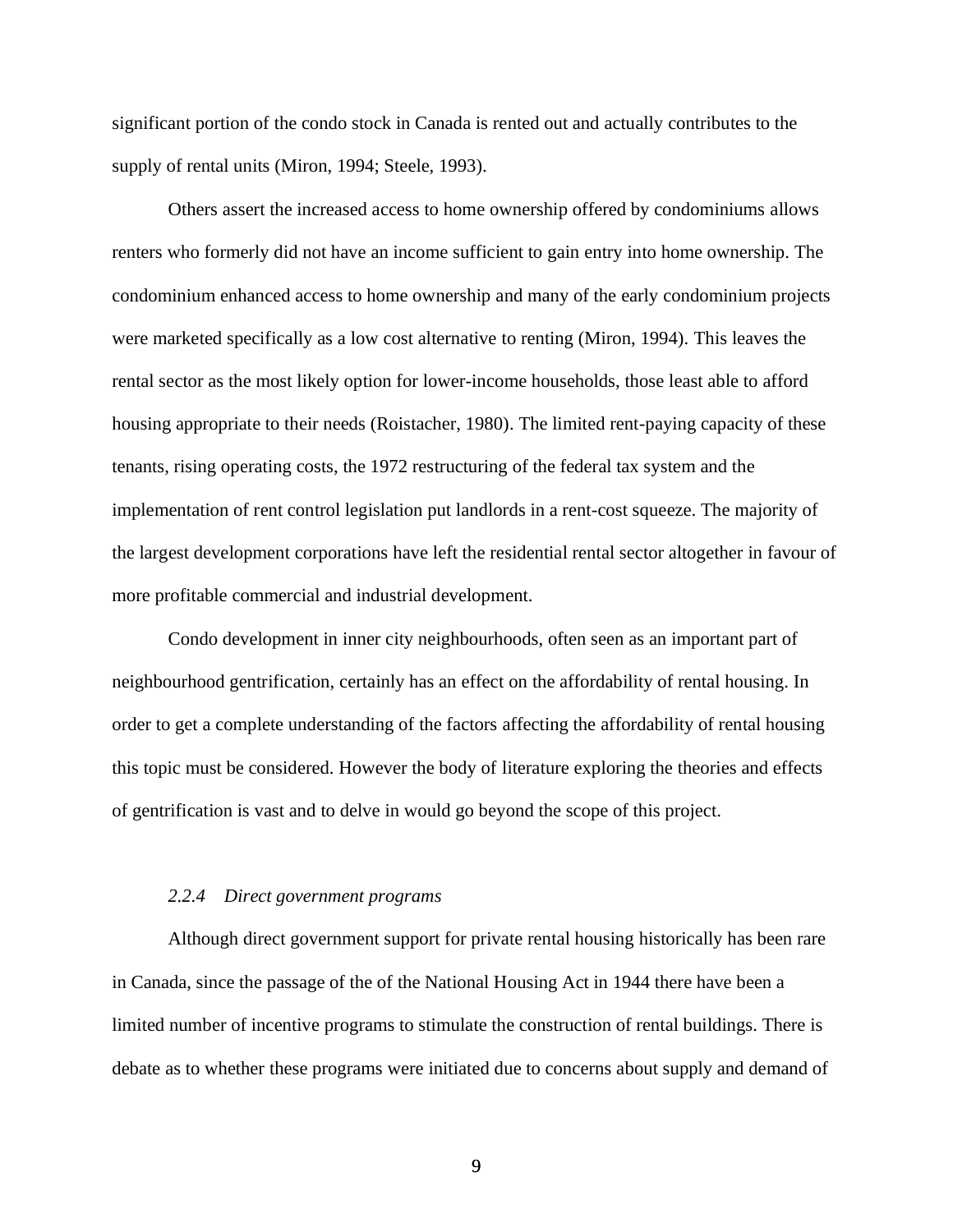rental housing or because of the impact such programs would have on the creation of jobs in construction (Sewell, 1994). It was likely a hybrid of both motives.

In addition to the federal tax restructuring, it is generally understood that there have been four main federal government programs directly targeted to private rental housing supply:

- Limited Dividend program (LD);
- Assisted Rental Programme (ARP) and the Multiple Unit Rent Building scheme (MURB); and
- Canada Rental Supply Programme (CRSP).

The **LD program** (1946 to 1974) was used by the federal government to stimulate new rental constructions by the private sector for low and moderate-income households. The program offered private landlords favourable loans in return for limiting their profits by charging below market rents and limiting tenants to those in specific income groups. In effect LD used private landlords to provide social housing, similar to the Rental Assistance Program (RAP) and Shelter Aid for Elderly Renters (SAFER) program in British Columbia (Crook, 1998).

By the mid-1970s, federal tax reforms had decreased the profitability of building and operating rental housing. In addition, rent controls, the condominium tenure option and other homeownership incentives conspired to reduce rents below the minimum rate necessary for viable returns on rental housing. These factors prompted the federal government to introduce the **ARP programme** (1975 to 1978) and the **MURB scheme** (1976 to 1979 and again for one year in 1981) (Crook, 1998).

ARP placed restrictions on landlords to keep rents at a level that tenants could afford in return for tax-free grants or later, interest free-loans with repayments related to rent increases and levels of return on equity (Lithwick, 1977).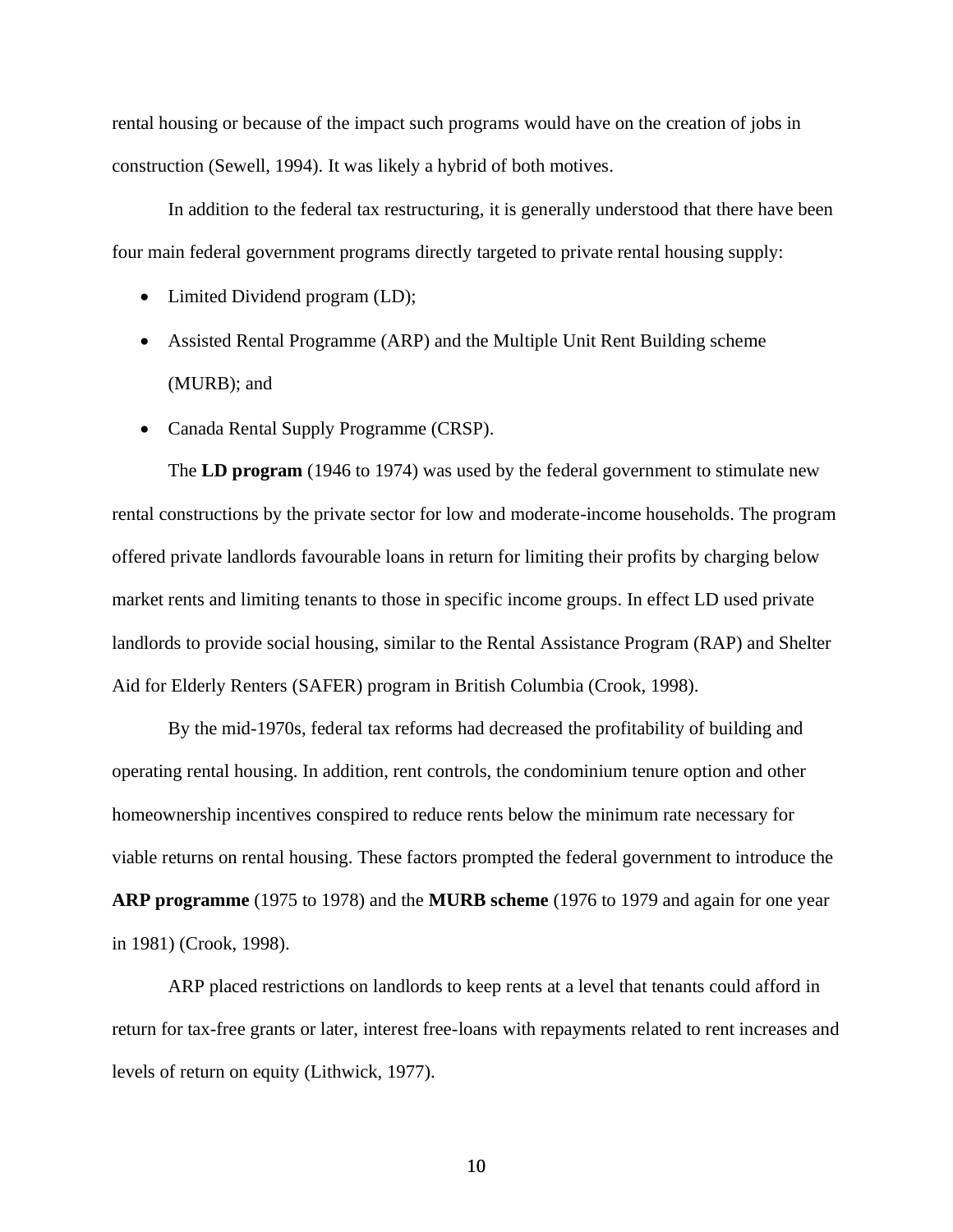MURB returned many of the tax advantages of investing in private rental housing that were lost in the 1972 reforms and essentially restored the tax shelter for investments in rental housing. The result was a substantial increase in construction starts of residential rental buildings, only moderate increases in rents and significant increases in vacancies. Because of this improvement in market conditions, both ARP and MURB were eventually eliminated (Crook, 1998).

The federal government enacted the **CRSP** (1982) to both increase construction jobs during the early 1980s recession and respond to a drop in private rental construction. Similar to the ARP, the program offered interest free loans in return for reserving a portion of the units for disabled and low-income tenants (Crook, 1998).

Increasingly, the responsibility for housing is being devolved from the federal and provincial governments to local governments. There are disagreements as to whether this is the most optimal order of government to assume this responsibility.

Some claim local governments may be better equipped to deal with housing problems as solutions must be context specific and municipalities are better able to respond to the unique local needs of their housing markets. Metropolitan centers such as Toronto, Vancouver, Winnipeg and Montreal have the ability to define their needs and the property tax base to implement their programs (Carroll, 1989).

Others take a more politically pragmatic approach, recognizing that while housing should not solely be a municipal responsibility, in light of senior governments abdicating their responsibility, cities should take action where possible. The City of Vancouver has implemented a number of policies intended to increase the number of market rental units throughout the city (although the affordability of the units created through these programs is debatable) including the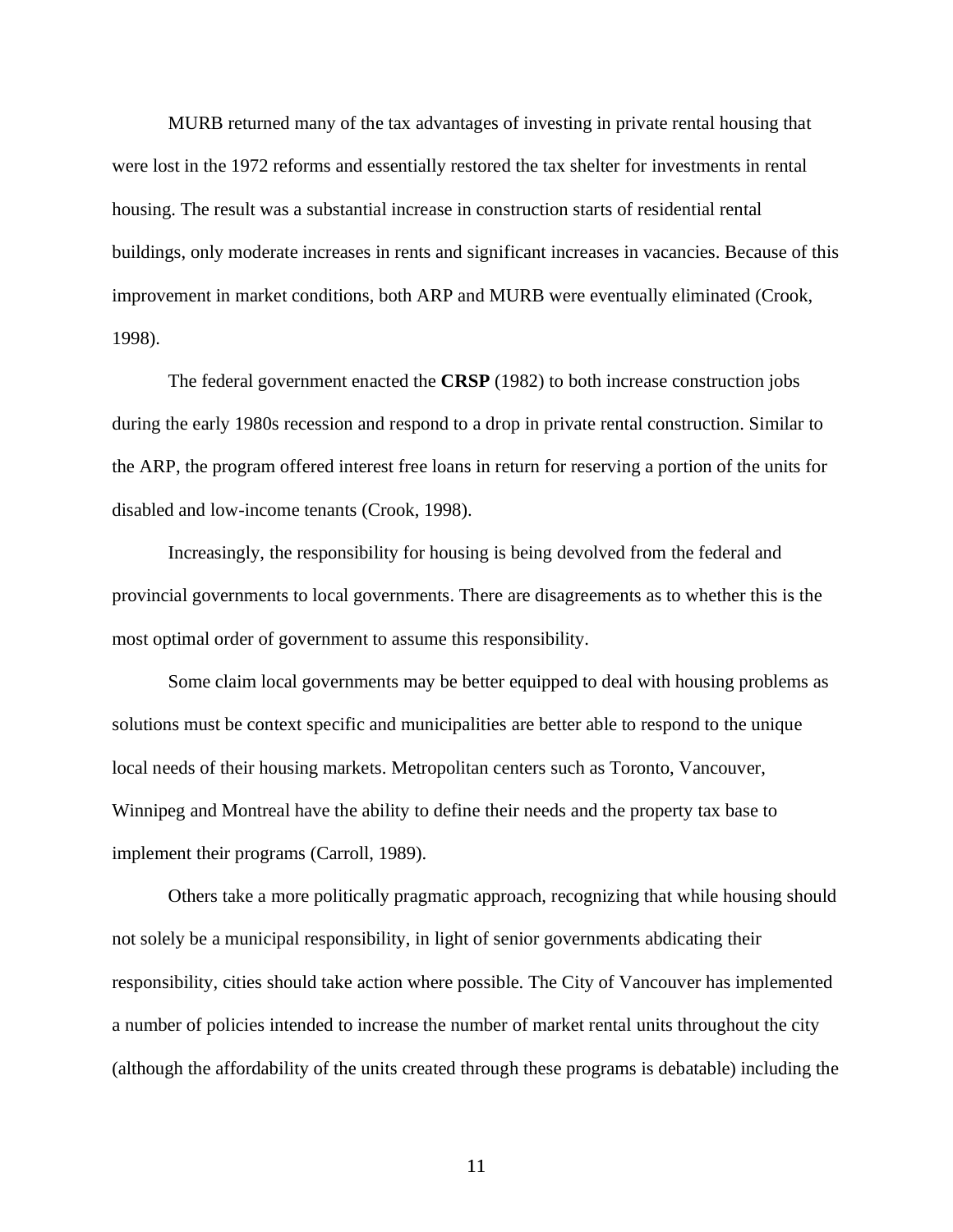Rental 100 program, the Short Term Incentives for Rental Housing (STIR) program, rate of change regulations, laneway housing, and legalizing secondary suites (City of Vancouver, 2014).

Others note how local governments, particularly smaller centers, have neither the financial nor political capabilities to undertake major social programs such as housing. Municipal governments are least able to resist private pressures from developers, afford the costs of subsidizing housing, and withstand local resistance to the building of social housing in particular locations (NIMBY-ism). Proponents of federal and provincial investments claim that if reasonable compromises between short-term demands and longer-term societal benefits can be achieved, it is more likely to happen through federal and provincial governments, which have longer political mandates and a broader range of policy instruments to choose from (Carroll, 1989).

#### *2.2.5 Canada's dual housing policy*

In addition to Income Tax Act changes and the introduction of the condominium tenure option, commencing in the 1960s a litany of federal and provincial government programs were introduced to encourage home ownership among lower income households. These programs have been discussed at length in the literature (Bourne, 2007; Smith, 1983; Smith, 1981; Smith and Tomlinson, 1981) and include: the 1970 Assisted Home-Ownership Program (AHOP); the 1974-85 Registered Home-Ownership Saving Plan (RHOSP); the 1982 Canada Home Ownership Stimulation Plan (CHOSP); the 1982 Canada Mortgage Renewal Plan; and the 1984 Mortgage Rate Protection Plan (MRPP). This list of programs begins to give an indication as to the scope of government subsidies available to the home ownership sector.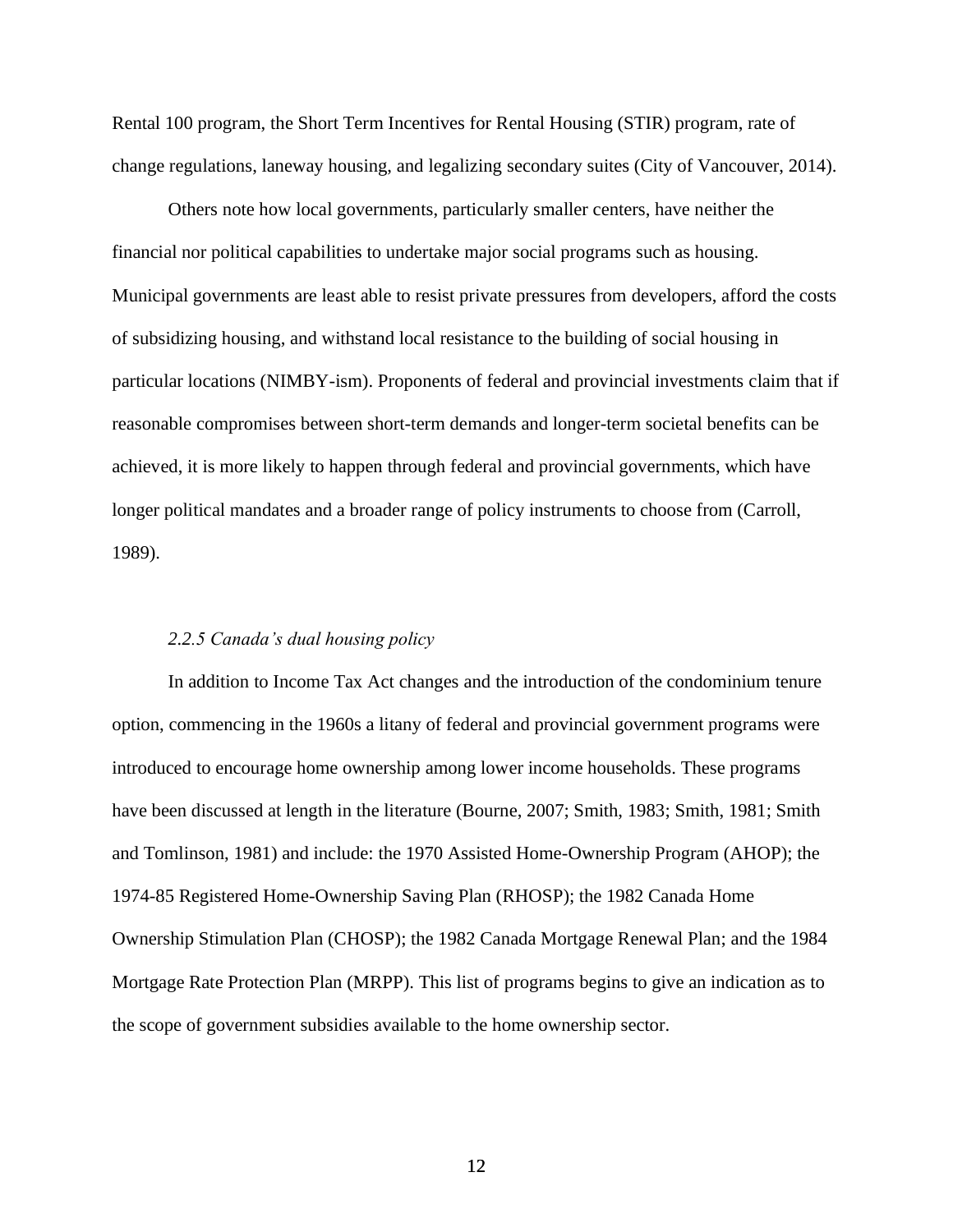Prominent Canadian housing policy scholar David Hulchanski asserts that there are two separate parts to Canada's housing system, a primary and a secondary one, each with its own distinct and unequal range of government activities and subsidies. These two mirror the dualism in Canada's welfare state, which consists of the primary social security welfare state and the secondary social assistance welfare state. The primary part of the housing system represents the majority of Canadian households including most owners and those tenants who live in the higher end of the private rental market. The secondary part consists tenants in the lower portion of the rental market and rural and impoverished owners. The separation is based largely on tenure (owning versus renting). Hulchanski defines Canada's *dual housing policy* as one where all three levels of government assist owners and neglect renters. Canada has never had a policy of tenure neutrality, ie: assisting homeowners and renters equally, and as a result housing policy has subsidized home ownership, by design and incidentally, for the past 45 years (Hulchanski, 2007).

## **2.3 Available data on Canada's rental market**

Today homeowners in Canada have, on average, about double the income of renter households. Not only does it seem counter-intuitive for the majority of government support to flow to wealthier homeowners rather than poorer tenants, but the figures that illustrate this imbalance are rarely released by the government (Hulchanski, 2007). Often both government and the media publish housing market information that includes statistics on ownership only or combines owners and renters together, obscuring important differences.

Statistics Canada collects data on the rental housing market through the census, however this information is difficult to access and does not include data on vacancy rates or supply, both important aspects when assessing rental affordability. The information can be separated by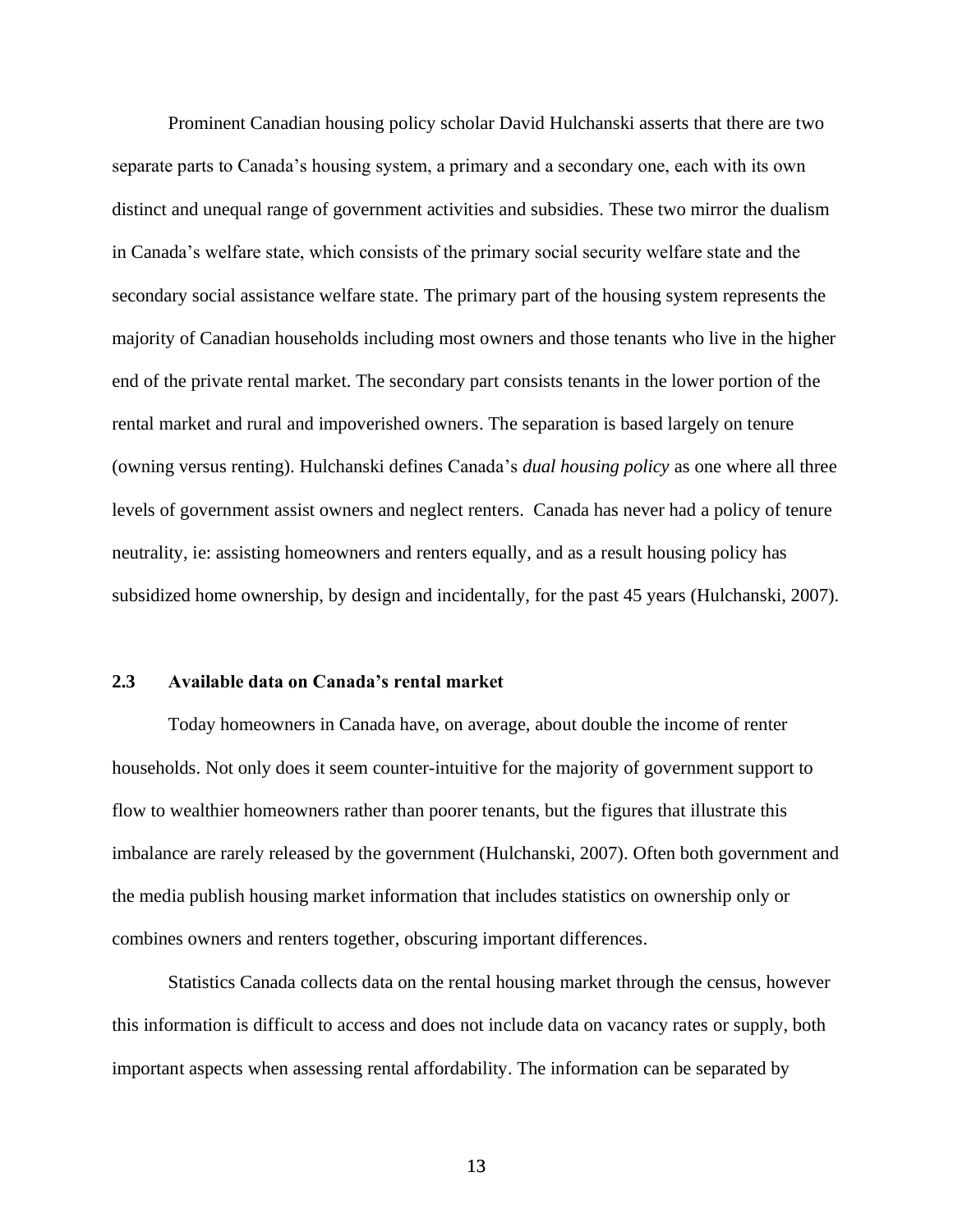tenure, however the organization of publicly available census data extremely limits the ways in which this can be applied. 'Custom data requests' are available only for a fee.

Rental housing data available through the Canada Mortgage and Housing Corporation (CMHC) does include vacancy rates but it only collects information on purpose-built rental structures with three or more units. This fails to document other forms of rental housing such as smaller purpose-built rental structures, rented houses, rented condominiums, secondary suites or accessory dwellings.

Another outcome of this lack of tenure neutrality can be seen in the type of data collected on the housing market by the private sector. Comprehensive information on the affordability of home ownership has been compiled by the private sector (RBC's Housing Affordability Report, UDI/Fortis BC's Housing Affordability Index). However, because of the smaller potential profit there is less incentive for the private market to develop accurate measures of the supply and demand of renters and the affordability of rental housing, particularly outside of a few major urban centers.

This dearth of available information on the rental housing market in Canada is symbolic of historic and current neglect by governments and, as a result the private sector, of the rental housing sector.

## **2.4 Purpose of the Rental Housing Index**

Together these are the main factors that have resulted in a Canadian rental housing market that is severely limited in its ability to meet the demand for affordable rental housing. This demonstrates the acute need for data on the rental housing market if we are to advocate for or make decisions that will have an effect on the rental housing sector.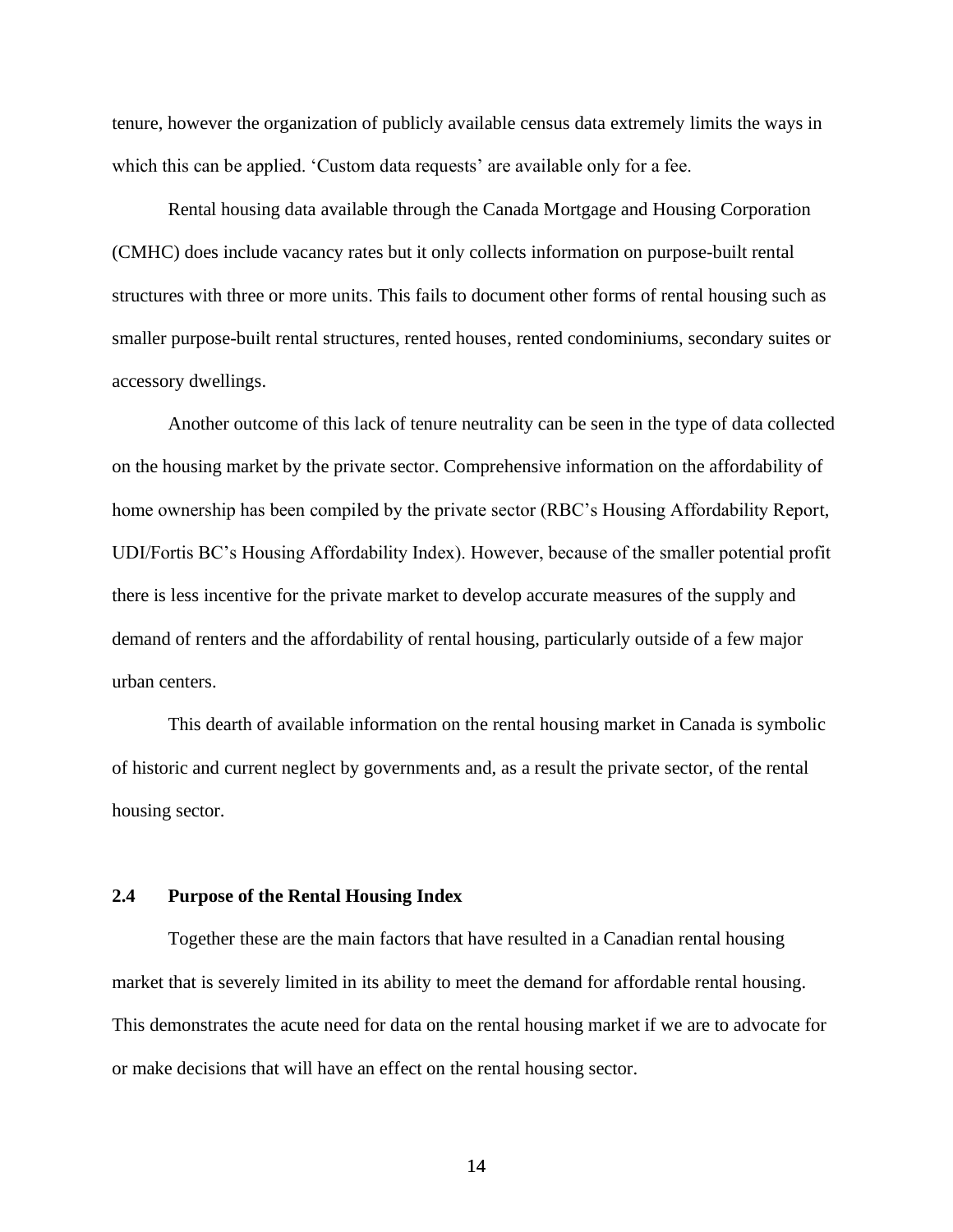The current market is more favourable to rental housing that is delivered as smaller buildings offered by non-corporate landlords such as rented condos, rented houses, secondary suites and accessory dwellings. This shows the increasing insufficiency of the data on renter households collected by the CMHC, the federal government's main housing agency.

There is a critical gap in easily accessible rental housing information and if we are to successfully take action to alleviate Canada's rental housing crisis, we need better and more nuanced data on the rental housing sector. This is the problem this the Rental Housing Index project attempts to address. A similar project has recently been undertaken and published through Harvard's Joint Centre for Housing Studies (Joint Center for Housing Studies of Harvard University, 2013), demonstrating the increasing awareness of this issue in other North American contexts. However, a comprehensive overview of the state of rental housing for a Canadian jurisdiction of any significant size has yet to be done.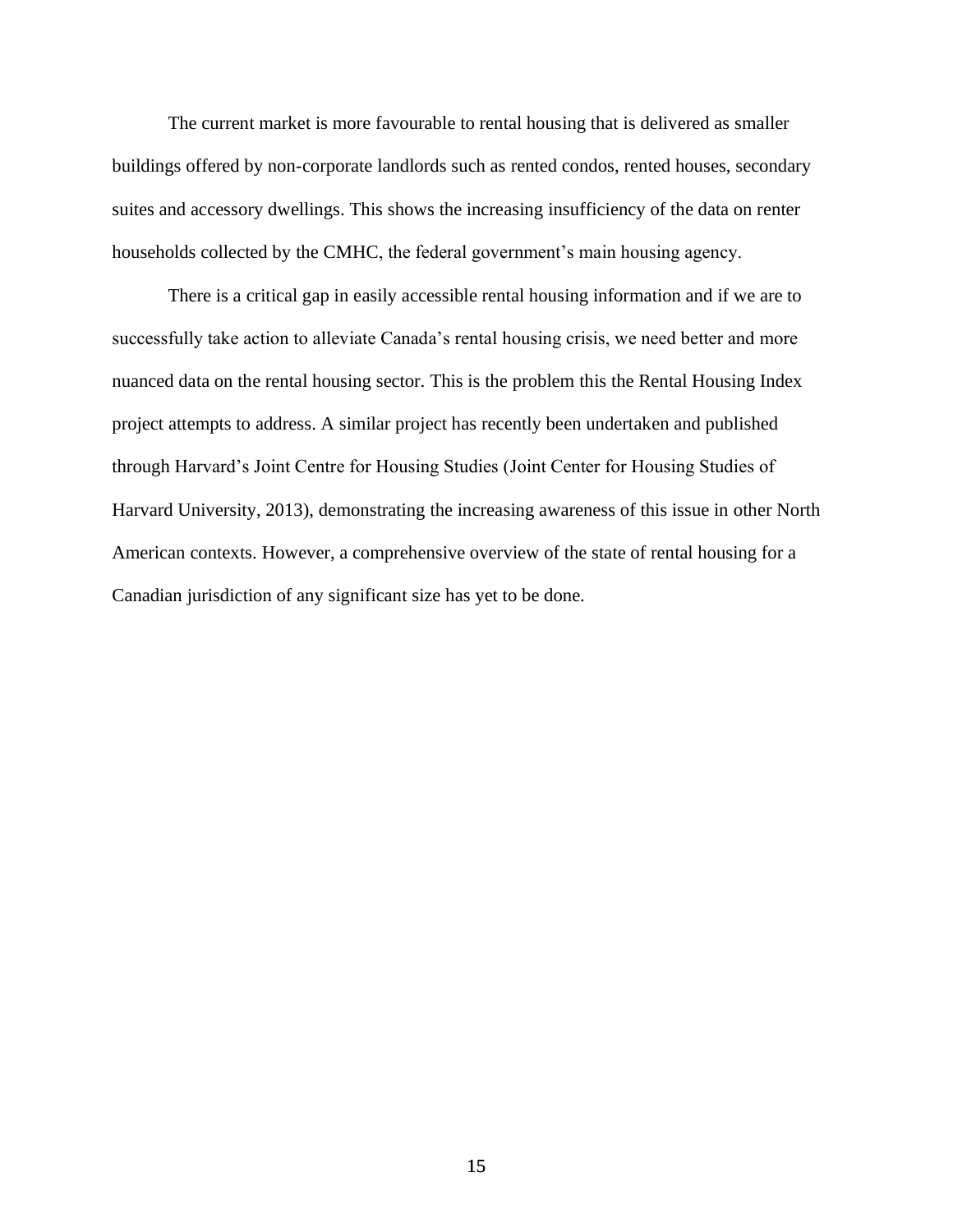## **3.0 Methodology**

The Rental Housing Index (RHI) is a tool for examining the state of the rental housing market in a community. The index was developed by utilizing data from the National Household Survey (NHS) of the 2011 Census. While this project uses an index to examine the health of the rental housing market in British Columbia, the methodology can be applied to other jurisdictions for which comparable data is available. The index will be most useful in assessing the quality of the rental housing market for communities within Canada, as the data would be in the same format as in BC. It may be possible to apply the same methodology to communities outside of Canada as long as equivalent data can be found. However, due to differences in the nature of rental housing in different international contexts some caution is advised in doing so.

The primary goal of the RHI is to develop an index to measure the health of the rental housing market in a community. This overall index (referred to as the *Community Index Score*) is calculated using the following five sub-measures (referred to as *Indicators*):

- Affordability;
- Overspending;
- Income Gap;
- Overcrowding; and
- Bedroom Shortfall.

The Indicators examine different aspects of household income, family size, gross rent (rent plus the cost of utilities) and housing quality. In combination these five Indicators are used to calculate the overall Community Index Score, a single value that can be used to assess the state of rental housing in a community and compare it with other communities. The Indicator measures that make up the Community Index Score can provide more nuanced information on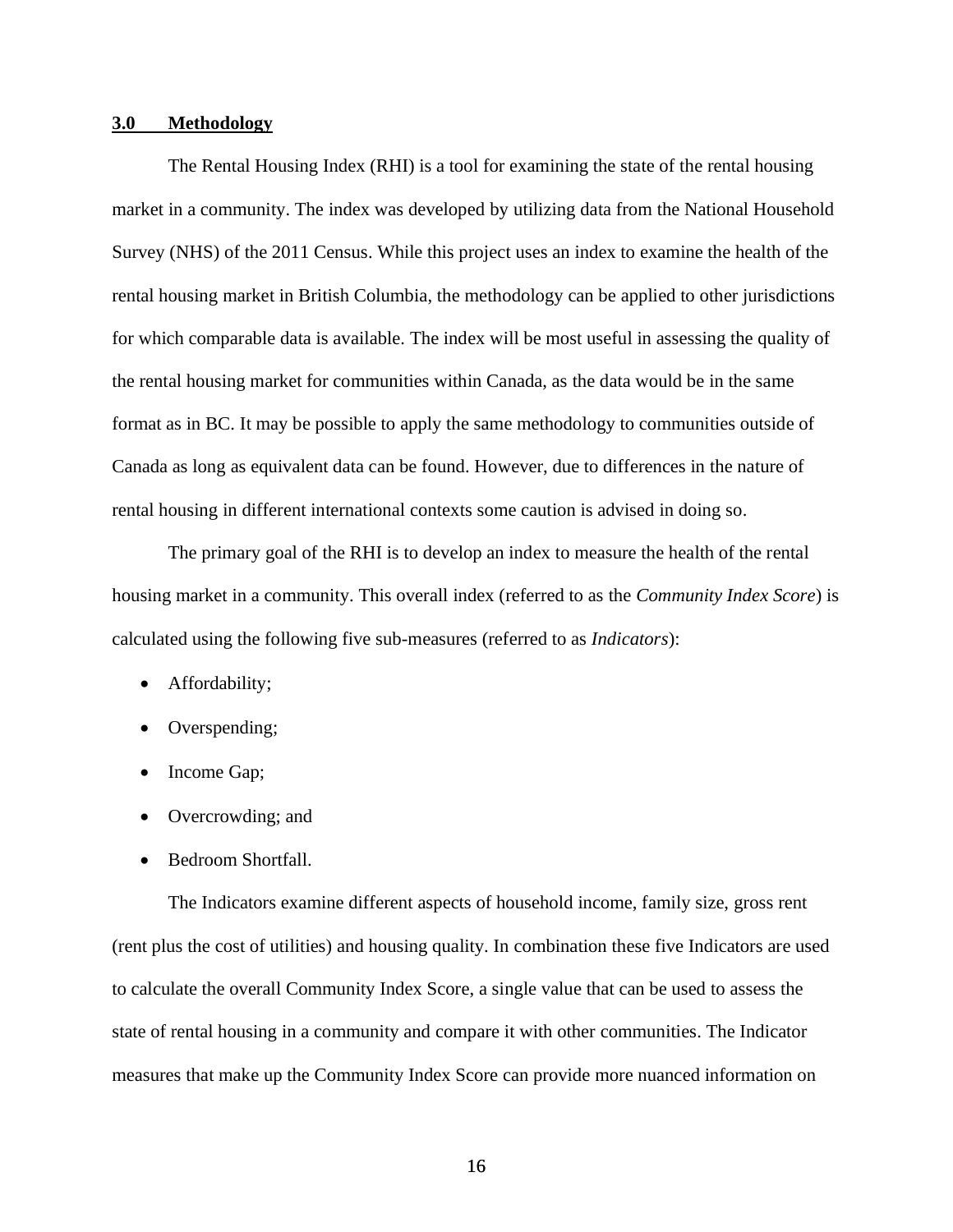the individual factors affecting rental housing affordability that are of concern in a particular community.

This section of the report outlines the methodology for calculation of the Indicator and Community Index Scores. However, it is important to note that the dataset behind these calculations is extremely significant. Obtained from Statistics Canada through a custom data request, it contains previously unreported information on rents paid and income quartiles of renter households in every BC community with a population greater than 5000 people, more than 500 renter households and a GNR of less than 50%. The reasons for choosing this minimum population are discussed later. The dataset itself and the wealth of information revealed through each step of the calculation of the Indicator and Community Index Scores are informative resources that can be used by affordable housing advocates, academics, researchers, planners and policy-makers to demonstrate existing problems in the rental housing market.

#### **3.1 Data sources**

The Rental Housing Index was developed using data from the voluntary 2011 NHS (formerly the mandatory long-form census) obtained from Statistics Canada custom data request. Although the quality of the NHS is questionable, it has the most comprehensive information on rents paid and household incomes earned for jurisdictions throughout the country.

Quantitative information on Canadian renter households is available through two main sources, Statistics Canada and CMHC, though the data from both fails to completely capture Canada's rental universe.

Due to the door-to-door method of the survey, Statistics Canada's census does not include information on rental unit vacancies, a key aspect of the rental housing market. Another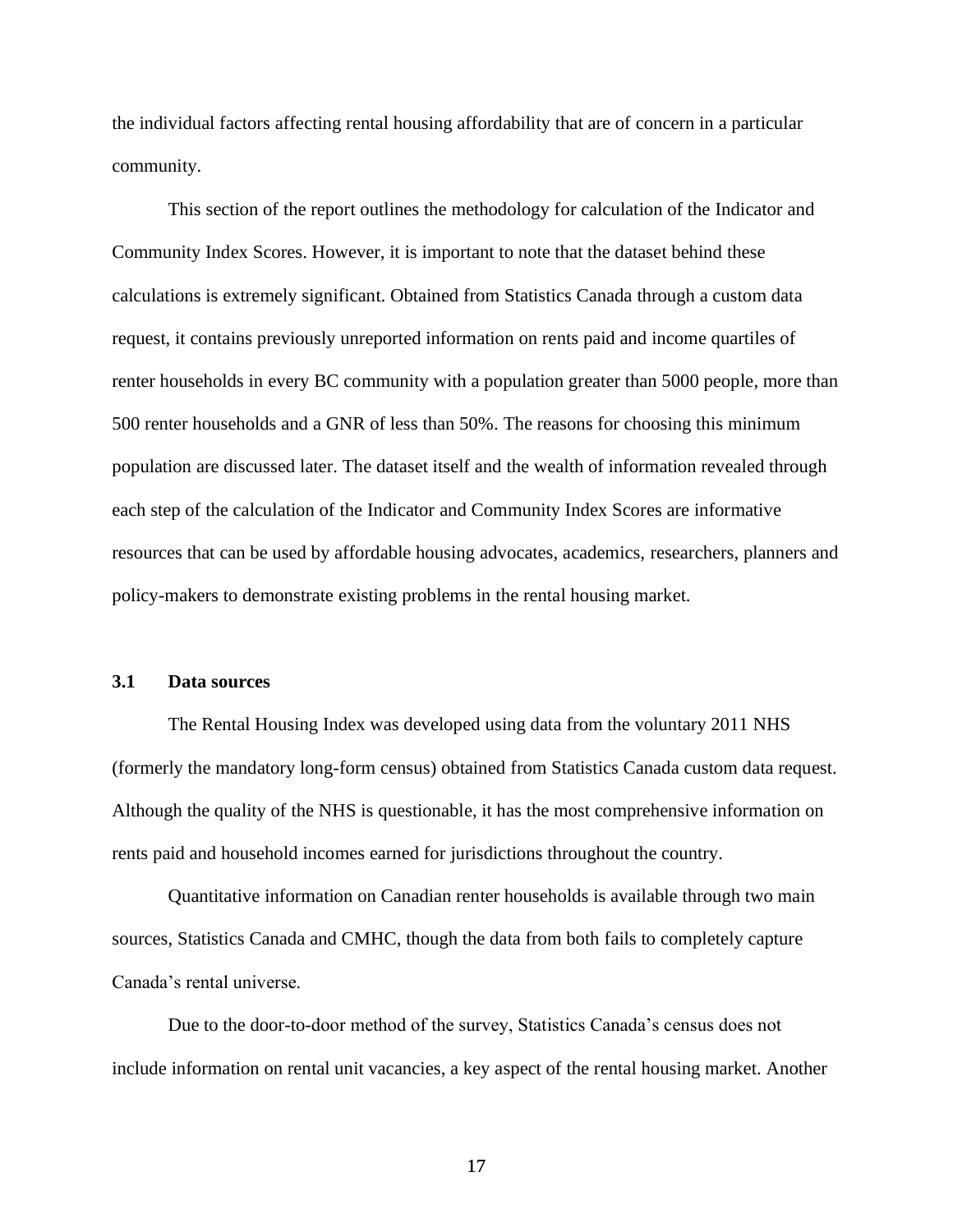major concern with using data from the NHS is the difficulty in comparing the voluntary 2011 census to data from earlier censuses. There are significant differences in methodology between the former mandatory long-form census and the revised optional NHS. As well, the response rate in 2011 was significantly lower than in previous years. Together these two factors make it difficult and potentially inaccurate to draw comparisons over time. The significant differences in methodology between the former mandatory long-form census and the revised optional NHS and the significantly lower response rate in 2011 undermines the utility of the most recent and previous censuses by making it difficult to draw comparisons over time. A voluntary census also has the potential to mask economic and social inequalities, as there is reason to suspect that certain groups such as visible minorities, low-income households and first nations tend to be less likely to respond to voluntary surveys (Statistics Canada, 2013). Although academics, researchers and policy-makers are currently lobbying the federal government to restore the mandatory long form census in 2016, this devastating change to our source of consistent nationwide data will have lasting effects.

In contrast, data on renter households available through CMHC includes vacancy rates but only collects information on purpose-built rental structures with three or more units. This fails to document other forms of rental housing such as smaller purpose-built rental structures, rented houses, rented condominiums, secondary suites or accessory dwellings which, for reasons discussed earlier, comprise an increasingly significant portion of the rental universe.

The NHS is the most comprehensive source of data on Canadian renter households that is currently available and was therefore used as the basis for this project. However it is important to note these large gaps in available information on renter households. The fact that appropriate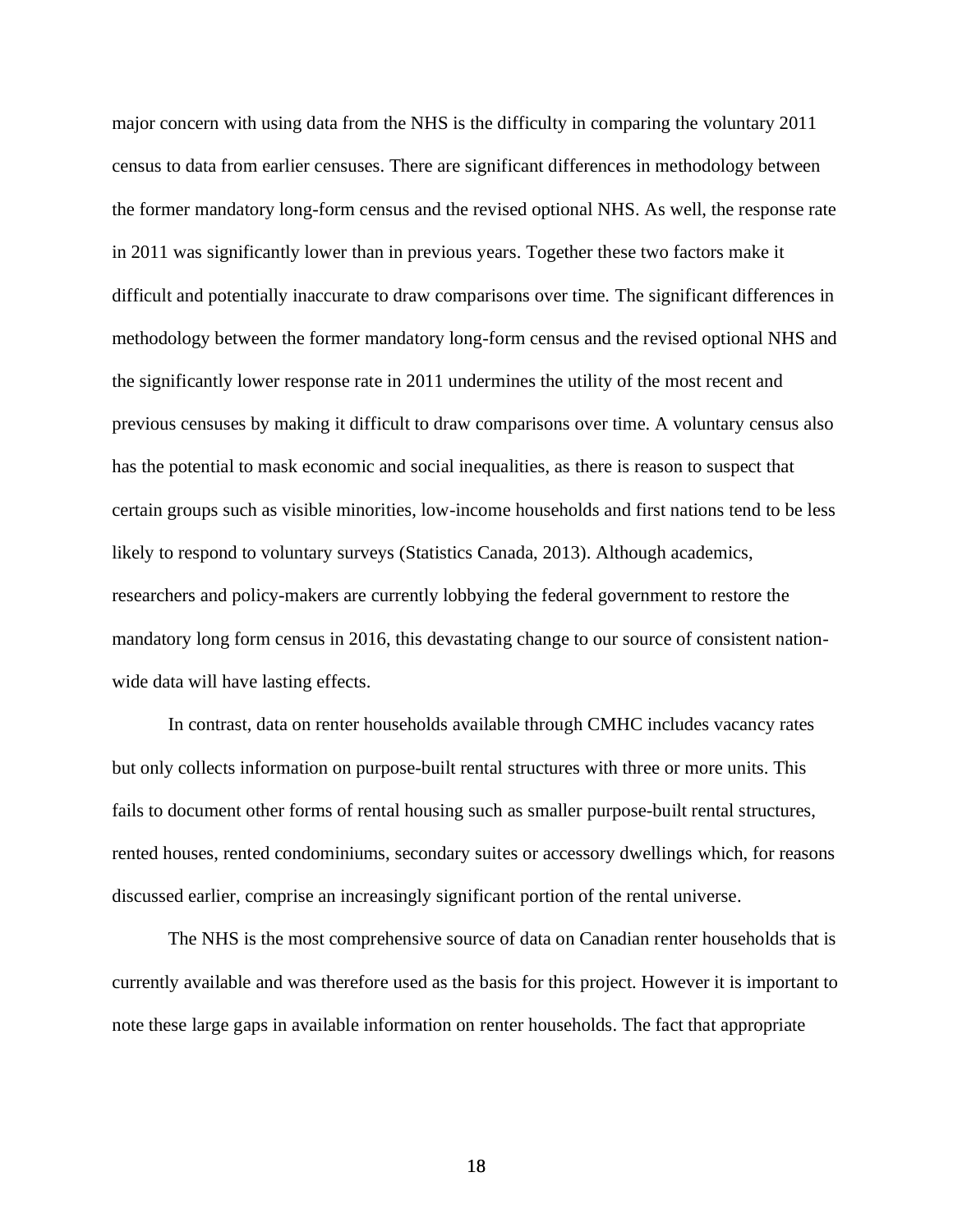Statistics Canada data was only available through an expensive and lengthy custom data request speaks further to the tendency of Canadian housing policy to neglect the rental market.

## **3.2 Indicator development**

This section provides a detailed description of each Indicator, its development, and the methods used to calculate it. The Community Index Score is comprised of three income Indicators (displayed in the diagram below as red) and two supply Indicators (lime green). The Community Index Score (dark green) is thus weighted slightly more by Indicators that measure income.





The RHI is unique in that it breaks down data on renter households by unit size and income quartile. Most data on rents is reported as a single number: the average rent for a community. The situation is actually much more nuanced. In order to assess rental housing affordability it critical to know how average rents differ for different sized dwellings and for households with varying incomes. This begins to highlight more subtle trends such as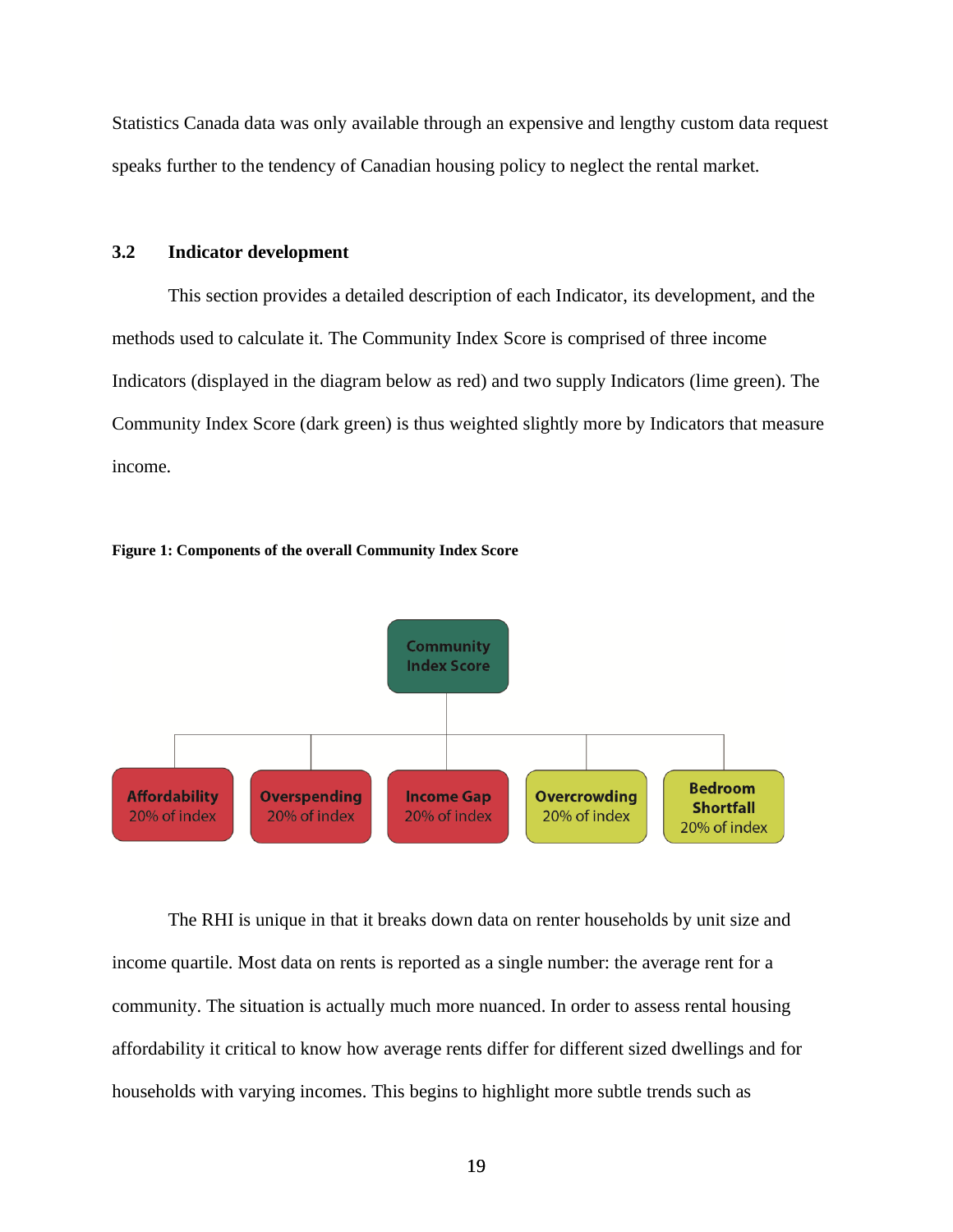affordability issues that disproportionately affect specific income groups. As such, trends that often go undetected are documented and incorporated into the overall Community Index Score.

Income quartiles are determined by measuring average incomes of renter households in a community, ranking them from poorest to wealthiest, and grouping them into 4 income quartiles (1 being poorest and 4 being wealthiest). Each quartile represents approximately 25% of a community's renter households. For Victoria, BC, shown below, there are 25,415 renter households and each income quartile represents approximately 6,350. Household incomes for the poorest  $(1<sup>st</sup>)$  income quartile are between \$0 and \$18,146 with an average household income of \$10,284.

| <b>Income Quartile</b>                                                       | <b>Number of Households</b> |
|------------------------------------------------------------------------------|-----------------------------|
| 1 <sup>st</sup> Income Quartile                                              |                             |
| \$0 to \$18,146<br>Average: \$10,284                                         | 6,320                       |
| 2 <sup>nd</sup> Income Quartile<br>\$18,147 to \$35,647<br>Average: \$26,855 | 6,385                       |
| 3 <sup>rd</sup> Income Quartile<br>\$35,648 to \$57,771<br>Average: \$45,260 | 6,350                       |
| 4 <sup>th</sup> Income Quartile<br>$$57,772+$<br>Average: \$88,945           | 6,370                       |
| <b>All Ouartiles</b>                                                         | 25,415                      |

**Table 1: Number of renter households by income quartile, Victoria, BC**

Income quartiles were an important part of the Statistics Canada custom dataset as it highlighted trends that affect some income groups more than others.

Each Indicator is first calculated as a raw score that is then converted into a range between zero and 10. Zero represents perfect rental health and 10 is the community that ranks poorest on that particular Indicator. The Community Index Score is simply a sum of all converted Indicator scores, leading to an overall score between zero and 50.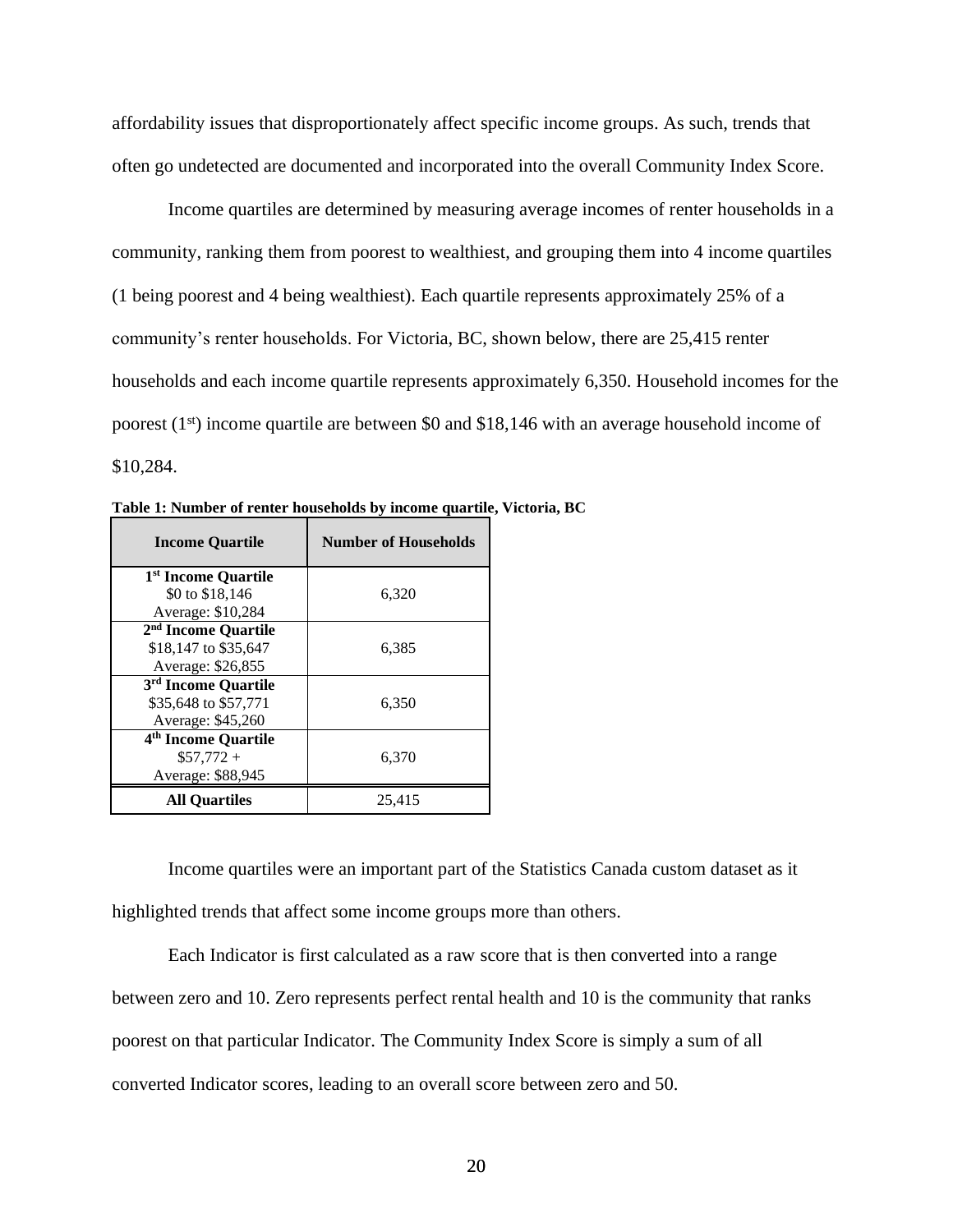# *3.2.1 Affordability*

The Affordability Indicator measures the percent of household income spent on rent plus the cost of utilities (known as gross rent in Statistics Canada terminology). Affordability is calculated by dividing the average gross annual rent by the average household annual income for each income quartile and unit size. The example below is taken from the municipality of Victoria, using the bolded numbers from the tables.

|                                                                              | <b>Unit Size</b> |          |          |          |           |                  |  |
|------------------------------------------------------------------------------|------------------|----------|----------|----------|-----------|------------------|--|
| <b>Income Quartile</b>                                                       | <b>Studio</b>    | 1bdrm    | 2bdrm    | 3bdrm    | 4bdrm     | <b>All Units</b> |  |
| 1 <sup>st</sup> Income Quartile<br>\$0 to \$18,146<br>Average: \$10,284      | \$10,460         | \$10,078 | \$10,513 | \$11,256 | \$14,316  | \$10,284         |  |
| 2 <sup>nd</sup> Income Quartile<br>\$18,147 to \$35,647<br>Average: \$26,855 | \$25,254         | \$26,711 | \$27,353 | \$27,706 | \$29,617  | \$26,855         |  |
| 3 <sup>rd</sup> Income Quartile<br>\$35,648 to \$57,771<br>Average: \$45,260 | \$43,578         | \$45,048 | \$45,891 | \$45,394 | \$46,934  | \$45,260         |  |
| 4 <sup>th</sup> Income Quartile<br>$$57,772+$<br>Average: \$88,945           | \$84,477         | \$82,255 | \$92,339 | \$93,863 | \$104,419 | \$88,945         |  |
| <b>All Ouartiles</b>                                                         | \$25,927         | \$37,067 | \$52,893 | \$57,427 | \$67,682  | \$42,884         |  |

**Table 2: Average income by income quartile and unit size, Victoria** 

### **Table 3: Average gross rents per month by income quartile and unit size, Victoria**

| <b>Income Quartile</b>          | <b>Unit Size</b> |       |         |                   |         |                  |  |
|---------------------------------|------------------|-------|---------|-------------------|---------|------------------|--|
|                                 | <b>Studio</b>    | 1bdrm | 2bdrm   | 3 <sub>bdrm</sub> | 4bdrm   | <b>All Units</b> |  |
| 1 <sup>st</sup> Income Quartile |                  |       |         |                   |         |                  |  |
| \$0 to \$18,146                 | \$631            | \$700 | \$986   | \$1,172           | \$810   | \$756            |  |
| Average: \$10,284               |                  |       |         |                   |         |                  |  |
| 2 <sup>nd</sup> Income Quartile |                  |       |         |                   |         |                  |  |
| \$18,147 to \$35,647            | \$756            | \$788 | \$993   | \$928             | \$738   | \$847            |  |
| Average: \$26,855               |                  |       |         |                   |         |                  |  |
| 3 <sup>rd</sup> Income Quartile |                  |       |         |                   |         |                  |  |
| \$35,648 to \$57,771            | \$793            | \$884 | \$1,076 | \$1,099           | \$1,432 | \$967            |  |
| Average: \$45,260               |                  |       |         |                   |         |                  |  |
| 4 <sup>th</sup> Income Quartile |                  |       |         |                   |         |                  |  |
| $$57,772+$                      | \$899            | \$977 | \$1,216 | \$1,342           | \$1,795 | \$1,147          |  |
| Average: \$88,945               |                  |       |         |                   |         |                  |  |
| <b>All Quartiles</b>            | \$711            | \$823 | \$1,094 | \$1,160           | \$1,437 | \$930            |  |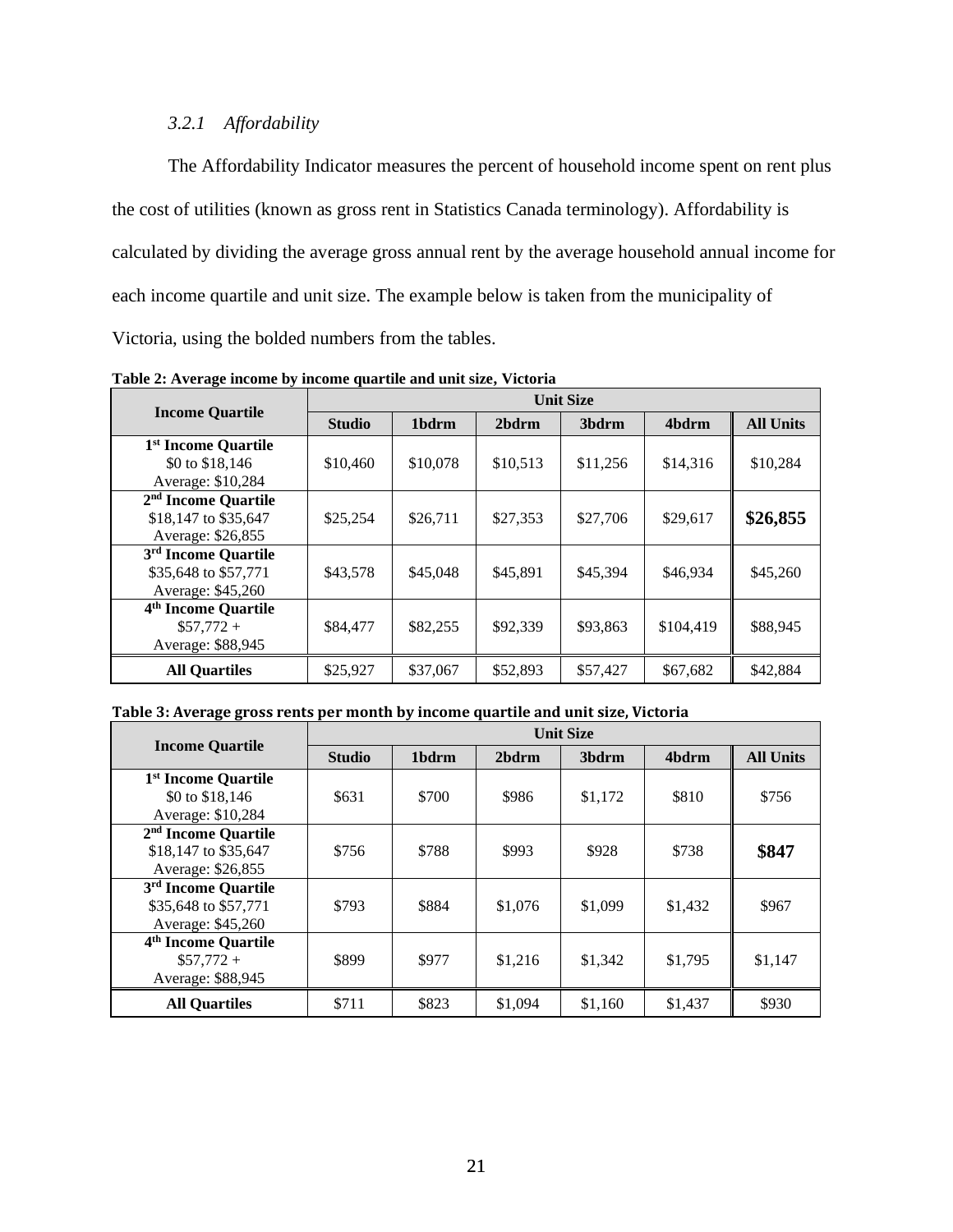## **Calculation:**

Yearly Rent =  $$847 \times 12 = $10,164$ 

$$
Affordability = \frac{\$10,164}{\$26,855} = 38\%
$$

Thus, on average in Victoria, renter households in the second income quartile spend 38% of their income on rent plus utilities.

This calculation is applied to every income quartile for every unit size. The following table

shows the results for the entire community.

**Table 4: Average percent of gross income spent on gross rent ('Affordability'), by income quartile and unit size, Victoria**

|                                                                              | <b>Unit Size</b> |       |       |       |       |                  |  |
|------------------------------------------------------------------------------|------------------|-------|-------|-------|-------|------------------|--|
| <b>Income Quartile</b>                                                       | <b>Studio</b>    | 1bdrm | 2bdrm | 3bdrm | 4bdrm | <b>All Units</b> |  |
| 1 <sup>st</sup> Income Quartile<br>\$0 to \$18,146<br>Average: \$10,284      | 72%              | 83%   | 113%  | 125%  | 68%   | 88%              |  |
| 2 <sup>nd</sup> Income Quartile<br>\$18,147 to \$35,647<br>Average: \$26,855 | 36%              | 35%   | 44%   | 40%   | 30%   | 38%              |  |
| 3 <sup>rd</sup> Income Quartile<br>\$35,648 to \$57,771<br>Average: \$45,260 | 22%              | 24%   | 28%   | 29%   | 37%   | 26%              |  |
| 4 <sup>th</sup> Income Quartile<br>$$57,772+$<br>Average: \$88,945           | 13%              | 14%   | 16%   | 17%   | 21%   | 15%              |  |
| <b>All Ouartiles</b>                                                         | 33%              | 27%   | 25%   | 24%   | 25%   | 26%              |  |

## *3.2.2 Overspending*

The Overspending Indicator details the share of renter households spending more than 50% of their before-tax household income on rent plus utilities. Households spending more than half of income on shelter are referred to as *severely cost burdened*. This measure is commonly recognized as a critical level of unaffordability that puts households at risk of significant hardships such as forgoing other necessities (for example, food) or homelessness. Overspending is calculated by dividing the number of renter households spending more than 50% of their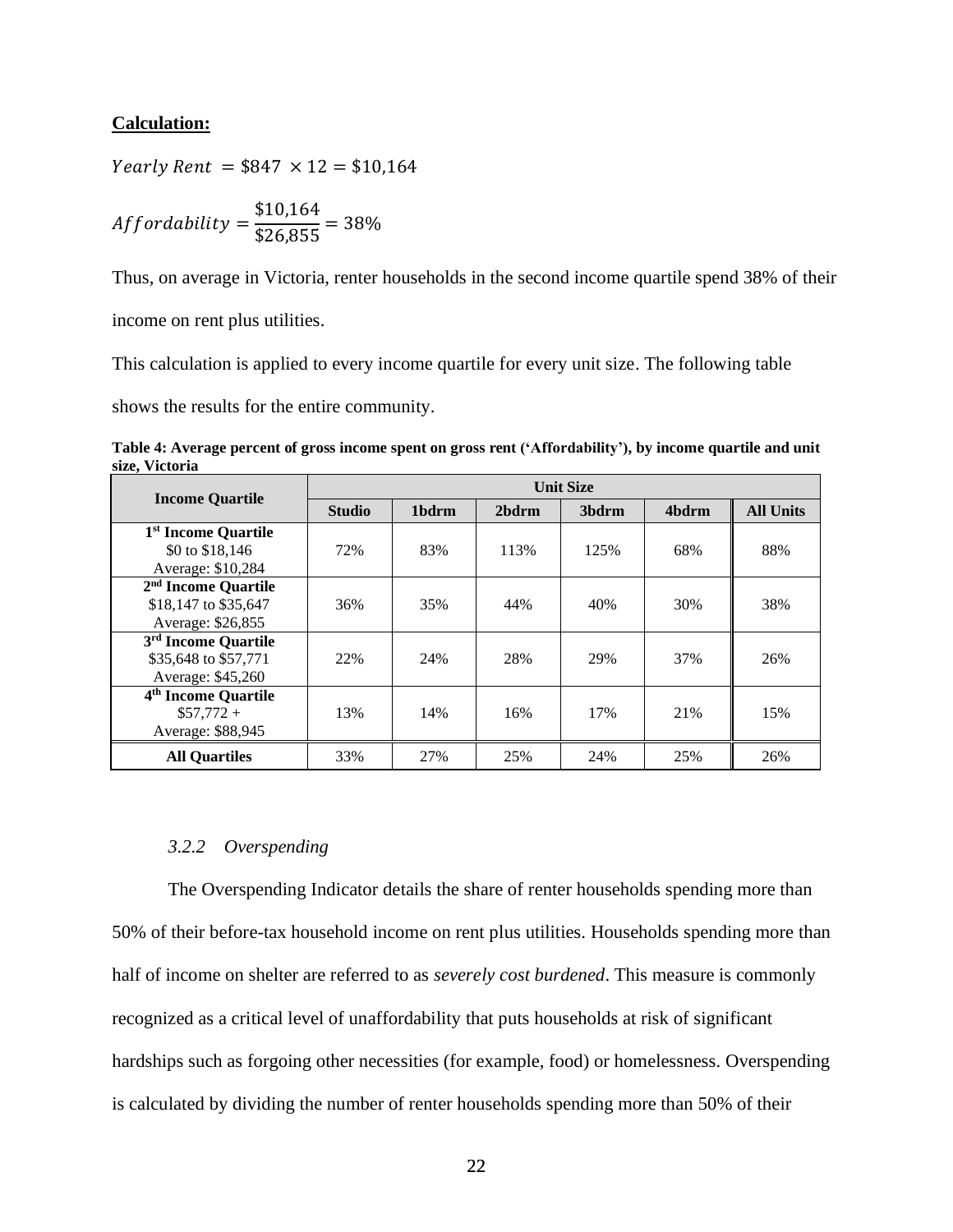income on rent plus utilities by the total number of renter households. The example below is taken from the municipality of Victoria, using the bolded numbers from the tables.

| <b>Income Quartile</b>          | <b>Unit Size</b> |        |       |                   |       |                  |  |
|---------------------------------|------------------|--------|-------|-------------------|-------|------------------|--|
|                                 | <b>Studio</b>    | 1bdrm  | 2bdrm | 3 <sub>bdrm</sub> | 4bdrm | <b>All Units</b> |  |
| 1 <sup>st</sup> Income Quartile |                  |        |       |                   |       |                  |  |
| \$0 to \$18,146                 | 920              | 3,930  | 1,235 | 145               | 50    | 6,320            |  |
| Average: \$10,284               |                  |        |       |                   |       |                  |  |
| 2 <sup>nd</sup> Income Quartile |                  |        |       |                   |       |                  |  |
| \$18,147 to \$35,647            | 430              | 3,895  | 1,605 | 405               | 30    | 6,385            |  |
| Average: \$26,855               |                  |        |       |                   |       |                  |  |
| 3 <sup>rd</sup> Income Quartile |                  |        |       |                   |       |                  |  |
| \$35,648 to \$57,771            | 295              | 3,510  | 1.975 | 455               | 80    | 6,350            |  |
| Average: \$45,260               |                  |        |       |                   |       |                  |  |
| 4 <sup>th</sup> Income Quartile |                  |        |       |                   |       |                  |  |
| $$57,772+$                      | 155              | 2.620  | 2.720 | 665               | 150   | 6,370            |  |
| Average: \$88,945               |                  |        |       |                   |       |                  |  |
| <b>All Quartiles</b>            | 1,805            | 14.005 | 7,545 | 1,670             | 315   | 25,415           |  |

**Table 5: Total number of renter households by income quartile and unit size, Victoria** 

**Table 6: Number of renter households spending more than 50% of gross income on rent plus utilities by income quartile and unit size, Victoria**

| <b>Income Quartile</b>                                                       | <b>Unit Size</b> |          |          |          |          |                  |  |
|------------------------------------------------------------------------------|------------------|----------|----------|----------|----------|------------------|--|
|                                                                              | <b>Studio</b>    | 1bdrm    | 2bdrm    | 3bdrm    | 4bdrm    | <b>All Units</b> |  |
| 1 <sup>st</sup> Income Quartile<br>\$0 to \$18,146<br>Average: \$10,284      | 685              | 3,060    | 1,035    | 110      | 45       | 4,945            |  |
| 2 <sup>nd</sup> Income Quartile<br>\$18,147 to \$35,647<br>Average: \$26,855 | 35               | 405      | 555      | 90       | $\theta$ | 1,085            |  |
| 3 <sup>rd</sup> Income Quartile<br>\$35,648 to \$57,771<br>Average: \$45,260 | $\Omega$         | 30       | 45       | 75       | 20       | 200              |  |
| 4 <sup>th</sup> Income Quartile<br>$$57,772+$<br>Average: \$88,945           | $\theta$         | $\Omega$ | $\Omega$ | $\Omega$ | $\theta$ | $\theta$         |  |
| <b>All Quartiles</b>                                                         | 720              | 3,500    | 1,640    | 270      | 75       | 6,250            |  |

# **Calculation:**

*Overspending* = 
$$
\frac{6,250}{25,415}
$$
 = 25%

Thus, 25% of all renter households in Victoria spend more than 50% of their before-tax household income on rent plus utilities.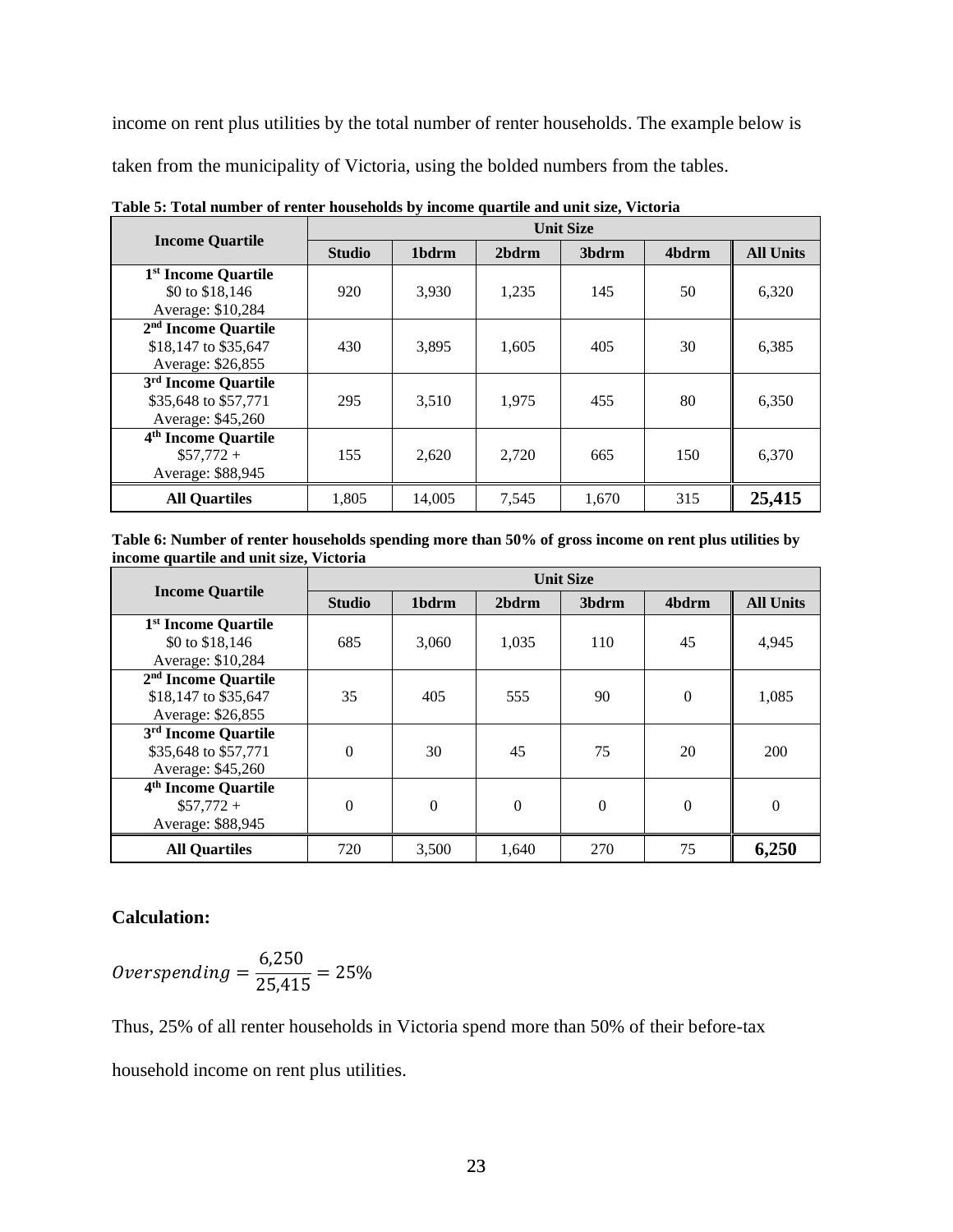This calculation is applied to every income quartile for every unit size. The following table

shows the results for the entire community.

|                                 | <b>Unit Size</b> |       |       |       |       |                  |  |
|---------------------------------|------------------|-------|-------|-------|-------|------------------|--|
| <b>Income Quartile</b>          | <b>Studio</b>    | 1bdrm | 2bdrm | 3bdrm | 4bdrm | <b>All Units</b> |  |
| 1 <sup>st</sup> Income Quartile |                  |       |       |       |       |                  |  |
| \$0 to \$18,146                 | 74%              | 78%   | 84%   | 76%   | 90%   | 78%              |  |
| Average: \$10,284               |                  |       |       |       |       |                  |  |
| 2 <sup>nd</sup> Income Quartile |                  |       |       |       |       |                  |  |
| \$18,147 to \$35,647            | 8%               | 10%   | 35%   | 22%   | $0\%$ | 17%              |  |
| Average: \$26,855               |                  |       |       |       |       |                  |  |
| 3rd Income Quartile             |                  |       |       |       |       |                  |  |
| \$35,648 to \$57,771            | $0\%$            | $1\%$ | 2%    | 16%   | 25%   | 3%               |  |
| Average: \$45,260               |                  |       |       |       |       |                  |  |
| 4 <sup>th</sup> Income Quartile |                  |       |       |       |       |                  |  |
| $$57,772+$                      | $0\%$            | $0\%$ | $0\%$ | $0\%$ | 0%    | $0\%$            |  |
| Average: \$88,945               |                  |       |       |       |       |                  |  |
| <b>All Quartiles</b>            | 40%              | 25%   | 22%   | 16%   | 24%   | 25%              |  |

**Table 7: Average percent of before-tax income spent on rent plus utilities by income quartile and unit size ('Overspending'), Victoria** 

#### *3.2.3 Income Gap*

The Income Gap Indicator looks at the average additional annual household income required by renter households to make current rents affordable (i.e.: 30% of before-tax income). A family paying more than 30% of before tax income for housing, referred to as a *cost burdened* household, is a commonly accepted definition of unaffordable rent. The Income Gap is calculated in two steps. First dividing the average current annual rent by 0.3 to determine the income required to make average current annual rent affordable. Second, subtracting the average household income from that required income to find the Income Gap. If the difference is zero or a negative number (i.e.: there is no gap) it is recorded as \$0. This is because households with rents that are less than 30% of income are deemed affordable and not factored into the RHI. The example below is taken from the municipality of Victoria, using the bolded numbers from the tables.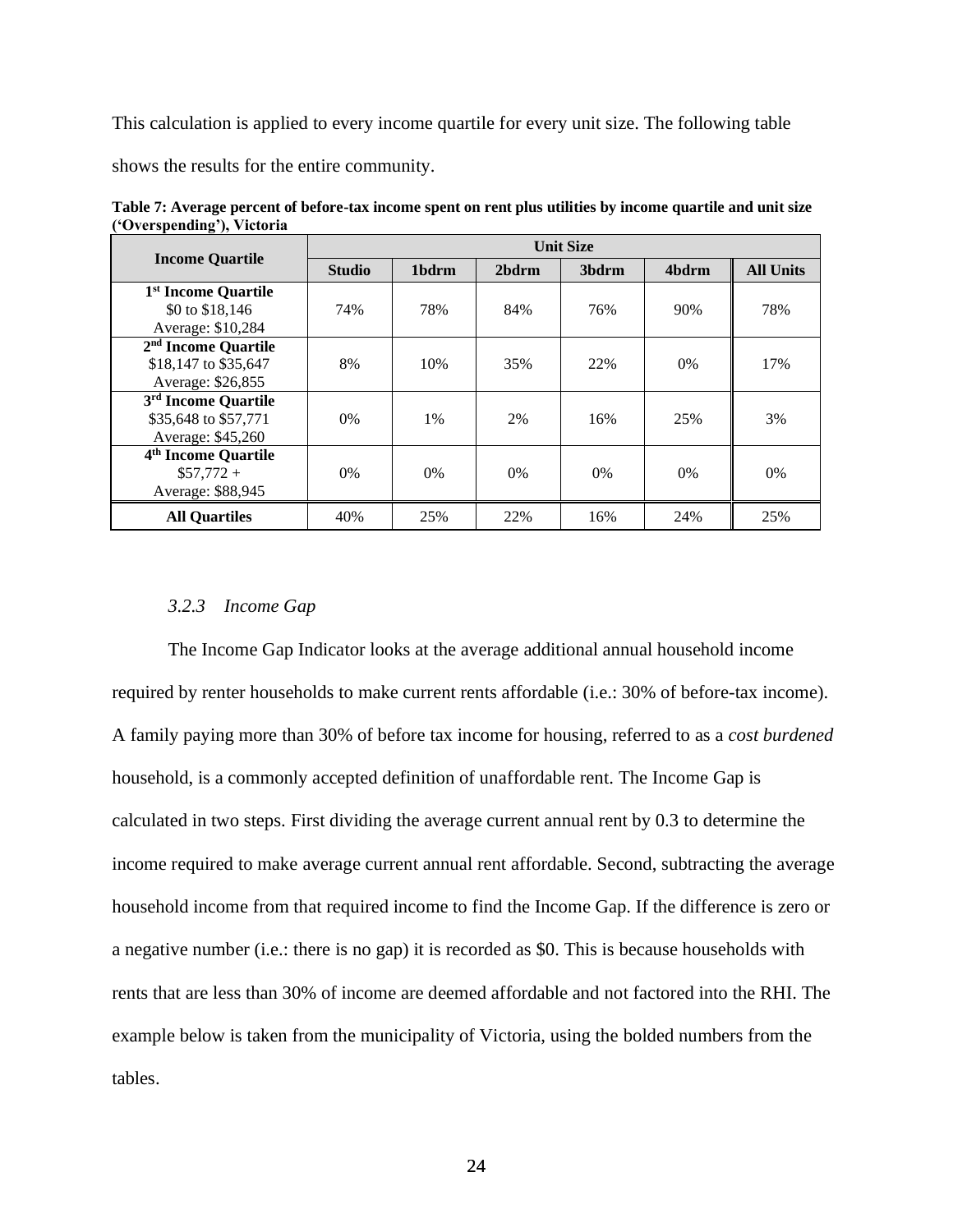| -                               | <b>Unit Size</b> |          |          |                   |           |                  |  |
|---------------------------------|------------------|----------|----------|-------------------|-----------|------------------|--|
| <b>Income Quartile</b>          | <b>Studio</b>    | 1bdrm    | 2bdrm    | 3 <sub>bdrm</sub> | 4bdrm     | <b>All Units</b> |  |
| 1 <sup>st</sup> Income Quartile |                  |          |          |                   |           |                  |  |
| \$0 to \$18,146                 | \$10,460         | \$10,078 | \$10,513 | \$11,256          | \$14,316  | \$10,284         |  |
| Average: \$10,284               |                  |          |          |                   |           |                  |  |
| 2 <sup>nd</sup> Income Quartile |                  |          |          |                   |           |                  |  |
| \$18,147 to \$35,647            | \$25,254         | \$26,711 | \$27,353 | \$27,706          | \$29,617  | \$26,855         |  |
| Average: \$26,855               |                  |          |          |                   |           |                  |  |
| 3 <sup>rd</sup> Income Quartile |                  |          |          |                   |           |                  |  |
| \$35,648 to \$57,771            | \$43,578         | \$45,048 | \$45,891 | \$45,394          | \$46,934  | \$45,260         |  |
| Average: \$45,260               |                  |          |          |                   |           |                  |  |
| 4 <sup>th</sup> Income Quartile |                  |          |          |                   |           |                  |  |
| $$57,772+$                      | \$84,477         | \$82,255 | \$92,339 | \$93,863          | \$104,419 | \$88,945         |  |
| Average: \$88,945               |                  |          |          |                   |           |                  |  |
| <b>All Ouartiles</b>            | \$25,927         | \$37,067 | \$52,893 | \$57,427          | \$67,682  | \$42,884         |  |

**Table 8: Average income by income quartile and unit size, Victoria**

| Table 9: Average monthly gross rent, by income quartile and unit size, Victoria |
|---------------------------------------------------------------------------------|
|---------------------------------------------------------------------------------|

|                                 | <b>Unit Size</b> |       |         |         |         |                  |  |
|---------------------------------|------------------|-------|---------|---------|---------|------------------|--|
| <b>Income Quartile</b>          | <b>Studio</b>    | 1bdrm | 2bdrm   | 3bdrm   | 4bdrm   | <b>All Units</b> |  |
| 1 <sup>st</sup> Income Quartile |                  |       |         |         |         |                  |  |
| \$0 to \$18,146                 | \$631            | \$700 | \$986   | \$1,172 | \$810   | \$756            |  |
| Average: \$10,284               |                  |       |         |         |         |                  |  |
| 2 <sup>nd</sup> Income Quartile |                  |       |         |         |         |                  |  |
| \$18,147 to \$35,647            | \$756            | \$788 | \$993   | \$928   | \$738   | \$847            |  |
| Average: \$26,855               |                  |       |         |         |         |                  |  |
| 3 <sup>rd</sup> Income Quartile |                  |       |         |         |         |                  |  |
| \$35,648 to \$57,771            | \$793            | \$884 | \$1,076 | \$1,099 | \$1,432 | \$967            |  |
| Average: \$45,260               |                  |       |         |         |         |                  |  |
| 4 <sup>th</sup> Income Quartile |                  |       |         |         |         |                  |  |
| $$57,772+$                      | \$899            | \$977 | \$1,216 | \$1,342 | \$1,795 | \$1,147          |  |
| Average: \$88,945               |                  |       |         |         |         |                  |  |
| <b>All Quartiles</b>            | \$711            | \$823 | \$1,094 | \$1,160 | \$1,437 | \$930            |  |

# **Calculation:**

Yearly Rent =  $$756 \times 12 = $9,072$ 

 $Income Gap = ($9,072 \div 0.3) - $10,284 = $19,956$ 

Thus, an average renter household in Victoria's first quartile requires at least an additional

\$19,956 to afford their current rent of \$756 per month.

This calculation is applied to every income quartile for every unit size. The following table

shows the results for the entire community.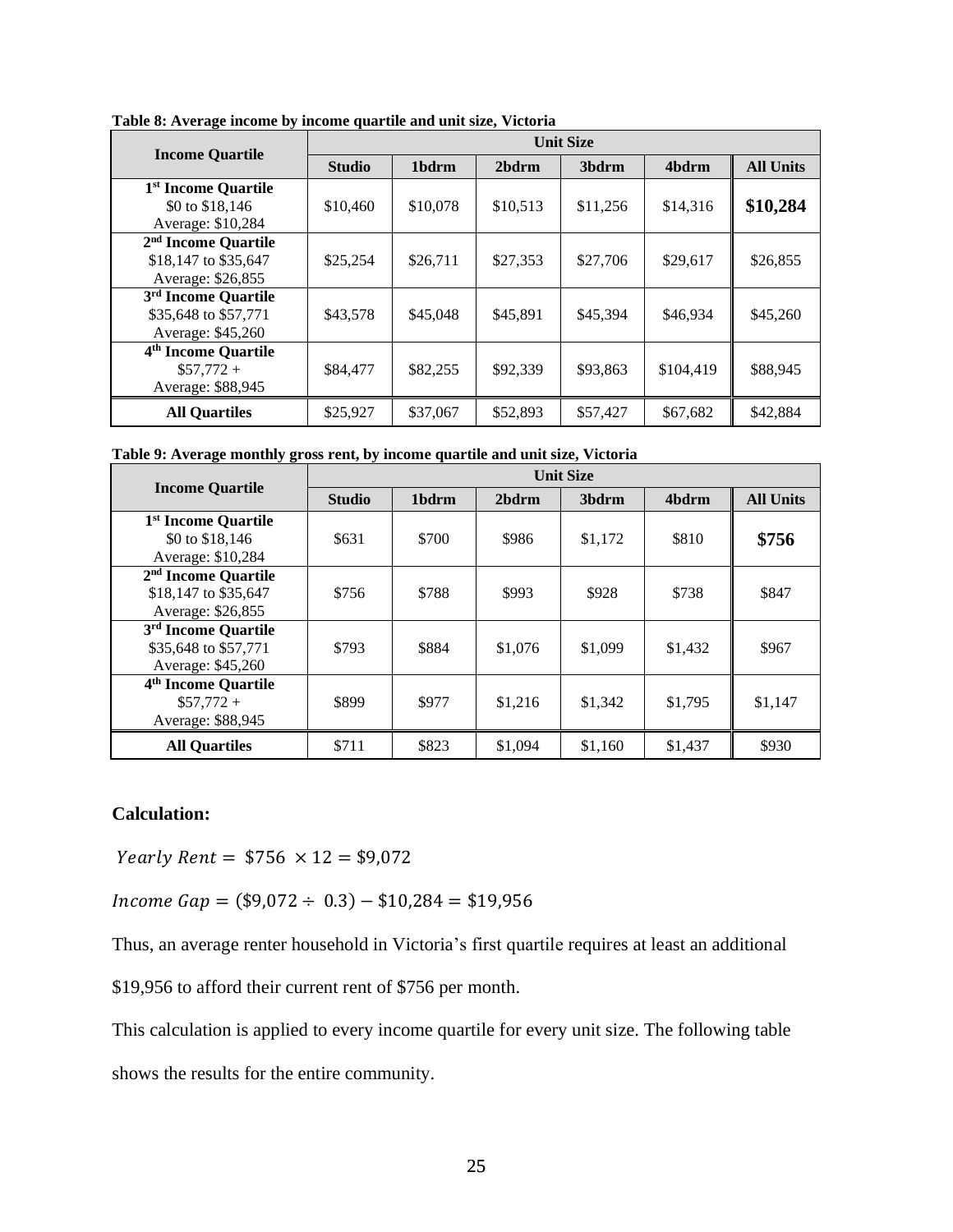|                                 | <b>Unit Size</b> |          |          |                   |          |                  |
|---------------------------------|------------------|----------|----------|-------------------|----------|------------------|
| <b>Income Quartile</b>          | <b>Studio</b>    | 1bdrm    | 2bdrm    | 3 <sub>bdrm</sub> | 4bdrm    | <b>All Units</b> |
| 1 <sup>st</sup> Income Quartile |                  |          |          |                   |          |                  |
| \$0 to \$18,146                 | \$14,780         | \$17,922 | \$28,927 | \$35,624          | \$18,084 | \$19,956         |
| Average: \$10,284               |                  |          |          |                   |          |                  |
| 2 <sup>nd</sup> Income Quartile |                  |          |          |                   |          |                  |
| \$18,147 to \$35,647            | \$4,986          | \$4,809  | \$12,367 | \$9.414           | \$0      | \$7,025          |
| Average: \$26,855               |                  |          |          |                   |          |                  |
| 3 <sup>rd</sup> Income Quartile |                  |          |          |                   |          |                  |
| \$35,648 to \$57,771            | \$0              | \$0      | \$0      | \$0               | \$10,346 | \$0              |
| Average: \$45,260               |                  |          |          |                   |          |                  |
| 4 <sup>th</sup> Income Quartile |                  |          |          |                   |          |                  |
| $$57,772+$                      | \$0              | \$0      | \$0      | \$0               | \$0      | \$0              |
| Average: \$88,945               |                  |          |          |                   |          |                  |
| <b>All Quartiles</b>            |                  | \$0      | \$0      | \$0               | \$0      | \$0              |

**Table 10: Average income gap by income quartile and unit size, Victoria**

Income Gap as % of Household Income  $=\frac{Income Gap}{Incre}$ Income Gap<br>Average Household Income =  $\frac{\$19,956}{\$10,284}$  $\frac{$15,950}{$10,284} = 194\%$ 

An average household in Quartile One in Victoria would need a minimum increase in household income of 194% to make their current rent of \$756 per month affordable.

This calculation is applied to every income quartile for every unit size. The following table

shows the results for the entire community.

| Table 11: Income gap as a percentage of average household income, by income quartile and unit size |  |
|----------------------------------------------------------------------------------------------------|--|
| ('Income Gap'), Victoria                                                                           |  |

|                                 | <b>Unit Size</b> |       |       |                   |       |                  |
|---------------------------------|------------------|-------|-------|-------------------|-------|------------------|
| <b>Income Quartile</b>          | <b>Studio</b>    | 1bdrm | 2bdrm | 3 <sub>bdrm</sub> | 4bdrm | <b>All Units</b> |
| 1 <sup>st</sup> Income Quartile |                  |       |       |                   |       |                  |
| \$0 to \$18,146                 | 141%             | 178%  | 275%  | 316%              | 126%  | 194%             |
| Average: \$10,284               |                  |       |       |                   |       |                  |
| 2 <sup>nd</sup> Income Quartile |                  |       |       |                   |       |                  |
| \$18,147 to \$35,647            | 20%              | 18%   | 45%   | 34%               | $0\%$ | 26%              |
| Average: \$26,855               |                  |       |       |                   |       |                  |
| 3 <sup>rd</sup> Income Quartile |                  |       |       |                   |       |                  |
| \$35,648 to \$57,771            | 0%               | $0\%$ | 0%    | $0\%$             | 22%   | 0%               |
| Average: \$45,260               |                  |       |       |                   |       |                  |
| 4 <sup>th</sup> Income Quartile |                  |       |       |                   |       |                  |
| $$57,772+$                      | $0\%$            | $0\%$ | 0%    | $0\%$             | $0\%$ | 0%               |
| Average: \$88,945               |                  |       |       |                   |       |                  |
| <b>All Ouartiles</b>            | 10%              | $0\%$ | $0\%$ | 0%                | $0\%$ | 0%               |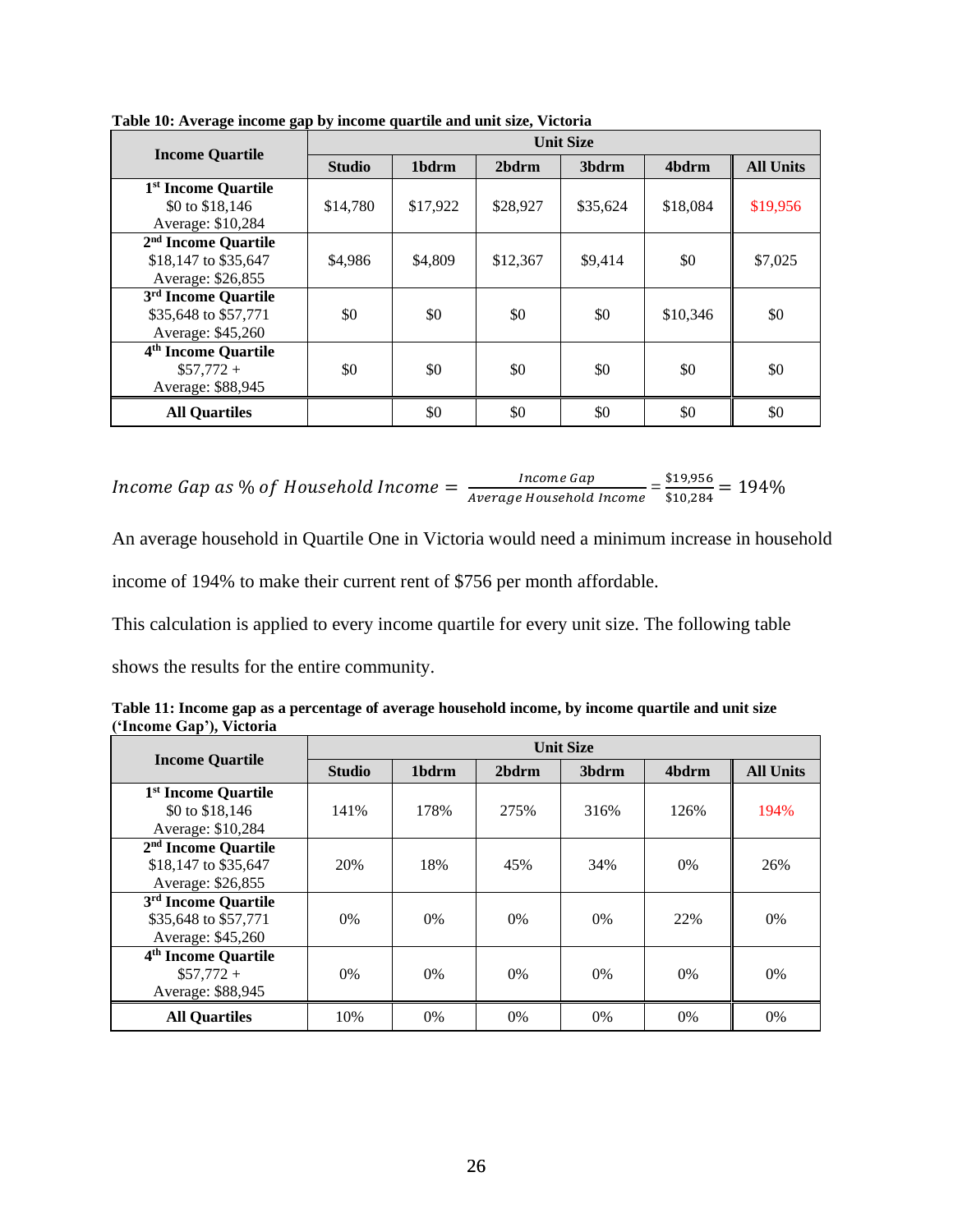## *3.2.4 Overcrowding*

The Overcrowding Indicator examines renter households residing in units that are unsuitable for their household size and composition, based on CMHC's National Occupancy Standard (NOS). The NOS determines the number of bedrooms a household requires given its household size and composition. However, it should be noted that this definition of 'overcrowded' is culturally normative and what might be deemed unsuitable housing by the NOS may not be considered overcrowding to the people who live there. This is particularly true for households that choose to live intergenerationally.

Overcrowding is calculated by dividing the total number of unsuitable renter households by the total number of renter households in that income quartile. The example below is taken from the municipality of Victoria, using the bolded numbers from the tables.

|                                 | <b>Unit Size</b> |        |       |       |       |                  |
|---------------------------------|------------------|--------|-------|-------|-------|------------------|
| <b>Income Quartile</b>          | <b>Studio</b>    | 1bdrm  | 2bdrm | 3bdrm | 4bdrm | <b>All Units</b> |
| 1 <sup>st</sup> Income Quartile |                  |        |       |       |       |                  |
| \$0 to \$18,146                 | 920              | 3,930  | 1,235 | 145   | 50    | 6,320            |
| Average: \$10,284               |                  |        |       |       |       |                  |
| 2 <sup>nd</sup> Income Quartile |                  |        |       |       |       |                  |
| \$18,147 to \$35,647            | 430              | 3,895  | 1,605 | 405   | 30    | 6,385            |
| Average: \$26,855               |                  |        |       |       |       |                  |
| 3 <sup>rd</sup> Income Quartile |                  |        |       |       |       |                  |
| \$35,648 to \$57,771            | 295              | 3,510  | 1,975 | 455   | 80    | 6,350            |
| Average: \$45,260               |                  |        |       |       |       |                  |
| 4 <sup>th</sup> Income Quartile |                  |        |       |       |       |                  |
| $$57.772+$                      | 155              | 2,620  | 2.720 | 665   | 150   | 6,370            |
| Average: \$88,945               |                  |        |       |       |       |                  |
| <b>All Quartiles</b>            | 1,805            | 13,950 | 7,535 | 1,670 | 315   | 25,415           |

**Table 12: Total number of renter households by income quartile and unit size, Victoria**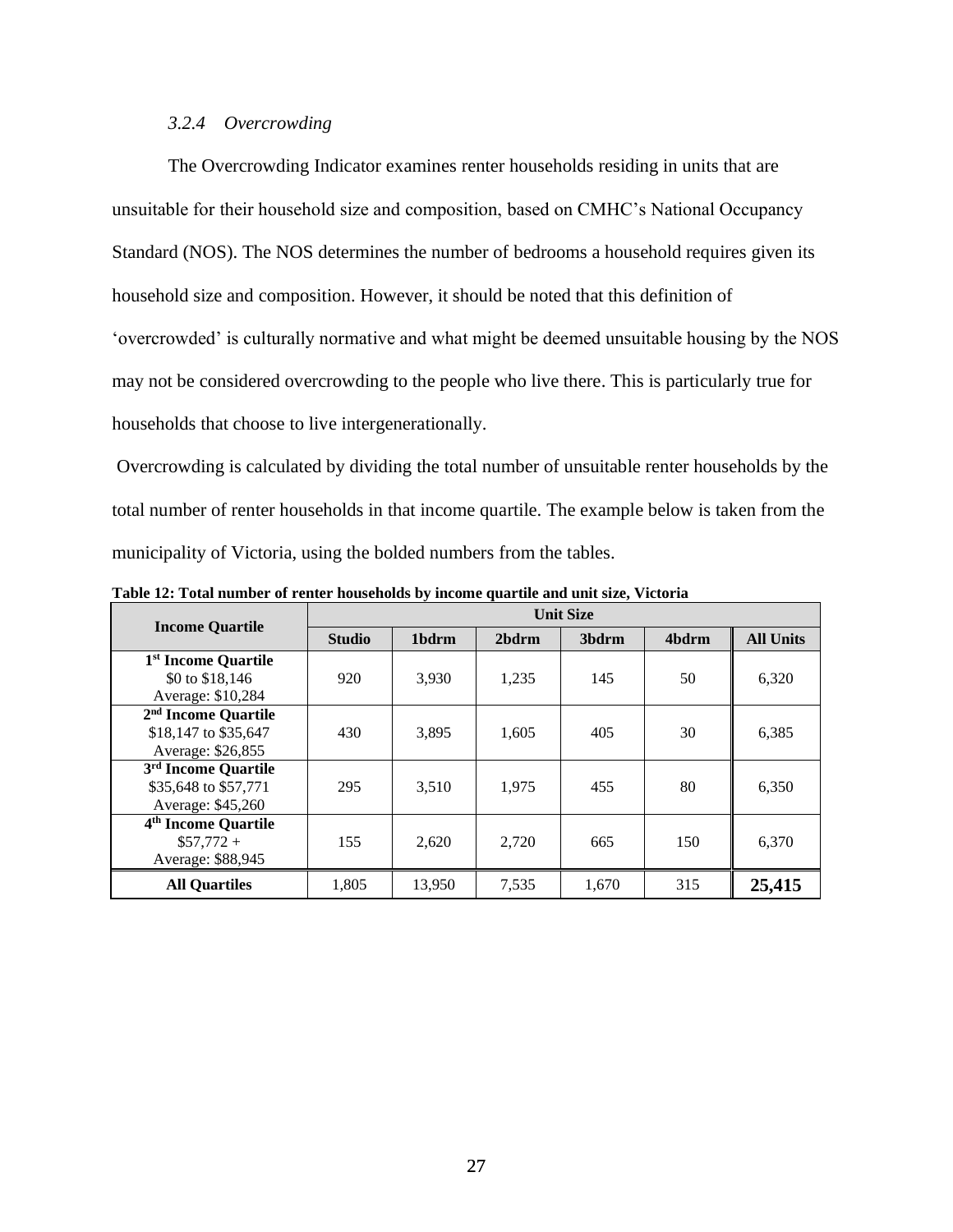|                                 | <b>Unit Size</b> |       |          |                   |          |                  |
|---------------------------------|------------------|-------|----------|-------------------|----------|------------------|
| <b>Income Quartile</b>          | <b>Studio</b>    | 1bdrm | 2bdrm    | 3 <sub>bdrm</sub> | 4bdrm    | <b>All Units</b> |
| 1 <sup>st</sup> Income Quartile |                  |       |          |                   |          |                  |
| \$0 to \$18,146                 | 95               | 210   | $\theta$ | $\Omega$          | $\Omega$ | 335              |
| Average: \$10,284               |                  |       |          |                   |          |                  |
| 2 <sup>nd</sup> Income Quartile |                  |       |          |                   |          |                  |
| \$18,147 to \$35,647            | 75               | 315   | 45       | $\Omega$          | $\Omega$ | 450              |
| Average: \$26,855               |                  |       |          |                   |          |                  |
| 3 <sup>rd</sup> Income Quartile |                  |       |          |                   |          |                  |
| \$35,648 to \$57,771            | 55               | 425   | 90       | $\Omega$          | $\Omega$ | 585              |
| Average: \$45,260               |                  |       |          |                   |          |                  |
| 4 <sup>th</sup> Income Quartile |                  |       |          |                   |          |                  |
| $$57,772+$                      | 95               | 435   | 260      | $\Omega$          | $\Omega$ | 795              |
| Average: \$88,945               |                  |       |          |                   |          |                  |
| <b>All Quartiles</b>            | 2,170            | 315   | 1,385    | 430               | 40       | 2,170            |

**Table 13: Total Number of Households living in overcrowded conditions, by income quartile and unit size, Victoria**

# **Calculation:**

$$
Overcrowding = \frac{2,170}{25,415} = 8.5\%
$$

Thus, 8.5 % of all renter households in Victoria live in overcrowded (unsuitable) conditions.

This calculation is applied to every income quartile for every unit size. The following table

shows the results for the entire community.

| Table 14: Percent of renter households living in overcrowded conditions by income quartile and unit size |  |
|----------------------------------------------------------------------------------------------------------|--|
| ('Overcrowding'), Victoria                                                                               |  |

|                                 | <b>Unit Size</b> |       |       |       |       |                  |
|---------------------------------|------------------|-------|-------|-------|-------|------------------|
| <b>Income Quartiles</b>         | <b>Studio</b>    | 1bdrm | 2bdrm | 3bdrm | 4bdrm | <b>All Units</b> |
| 1 <sup>st</sup> Income Quartile |                  |       |       |       |       |                  |
| \$0 to \$18,146                 | 10%              | 5%    | 0%    | $0\%$ | 0%    | 5%               |
| Average: \$10,284               |                  |       |       |       |       |                  |
| 2 <sup>nd</sup> Income Quartile |                  |       |       |       |       |                  |
| \$18,147 to \$35,647            | 17%              | 8%    | 3%    | $0\%$ | $0\%$ | 7%               |
| Average: \$26,855               |                  |       |       |       |       |                  |
| 3 <sup>rd</sup> Income Quartile |                  |       |       |       |       |                  |
| \$35,648 to \$57,771            | 19%              | 12%   | 5%    | $0\%$ | $0\%$ | 9%               |
| Average: \$45,260               |                  |       |       |       |       |                  |
| 4 <sup>th</sup> Income Quartile |                  |       |       |       |       |                  |
| $$57,772+$                      | 61%              | 17%   | 10%   | $0\%$ | $0\%$ | 12%              |
| Average: \$88,945               |                  |       |       |       |       |                  |
| <b>All Quartiles</b>            | 120%             | 2%    | 18%   | 26%   | 13%   | 9%               |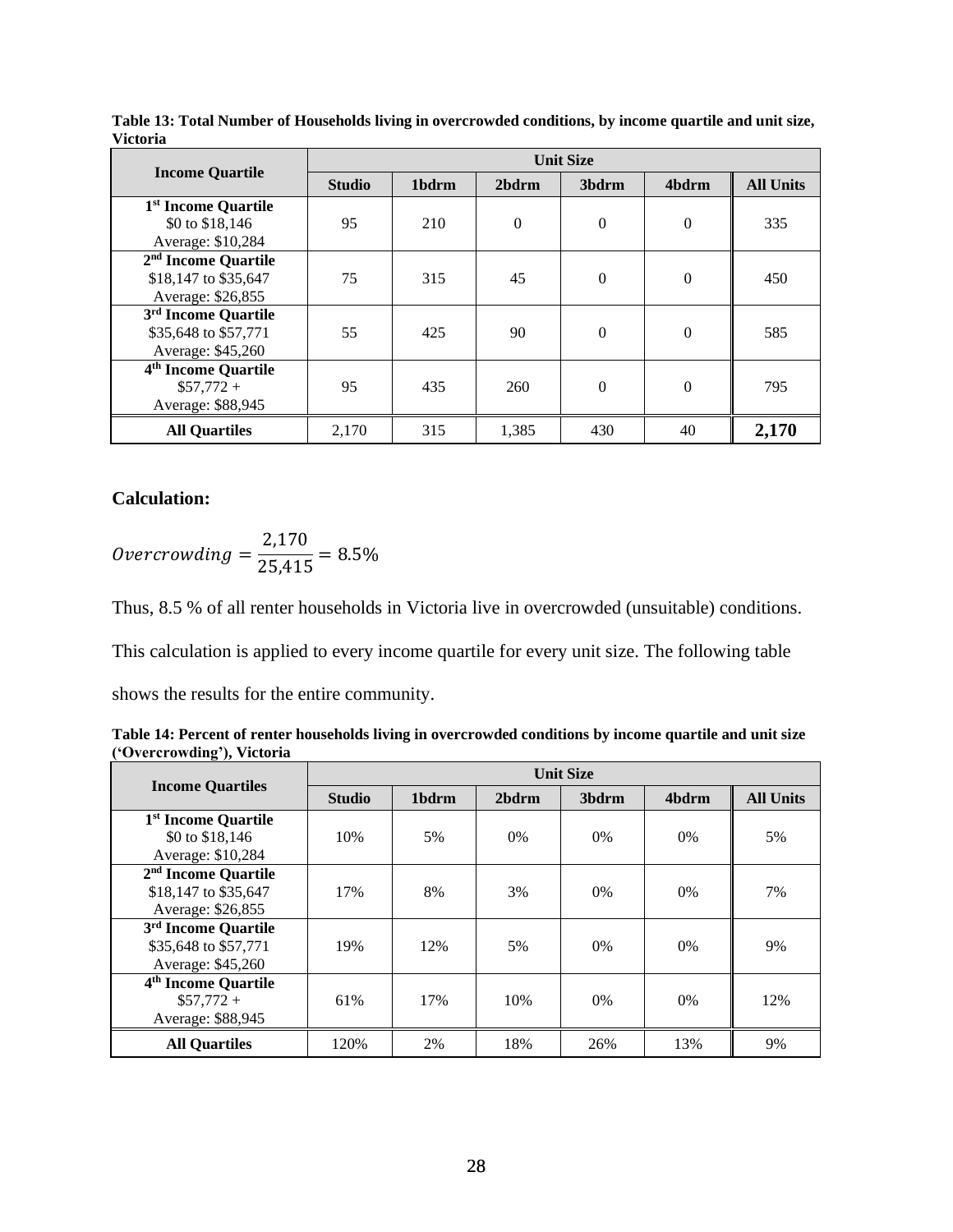## *3.2.5 Bedroom Shortfall*

The lack of data on rental unit vacancies in the 2011 Census data was addressed through the development of the Bedroom Shortfall Indicator, which gives an indication of the supply of rental stock in a community. However, the fact remains that it is practically impossible to find an accurate measure of rental vacancy in a community.

The Bedroom Shortfall Indicator measures the minimum number of additional bedrooms a community needs to house all renters suitably, based on the National Occupancy Standard. Bedroom Shortfall is calculated by dividing the number of additional bedrooms needed by the total number of bedrooms in a community. Note that Bedroom Shortfall is only calculated for income quartiles (and not unit sizes) because the data is more reliable at this level for this particular Indicator. The example below is taken from the municipality of Victoria, using the bolded numbers from the tables.

| <b>Income Quartiles</b>         | <b>All Units</b> |  |  |
|---------------------------------|------------------|--|--|
| 1 <sup>st</sup> Income Quartile |                  |  |  |
| \$0 to \$18,146                 | 7,955            |  |  |
| Average: \$10,284               |                  |  |  |
| 2 <sup>nd</sup> Income Quartile |                  |  |  |
| \$18,147 to \$35,647            | 8,870            |  |  |
| Average: \$26,855               |                  |  |  |
| 3rd Income Quartile             |                  |  |  |
| \$35,648 to \$57,771            | 9,440            |  |  |
| Average: \$45,260               |                  |  |  |
| 4 <sup>th</sup> Income Quartile |                  |  |  |
| $$57.772+$                      | 10.810           |  |  |
| Average: \$88,945               |                  |  |  |
| <b>All Ouartiles</b>            | 37,795           |  |  |

**Table 15: Total number of bedrooms by income quartile, Victoria**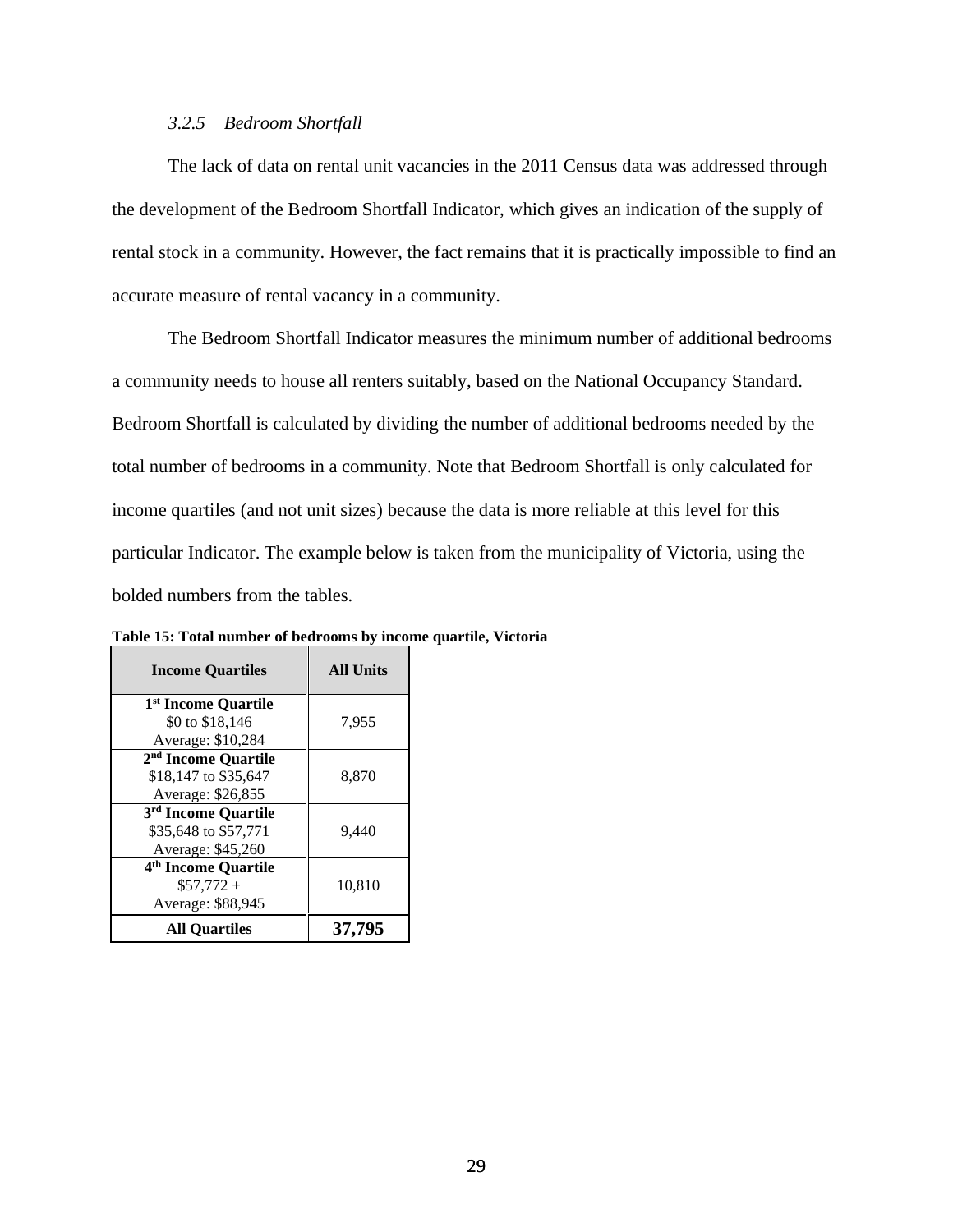| <b>Income Quartiles</b>                                                      | <b>All Units</b> |
|------------------------------------------------------------------------------|------------------|
| 1 <sup>st</sup> Income Quartile<br>\$0 to \$18,146                           | 375              |
| Average: \$10,284                                                            |                  |
| 2 <sup>nd</sup> Income Quartile<br>\$18,147 to \$35,647<br>Average: \$26,855 | 520              |
| 3rd Income Quartile<br>\$35,648 to \$57,771<br>Average: \$45,260             | 640              |
| 4 <sup>th</sup> Income Quartile<br>$\$57.772+$<br>Average: \$88,945          | 985              |
| <b>All Ouartiles</b>                                                         | 2.54             |

**Table 16: Bedroom shortfall by income quartile, ('Bedroom Shortfall'), Victoria** 

# **Calculation:**

$$
1x \times (\text{\#households unsuitable by 1 bedroom})
$$
  
+2 x (\text{\#households unsuitable by 2 bedroom})  
Bedroom Shortfall = 
$$
\frac{+3 x \times (\text{\#households unsuitable by 3 bedroom})}{Total Number of Renter Bedrooms}
$$

$$
Bedroom Shortfall = \frac{2,540}{37,795} = 6.7\%
$$

Thus, Victoria needs a 6.7% increase in its total number of rental bedrooms in order to house all rental households suitably.

This calculation is applied to every income quartile for every unit size. The following table

shows the results for the entire community.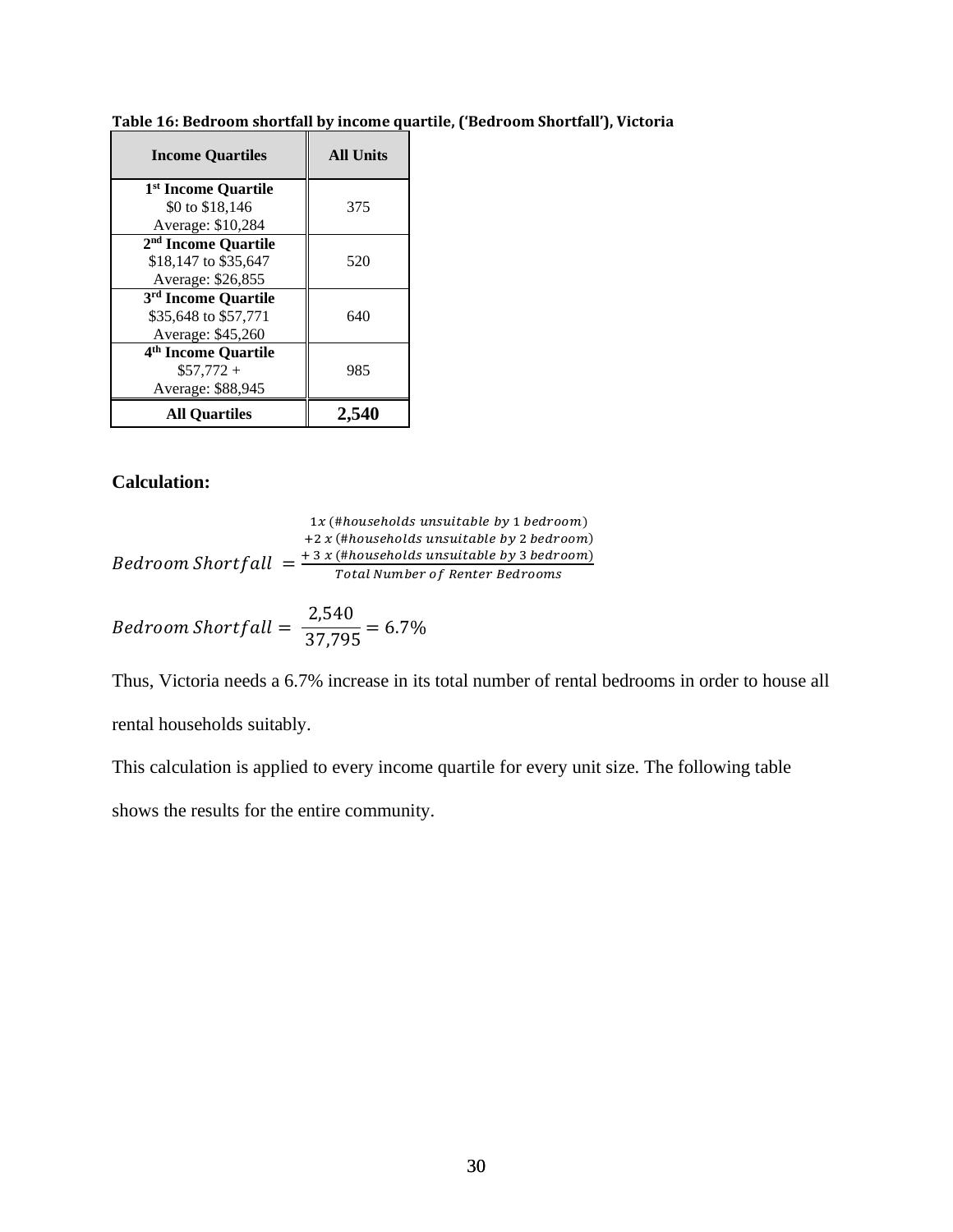| <b>Income Quartiles</b>                                                      | <b>All Units</b> |
|------------------------------------------------------------------------------|------------------|
| 1 <sup>st</sup> Income Quartile<br>\$0 to \$18,146                           | 4.7%             |
| Average: \$10,284                                                            |                  |
| 2 <sup>nd</sup> Income Quartile<br>\$18,147 to \$35,647<br>Average: \$26,855 | 5.9%             |
| 3rd Income Quartile<br>\$35,648 to \$57,771<br>Average: \$45,260             | 6.8%             |
| 4 <sup>th</sup> Income Quartile<br>$$57,772+$<br>Average: \$88,945           | 9.1%             |
| <b>All Ouartiles</b>                                                         | 6.7%             |

**Table 17: Bedroom Shortfall as a percentage of all bedrooms by income quartile, Victoria**

# **3.3 Index calculation**

Once all of the percentages are calculated for each *income* Indicator (Affordability, Income Gap and Overspending) these raw percentages are converted into an overall Indicator score by dividing the overall quartile percentages by ten and then summing them. Income Indicator scores are summed by quartiles (as opposed to taking the community's overall average) to capture the problems that exist within each of the quartiles. This allows issues that disproportionately affect certain income groups to factor into the Index as a whole. Averaging the quartile values would have diluted the impact of these issues within the overall Community Index Score.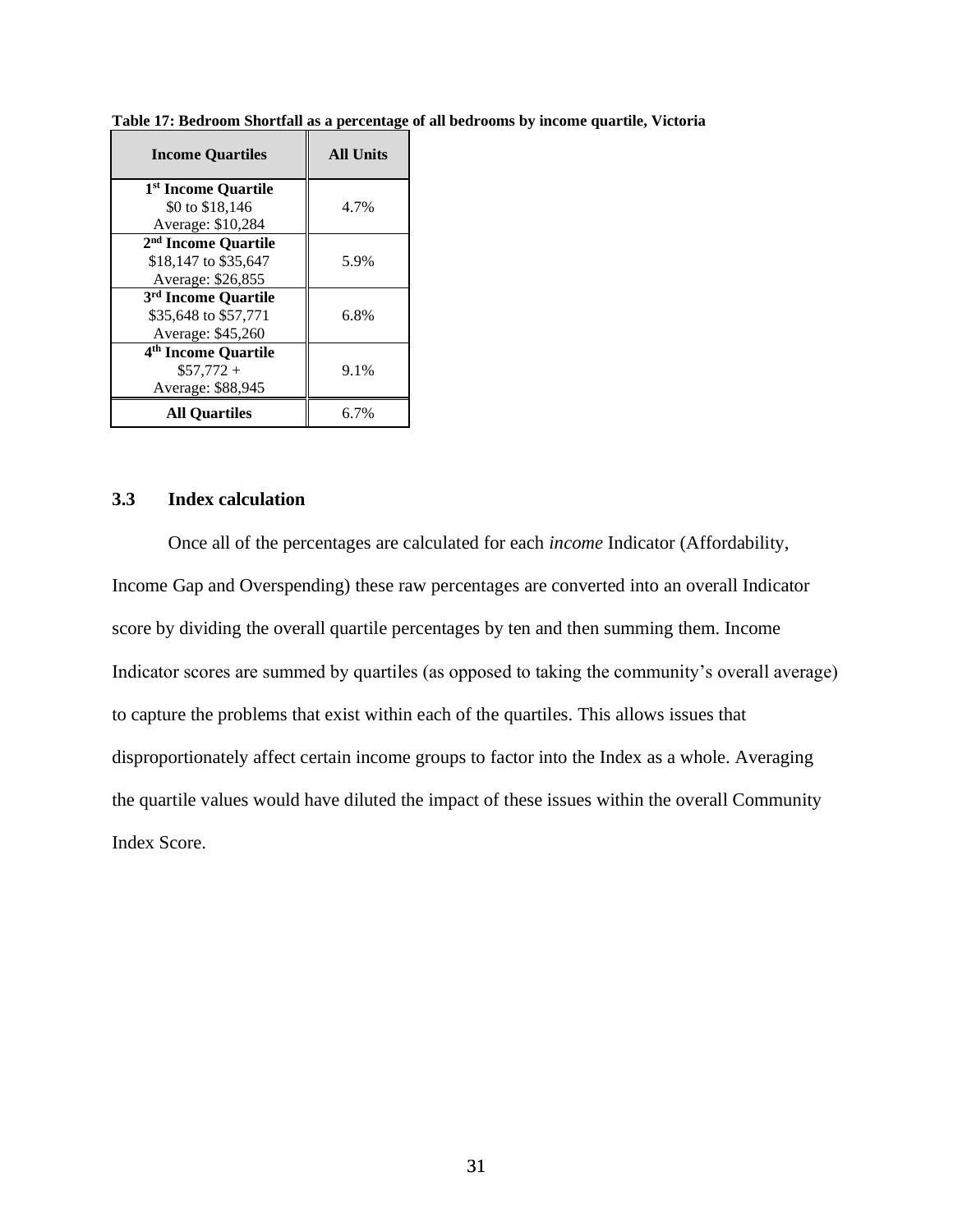Here is an example for Overspending:

|                                 | <b>Unit Size</b> |       |       |                   |       |                  |
|---------------------------------|------------------|-------|-------|-------------------|-------|------------------|
| <b>Income Quartiles</b>         | <b>Studio</b>    | 1bdrm | 2bdrm | 3 <sub>bdrm</sub> | 4bdrm | <b>All Units</b> |
| 1 <sup>st</sup> Income Quartile |                  |       |       |                   |       |                  |
| \$0 to \$18,146                 | 74%              | 78%   | 84%   | 76%               | 90%   | 78%              |
| Average: \$10,284               |                  |       |       |                   |       |                  |
| 2 <sup>nd</sup> Income Quartile |                  |       |       |                   |       |                  |
| \$18,147 to \$35,647            | 8%               | 10%   | 35%   | 22%               | $0\%$ | 17%              |
| Average: \$26,855               |                  |       |       |                   |       |                  |
| 3 <sup>rd</sup> Income Quartile |                  |       |       |                   |       |                  |
| \$35,648 to \$57,771            | $0\%$            | 1%    | 2%    | 16%               | 25%   | 3%               |
| Average: \$45,260               |                  |       |       |                   |       |                  |
| 4 <sup>th</sup> Income Quartile |                  |       |       |                   |       |                  |
| $$57,772+$                      | 0%               | $0\%$ | 0%    | $0\%$             | $0\%$ | 0%               |
| Average: \$88,945               |                  |       |       |                   |       |                  |
| <b>All Quartiles</b>            | 40%              | 25%   | 22%   | 16%               | 24%   | 25%              |

**Table 18: Average percent of before-tax income spent on rent plus utilities by income quartile and unit size ('Overspending'), Victoria** 

#### **Table 19: Overspending Indicator score calculation, Victoria**

| <b>Income Quartile</b>                                                       | <b>All Units</b> | <b>Calculation</b><br>$\div 10$ |
|------------------------------------------------------------------------------|------------------|---------------------------------|
| 1 <sup>st</sup> Income Quartile<br>\$0 to \$18,146<br>Average: \$10,284      | 78%              | 7.8                             |
| 2 <sup>nd</sup> Income Quartile<br>\$18,147 to \$35,647<br>Average: \$26,855 | 17%              | 1.7                             |
| 3 <sup>rd</sup> Income Quartile<br>\$35,648 to \$57,771<br>Average: \$45,260 | 3%               | 0.3                             |
| 4 <sup>th</sup> Income Quartile<br>$$57,772+$<br>Average: \$88,945           | $0\%$            |                                 |
|                                                                              | Sum              | 9.8                             |

Therefore the overall Overspending Indicator score for the City of Victoria is 9.8.

For *supply* Indicators (Overcrowding and Bedroom Shortfall) we divide the community's overall percentage by ten rather than summing by quartiles. If approximately 30% of all households in any community are renters (as opposed to owners), this automatically decreases the sample size significantly for any study looking at only renter households. Although breaking down data on renter households by income quartile and unit size is theoretically useful, it also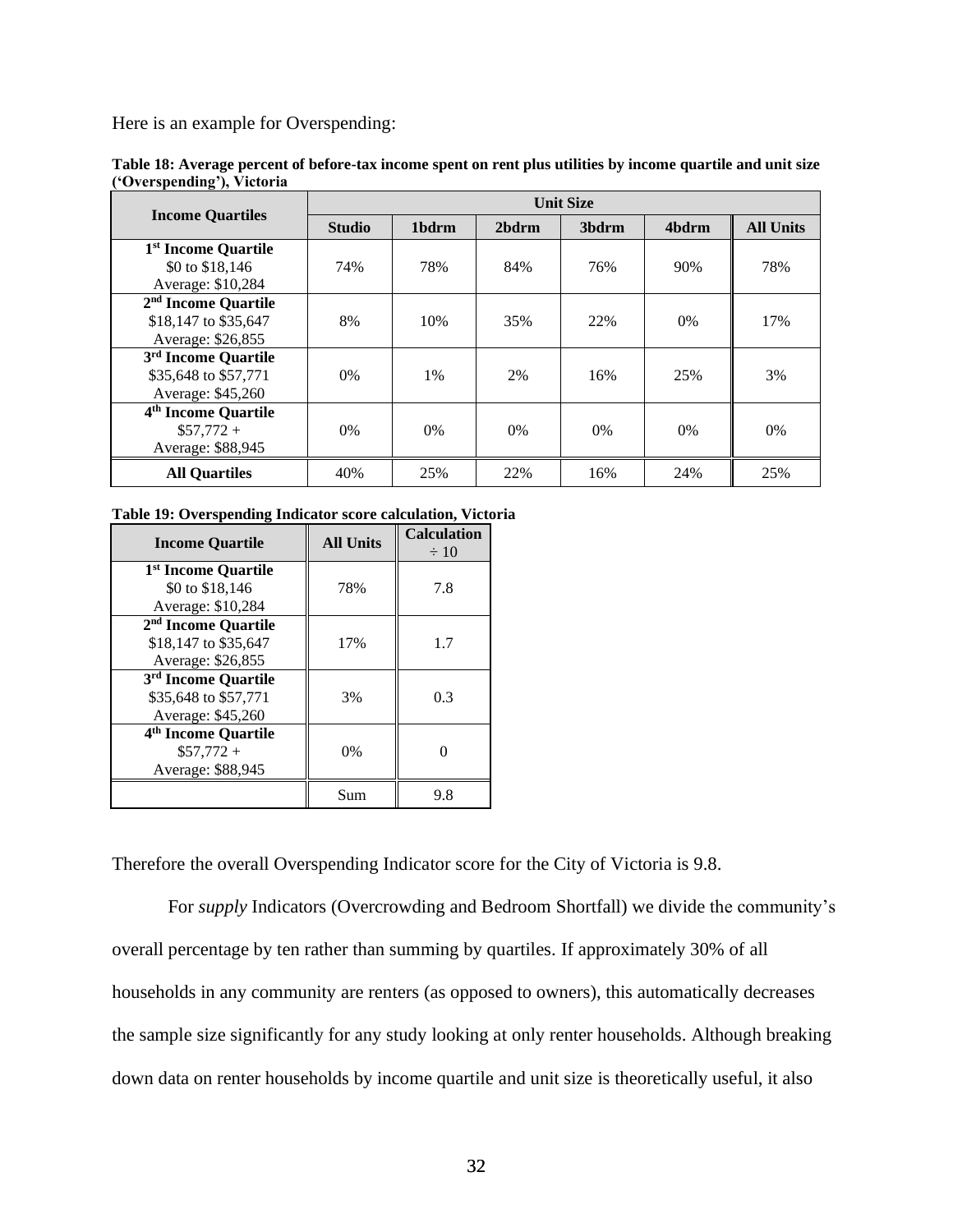brings up practical issues of data suppression as these sub-categories represent even fewer households. This becomes a particular concern for smaller communities. To protect the privacy of respondents, Statistics Canada does not release information for populations below a certain size. When breaking down data on renter households by income quartile and unit size, at a certain point the number of households becomes too small and the data is unavailable. The rationale for using the community percentages as opposed to quartile percentages for supply Indicators is that there are fewer data suppression issues at the community (as opposed to quartile) level for these particular Indicators.

Here is an example for Overcrowding:

**Table 20: Percent of renter households living in overcrowded conditions by income quartile and unit size ('Overcrowding'), Victoria** 

|                                                                              | <b>Unit Size</b> |                   |       |                   |       |                  |  |  |
|------------------------------------------------------------------------------|------------------|-------------------|-------|-------------------|-------|------------------|--|--|
| <b>Income Quartiles</b>                                                      | <b>Studio</b>    | 1 <sub>bdrm</sub> | 2bdrm | 3 <sub>bdrm</sub> | 4bdrm | <b>All Units</b> |  |  |
| 1 <sup>st</sup> Income Quartile<br>\$0 to \$18,146<br>Average: \$10,284      | 10%              | 5%                | 0%    | $0\%$             | $0\%$ | 5%               |  |  |
| 2 <sup>nd</sup> Income Quartile<br>\$18,147 to \$35,647<br>Average: \$26,855 | 17%              | 8%                | 3%    | $0\%$             | $0\%$ | 7%               |  |  |
| 3 <sup>rd</sup> Income Quartile<br>\$35,648 to \$57,771<br>Average: \$45,260 | 19%              | 12%               | 5%    | $0\%$             | $0\%$ | 9%               |  |  |
| 4 <sup>th</sup> Income Quartile<br>$$57,772+$<br>Average: \$88,945           | 61%              | 17%               | 10%   | $0\%$             | $0\%$ | 12%              |  |  |
| <b>All Quartiles</b>                                                         | 120%             | 2%                | 18%   | 26%               | 13%   | 9%               |  |  |

#### **Table 21: Overcrowding Indicator score calculation, Victoria**

| <b>Income Quartile</b> | <b>All Units</b> | <b>Calculation</b><br>$\div 10$ |  |
|------------------------|------------------|---------------------------------|--|
| <b>All Quartiles</b>   | 9%               | 0.9                             |  |

Therefore the overall Overcrowding Indicator score for Victoria is 0.9.

After the raw scores for each of the five Indicators have been calculated for *all*

communities, another calculation is used to recalibrate each Indicator score so that it falls on a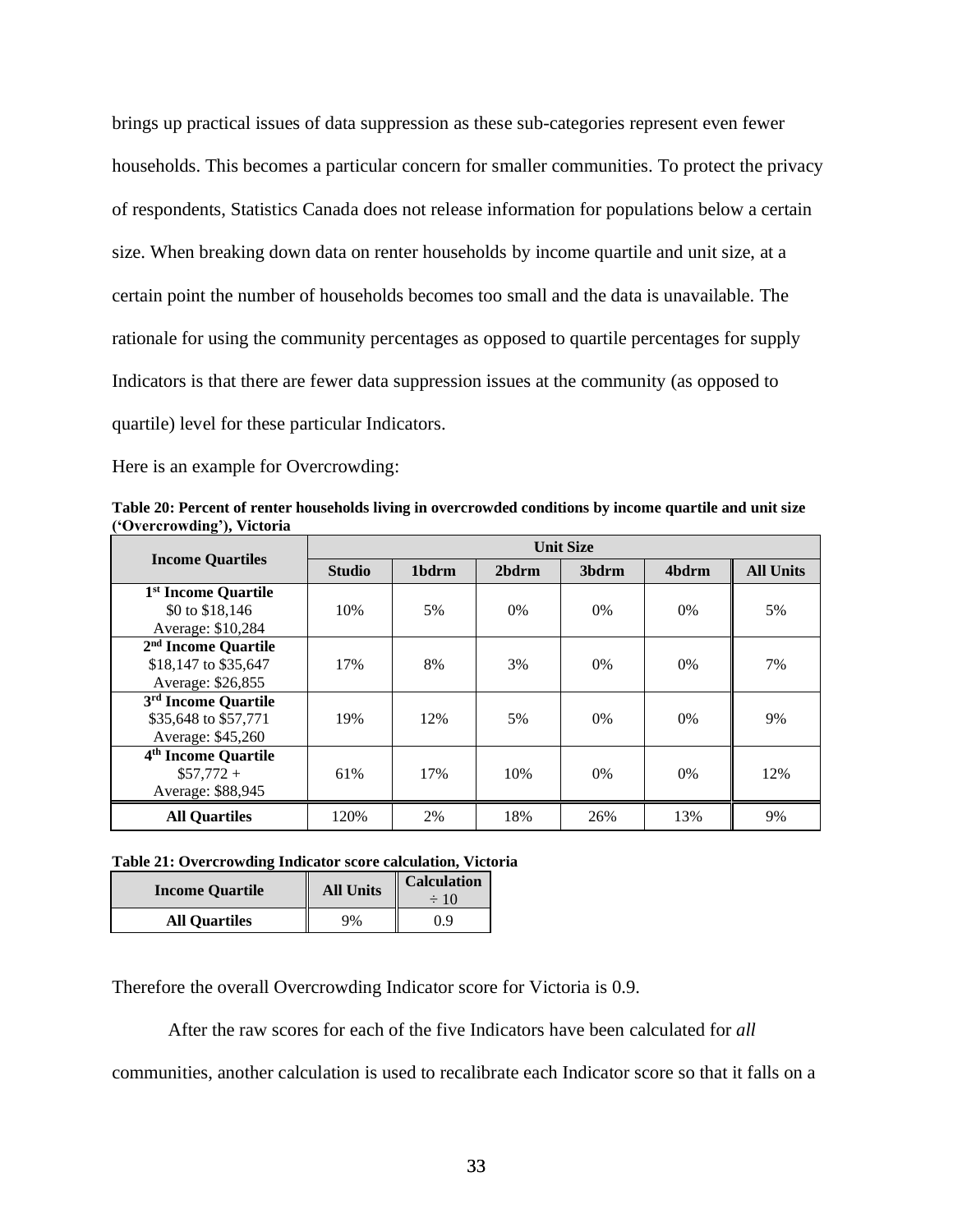scale between zero and 10. This process is known as *cardinal ranking*. Zero is assigned to a perfect state of rental health (e.g.: 0 households spending more than 50% of income on rent in the case of overspending). The community that ranks poorest for that Indicator is given a score of 10. The scores of all other communities are dispersed proportionately between zero and 10.

After cardinal ranking has been applied to each community, all Indicator scores have been recalibrated so that they fall somewhere between zero and 10. The overall Community Index Score is calculated by summing the recalibrated values for each of that community's five Indicator scores.

See www.rentalhousingindex.ca for a complete list of Indicator and RHI tables for all Regional Districts and Municipalities in British Columbia.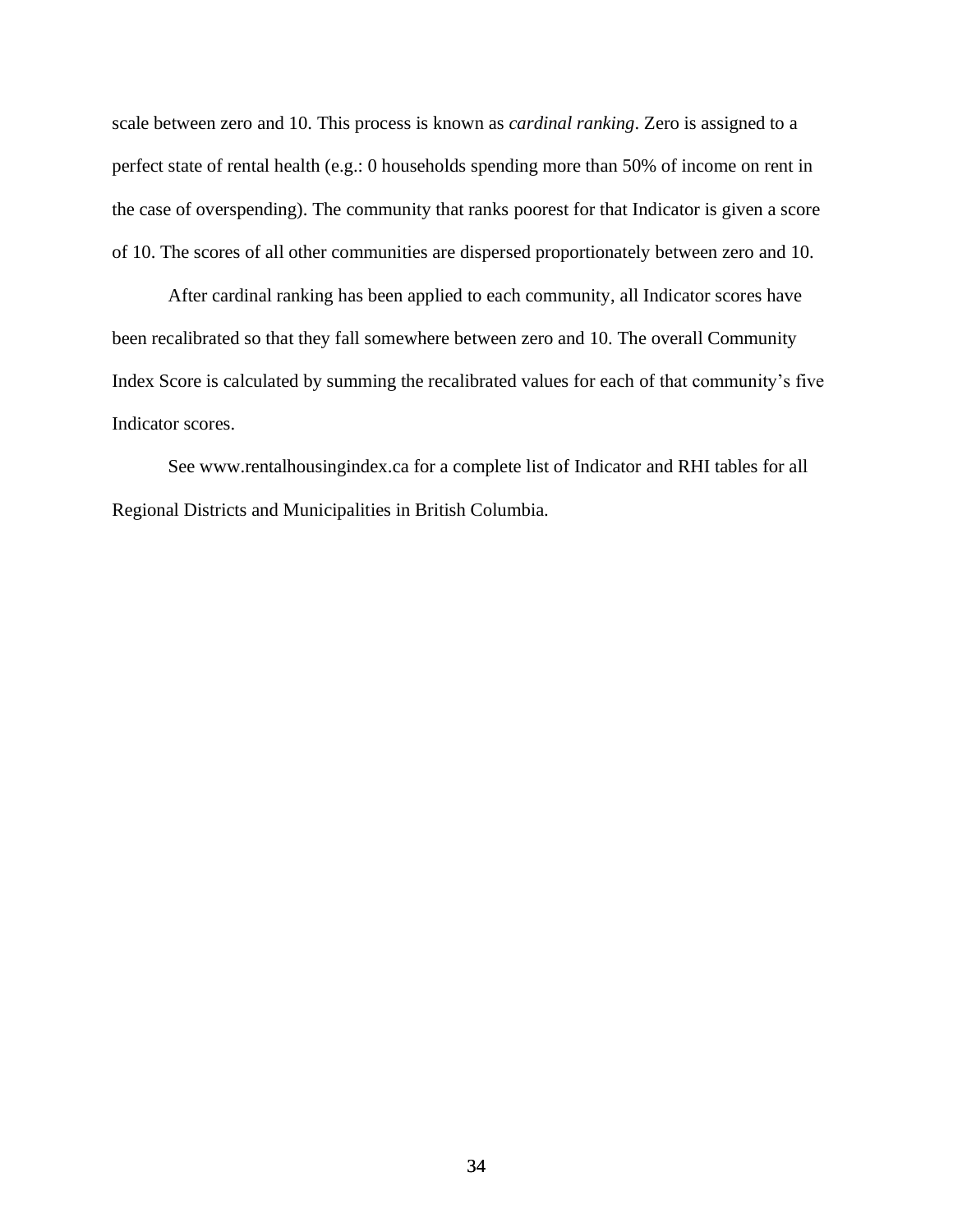## **4.0 Findings**

### **4.1 Overall State of Rental Housing in British Columbia**

The discussion of findings begins by describing the rental housing trends in Canada, the province of British Columbia as a whole, and all BC Regional Districts and Municipalities.

The factors that are understood to broadly affect the Canadian rental housing market have been discussed earlier. However, variations in economy, immigration, and demographics also have an effect on the rental housing market at the community level. It is important to keep this in mind when applying the RHI methodology elsewhere. Socio-economic conditions vary widely across the province of British Columbia but the overall findings on the rental housing market in BC indicate that renter households are experiencing difficulty across the province. It is often assumed that rental housing is less affordable in urban centers (such as Vancouver) and more affordable in rural areas. Prior to the RHI there was little data on the rental housing market making it difficult to verify or refute such claims. However, these results demonstrate that there is a need for the development of more affordable housing across the entire province.

#### *4.1.1 Opportunity for comparison, RHI and Indicator Scores*

An important quality of the RHI methodology is the opportunity it presents for comparison and ranking between different communities by overall index score or any of the five indicators. This case study applied the methodology to Canada, British Columbia, and all qualifying BC Regional Districts and Municipalities. The three requirements a community must meet for inclusion in the RHI were a population greater than 5000 people, more than 500 renter households and a global non-response rate on the 2011 census of less than 50%. This list includes 98 communities, broken down into 27 regional districts and 71 municipalities.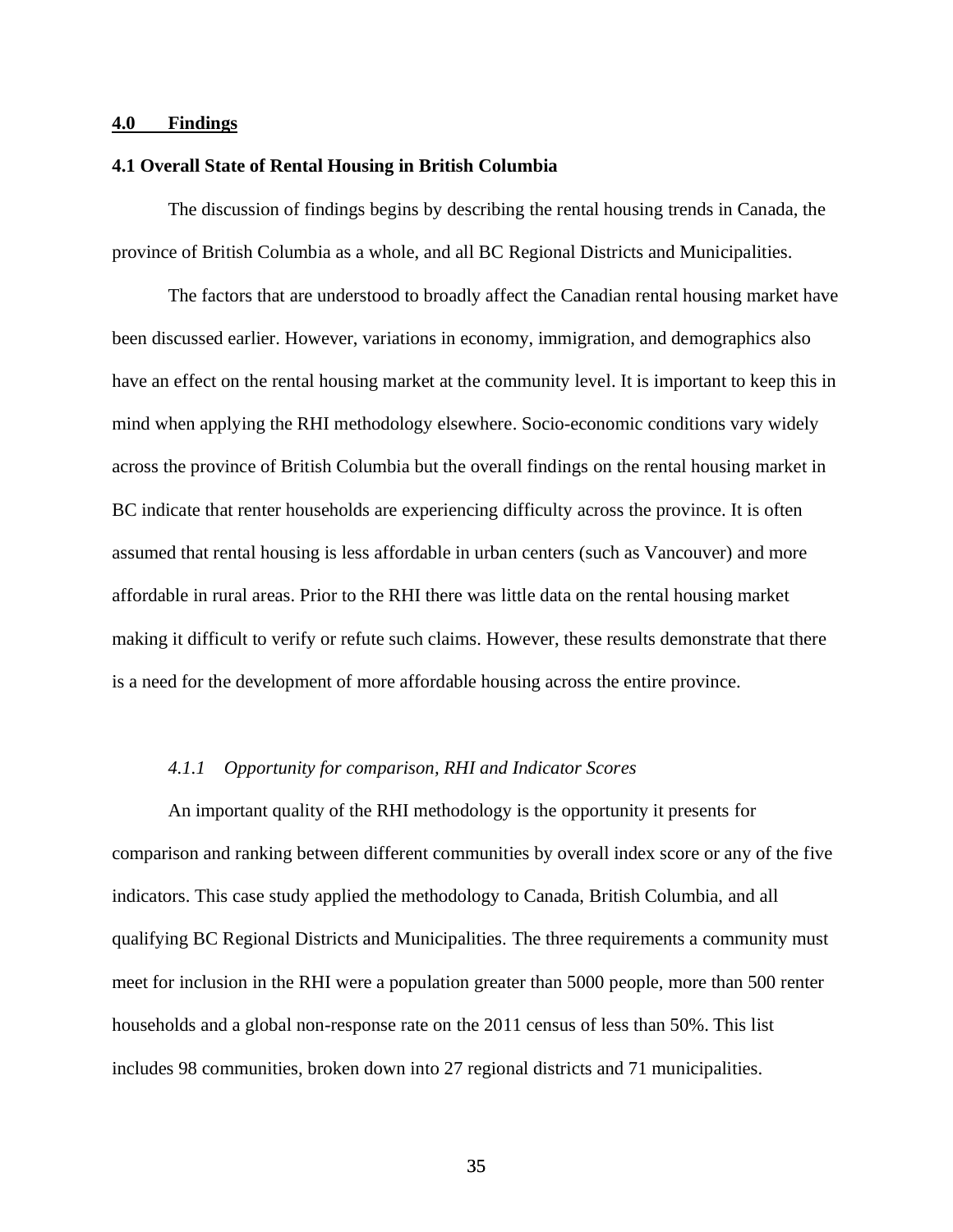The overall RHI score for British Columbia as a whole is 32.9 (out of a possible 50), which is higher than the Canadian average of 26.0 indicating that the health of the rental housing market in BC is worse than the national average. British Columbia scored higher (i.e.: was *less* affordable) than the Canadian average on each of the 5 Indicators. Both Canada and British Columbia scored high on the Affordability and Overspending Indicators and low for the Overcrowding and Bedroom Shortfall Indicators. This illustrates that in both British Columbia and Canada, the difficulties faced by renters appear to stem primarily from a mismatch between high rents and low incomes as opposed to households living in overcrowded or otherwise inadequate conditions. However, British Columbia had a significantly higher score than Canada for the Income Gap Indicator suggesting that the average amount by which a household's income must increase in order to make rent affordable is higher for British Columbians than for Canadians on average.

| <b>Indicators</b>            | Canada | <b>British Columbia</b> | <b>Difference</b> |
|------------------------------|--------|-------------------------|-------------------|
| Affordability                | 5.8    | 7.0                     | $+1.2$            |
| Overspending                 | 6.2    | 7.6                     | $+1.4$            |
| Income Gap                   | 4.5    | 6.7                     | $+2.2$            |
| Overcrowding                 | 4.9    | 5.8                     | $+0.9$            |
| <b>Bedroom Shortfall</b>     | 4.6    | 5.8                     | $+1.2$            |
| <b>Community Index Score</b> | 26.0   | 32.9                    | $+6.9$            |

**Table 22: Indicator Scores, Canada vs. British Columbia**

The least affordable regional districts in BC (i.e.: those with the highest overall Community Index Score) were Metro Vancouver, Squamish-Lillooet and the Capital Region. These regions are also those that contain the largest urban centers such as Vancouver and Victoria. Metro Vancouver scored significantly higher than other regional districts in BC, with a Community Index Score of 38.2, eight points higher than the  $2<sup>nd</sup>$  highest region (Squamish Lillooet). However, the Community Index Score of Squamish-Lillooet (the 2<sup>nd</sup> least affordable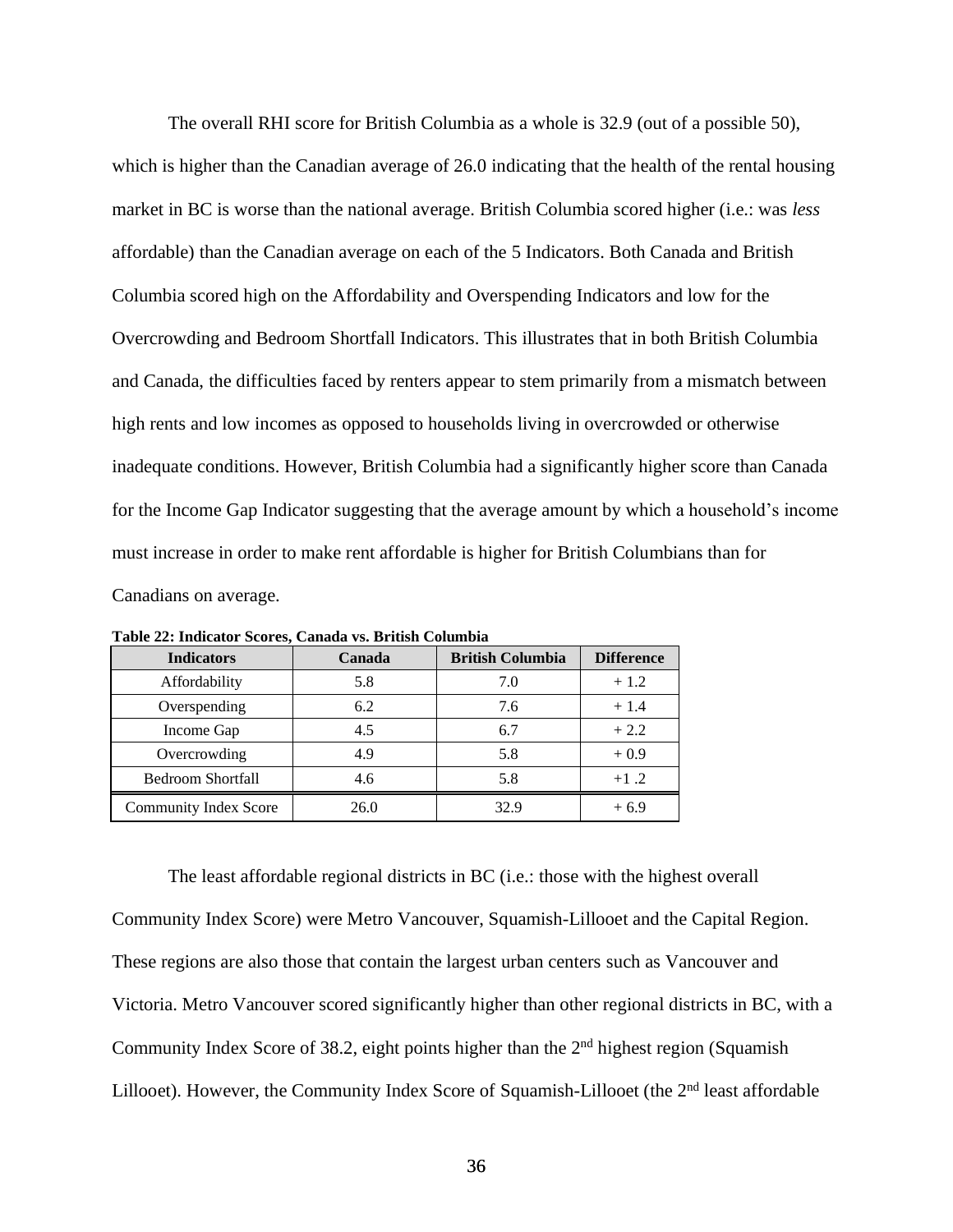region in BC) and the Northern Rockies (the most affordable region in BC) differ by only 13.9 points. As well, all regional districts in British Columbia have an overall Community Index Score of greater than 15. This indicates that rental households in *all* regions of the province are experiencing difficulty.

The least affordable municipalities in BC (i.e.: highest Community Index Score) were Burnaby, Coquitlam, Richmond, Vancouver and New Westminster. The most affordable municipalities (i.e.: lowest overall Community Index Score) were Comox, Kimberley, Smithers, Colwood and Ladysmith.

The eight lowest scoring rental housing markets are all located within the Metro Vancouver region. However, 96% of municipalities in BC have a Community Index Score that is greater than 15 and all have a Community Index Score that is greater than 5, indicating that renters in municipalities throughout the province are faced with housing affordability issues.

It is important to note that according to the RHI methodology, a community that is experiencing a perfectly healthy rental market has a score of zero. A score of zero is achieved when every household in the community is spending 30% or less of income on rent and there is no overcrowding. Although the most unaffordable municipal rental markets are found in the lower mainland, every municipality and regional district in BC has a score that is well above zero, even the 'most affordable communities', indicating that the ability to afford rent is a problem across the entire province. *In British Columbia, rental housing affordability is not just a big city problem*.

Please see www.rentalhousingindex.ca for a full list of tables.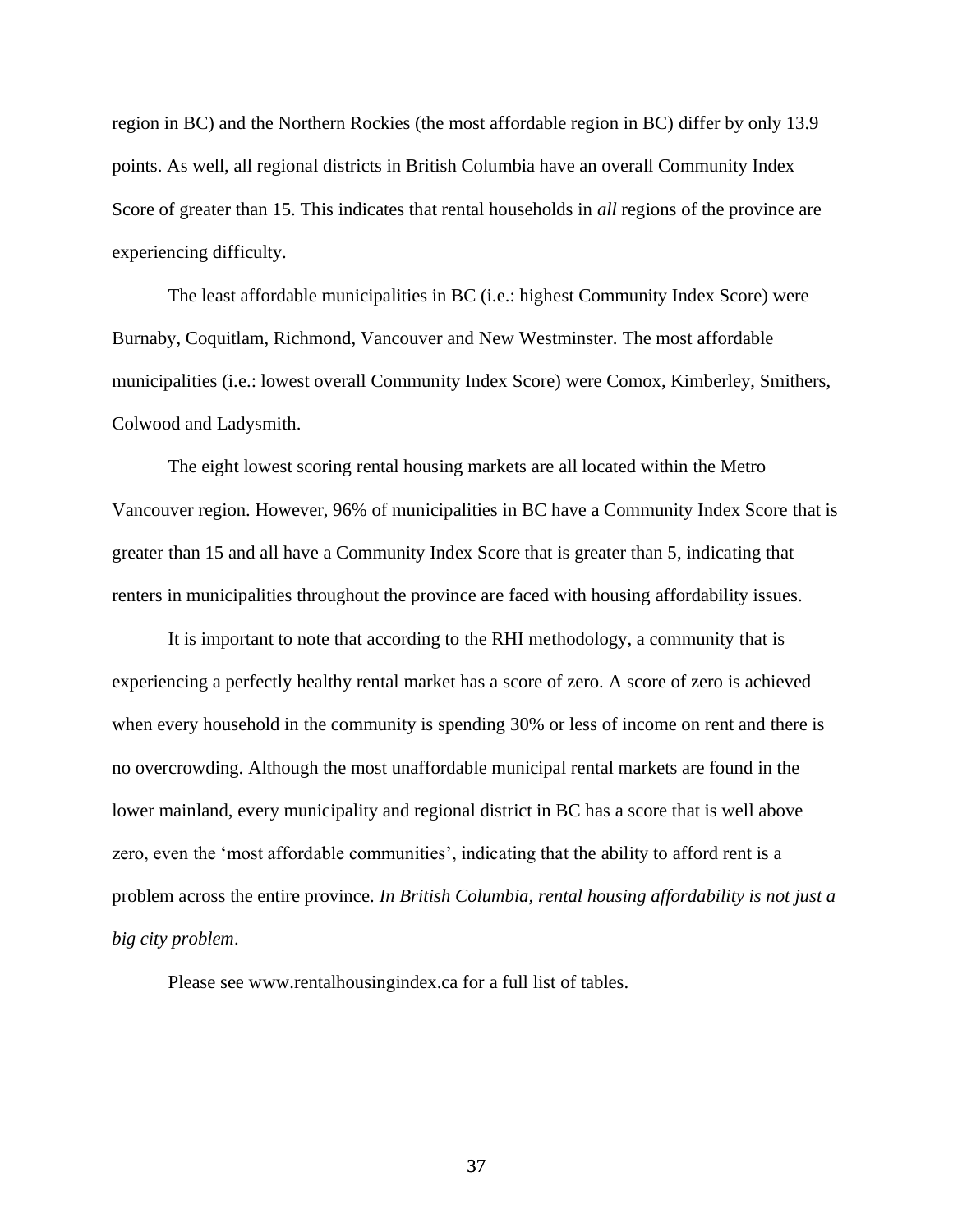| <b>Rank</b>    | <b>Regional District</b> | Community<br><b>Index Score</b> |
|----------------|--------------------------|---------------------------------|
| 1              | Metro Vancouver          | 38.0                            |
| $\overline{2}$ | Squamish Lillooet        | 30.1                            |
| 3              | Capital                  | 28.6                            |
| $\overline{4}$ | Nanaimo                  | 28.2                            |
| 5              | <b>Fraser Valley</b>     | 28.2                            |
| 6              | Kootenay Boundary        | 28.1                            |
| $\overline{7}$ | Central Okanagan         | 28.0                            |
| 8              | <b>Sunshine Coast</b>    | 27.1                            |
| 9              | Cowichan Valley          | 26.1                            |
| 10             | Alberni Clayoquot        | 25.8                            |
| 11             | North Okanagan           | 24.0                            |
| 12             | Thompson Nicola          | 23.6                            |
| 13             | Okanagan Similkameen     | 23.6                            |
| 14             | Comox Valley             | 23.3                            |
| 15             | Strathcona               | 23.1                            |
| 16             | Powell River             | 23.0                            |
| 17             | Cariboo                  | 22.6                            |
| 18             | Central Kootenay         | 22.3                            |
| 19             | Kitimat Stikine          | 21.8                            |
| 20             | Fraser Fort George       | 21.2                            |
| 21             | Peace River              | 21.0                            |
| 22             | <b>Bulkley Nechako</b>   | 20.4                            |
| 23             | Skeena Queen Charlotte   | 20.1                            |
| 24             | East Kootenay            | 19.1                            |
| 25             | Columbia Shuswap         | 19.1                            |
| 26             | Northern Rockies         | 16.4                            |
| 27             | Mount Waddington         | 14.9                            |

**Table 23: Ranking of British Columbia's Regional Districts by Community Index Score**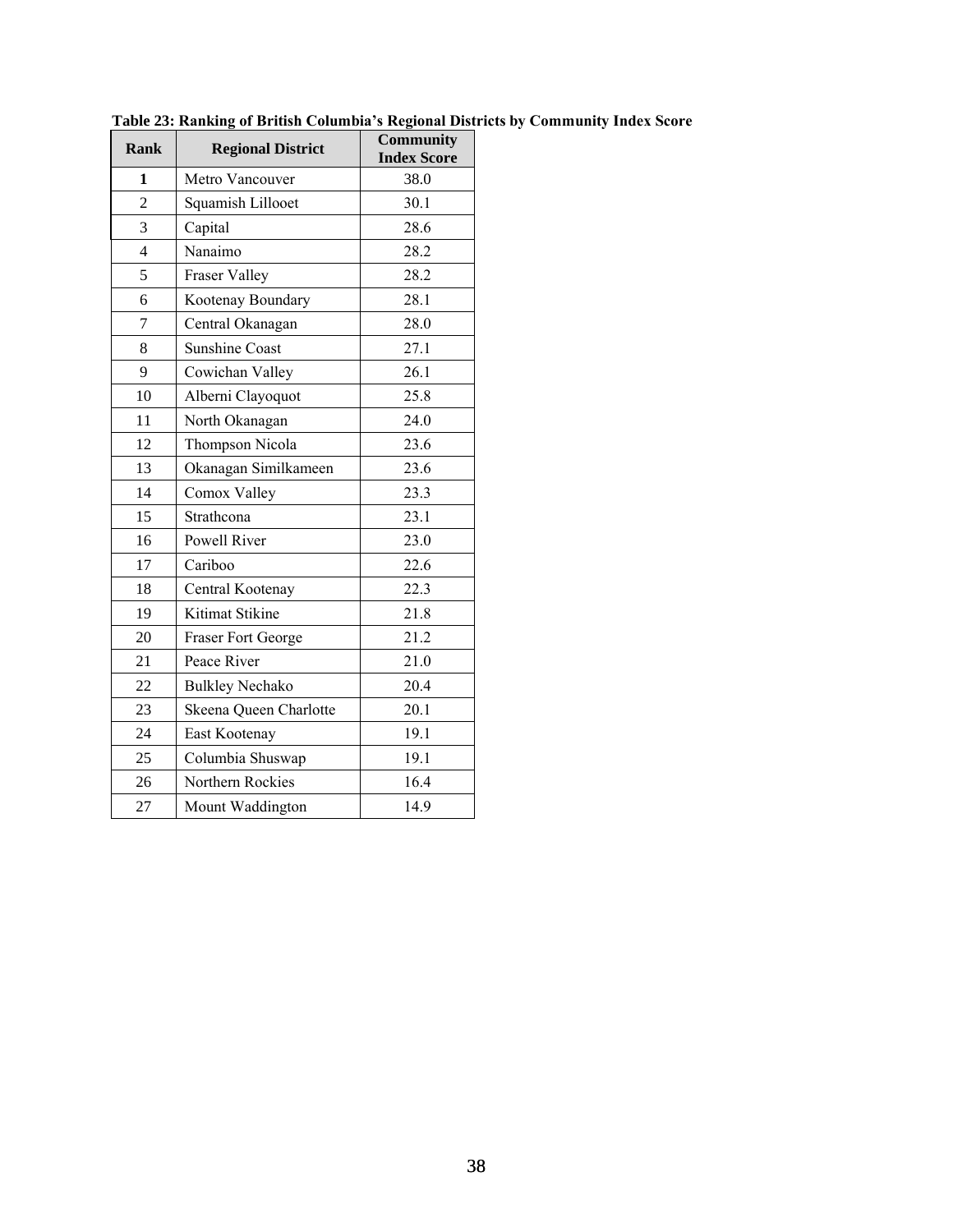| Rank           | <b>Municipality</b>        | <b>Community</b><br><b>Index Score</b> |    |                           |      |
|----------------|----------------------------|----------------------------------------|----|---------------------------|------|
| 1              | Burnaby                    | 44.9                                   | 40 | Delta                     | 25.1 |
| $\overline{2}$ | Coquitlam                  | 41.9                                   | 41 | West Kelowna              | 24.8 |
| 3              | Richmond                   | 40.1                                   | 42 | Creston                   | 24.5 |
| $\overline{4}$ | Vancouver                  | 39.3                                   | 43 | Cranbrook                 | 24.2 |
| 5              | New Westminster            | 38.4                                   | 44 | Nelson                    | 24.2 |
| 6              | Surrey                     | 36.6                                   | 45 | Campbell River            | 24.0 |
| $\tau$         | West Vancouver             | 36.4                                   | 46 | Esquimalt                 | 23.9 |
| 8              | North Vancouver (City)     | 36.3                                   | 47 | Quesnel                   | 23.6 |
| 9              | Duncan                     | 34.9                                   | 48 | Williams Lake             | 23.5 |
| 10             | Whistler                   | 33.1                                   | 49 | View Royal                | 23.2 |
| 11             | Langley (City)             | 31.5                                   | 50 | Powell River              | 22.9 |
| 12             | Sooke                      | 31.3                                   | 51 | Sechelt                   | 22.4 |
| 13             | Abbotsford                 | 31.2                                   | 52 | Prince George             | 22.1 |
| 14             | Saanich                    | 30.3                                   | 53 | Mission                   | 21.7 |
| 15             | Gibsons                    | 30.3                                   | 54 | Prince Rupert             | 21.3 |
| 16             | Langford                   | 29.9                                   | 55 | Terrace                   | 21.1 |
| 17             | Lake Country               | 29.7                                   | 56 | Hope                      | 20.3 |
| 18             | Victoria                   | 29.6                                   | 57 | Fort St John              | 20.2 |
| 19             | Oak Bay                    | 29.2                                   | 58 | Sidney                    | 19.3 |
| 20             | Nanaimo                    | 28.8                                   | 59 | Parksville                | 19.2 |
| 21             | Dawson Creek               | 28.6                                   | 60 | Revelstoke                | 18.7 |
| 22             | North Cowichan             | 28.5                                   | 61 | Summerland                | 18.5 |
| 23             | North Vancouver (District) | 28.5                                   | 62 | Kitimat                   | 18.1 |
| 24             | Kelowna                    | 27.9                                   | 63 | Castlegar                 | 17.8 |
| 25             | Port Coquitlam             | 27.6                                   | 64 | Salmon Arm                | 17.6 |
| 26             | Langley (District)         | 27.3                                   | 65 | Pitt Meadows              | 16.2 |
| 27             | Port Moody                 | 27.1                                   | 66 | Fernie                    | 15.8 |
| 28             | Merritt                    | 26.9                                   | 67 | $\mathop{\mathrm{Comox}}$ | 15.6 |
| 29             | Penticton                  | 26.8                                   | 68 | Kimberley                 | 15.1 |
| 30             | Squamish                   | 26.8                                   | 69 | Smithers                  | 14.8 |
| 31             | Vernon                     | 26.8                                   | 70 | Colwood                   | 10.5 |
| 32             | Maple Ridge                | 26.6                                   | 71 | Ladysmith                 | 8.0  |
| 33             | Courtenay                  | 26.2                                   |    |                           |      |
| 34             | White Rock                 | 25.6                                   |    |                           |      |
| 35             | Trail                      | 25.4                                   |    |                           |      |
| 36             | Kamloops                   | 25.3                                   |    |                           |      |
| 37             | Port Alberni               | 25.2                                   |    |                           |      |
| 38             | Chilliwack                 | 25.1                                   |    |                           |      |
| 39             | Central Saanich            | 25.1                                   |    |                           |      |
|                |                            |                                        |    |                           |      |

| 40 | Delta               | 25.1 |
|----|---------------------|------|
| 41 | West Kelowna        | 24.8 |
| 42 | Creston             | 24.5 |
| 43 | Cranbrook           | 24.2 |
| 44 | Nelson              | 24.2 |
| 45 | Campbell River      | 24.0 |
| 46 | Esquimalt           | 23.9 |
| 47 | Quesnel             | 23.6 |
| 48 | Williams Lake       | 23.5 |
| 49 | View Royal          | 23.2 |
| 50 | Powell River        | 22.9 |
| 51 | Sechelt             | 22.4 |
| 52 | Prince George       | 22.1 |
| 53 | Mission             | 21.7 |
| 54 | Prince Rupert       | 21.3 |
| 55 | Terrace             | 21.1 |
| 56 | Hope                | 20.3 |
| 57 | Fort St John        | 20.2 |
| 58 | Sidney              | 19.3 |
| 59 | Parksville          | 19.2 |
| 60 | Revelstoke          | 18.7 |
| 61 | Summerland          | 18.5 |
| 62 | Kitimat             | 18.1 |
| 63 | Castlegar           | 17.8 |
| 64 | Salmon Arm          | 17.6 |
| 65 | <b>Pitt Meadows</b> | 16.2 |
| 66 | Fernie              | 15.8 |
| 67 | Comox               | 15.6 |
| 68 | Kimberley           | 15.1 |
| 69 | Smithers            | 14.8 |
| 70 | Colwood             | 10.5 |
| 71 | Ladysmith           | 8.0  |

**Table 24: Ranking of British Columbia's Municipalities by Community Index Score**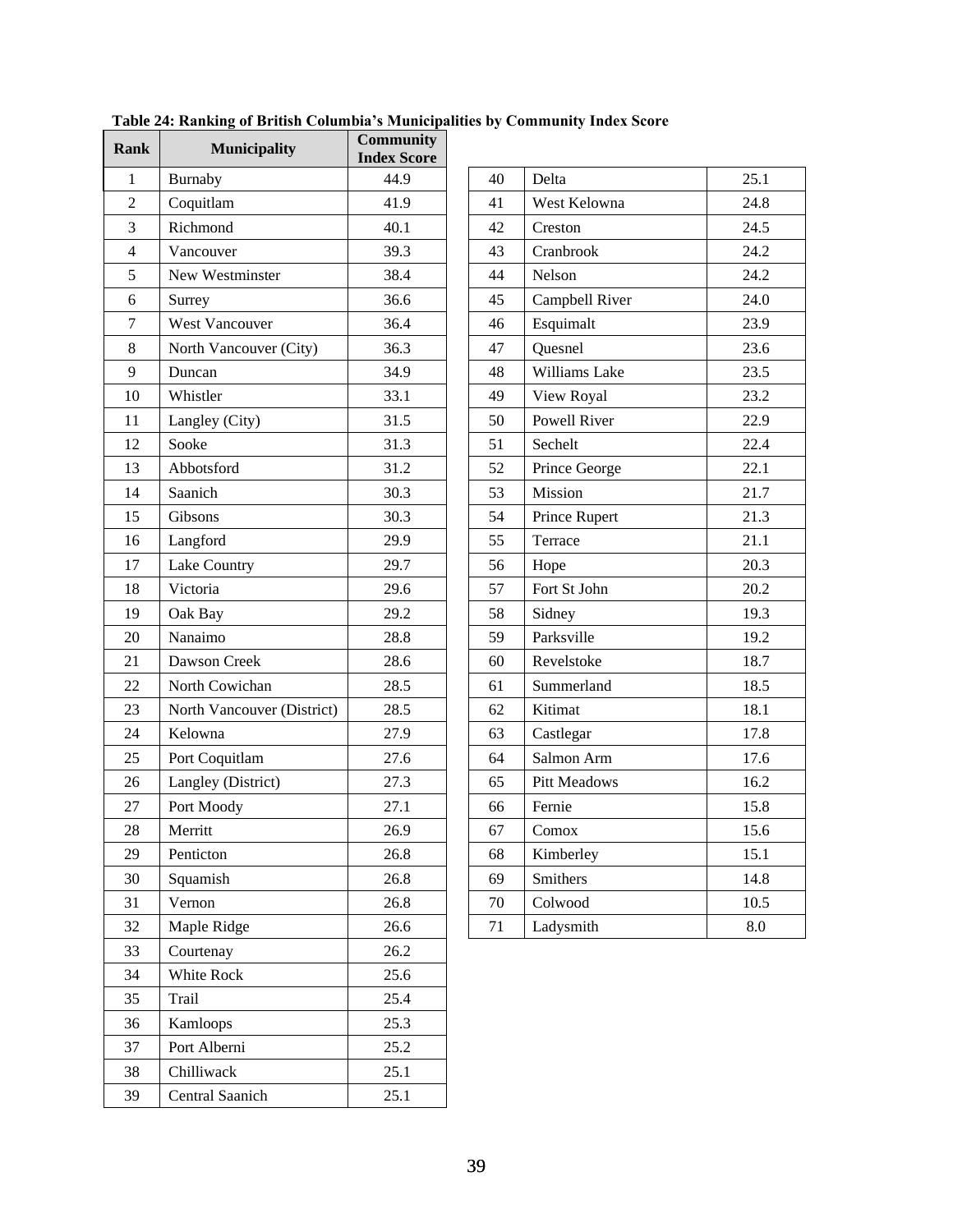#### *4.1.2 Prevalence of cost burdened renter households*

The average household rent in British Columbia, at \$988/month, is higher than the Canadian average of \$848/month. However, a notable benefit of the Rental Housing Index's methodology is that it allows a more nuanced illustration of the rental universe by breaking information down by income quartile.

In BC, average rent for the lowest income quartile is \$800/month and for the highest quartile, \$1,239/month. It seems intuitive that households in the lowest income quartile would pay lower rents. However, the average annual renter household income for BC's lowest income quartile is \$10,676 and for the highest quartile, \$110,355. BC's wealthiest renter households earn, on average, \$99,679 more than the poorest but pay, on average, only \$5,268 more per year in rent.

A family paying more than 30% of before tax income for housing, referred to as a *cost burdened* household, is a commonly accepted definition of unaffordable rent. However this measure should be interpreted differently for higher and lower income households. The housing affordability issues faced by lower income households are related to the fact that after paying rent, there is less money left over to purchase food and other necessities. After paying rent, British Columbia's highest income quartile has an average of \$95,487/year or \$7,957/month left over for non-housing related expenditures. In stark contrast,  $1<sup>st</sup>$  income quartile households are left with an average of \$1,076/year or \$90/month.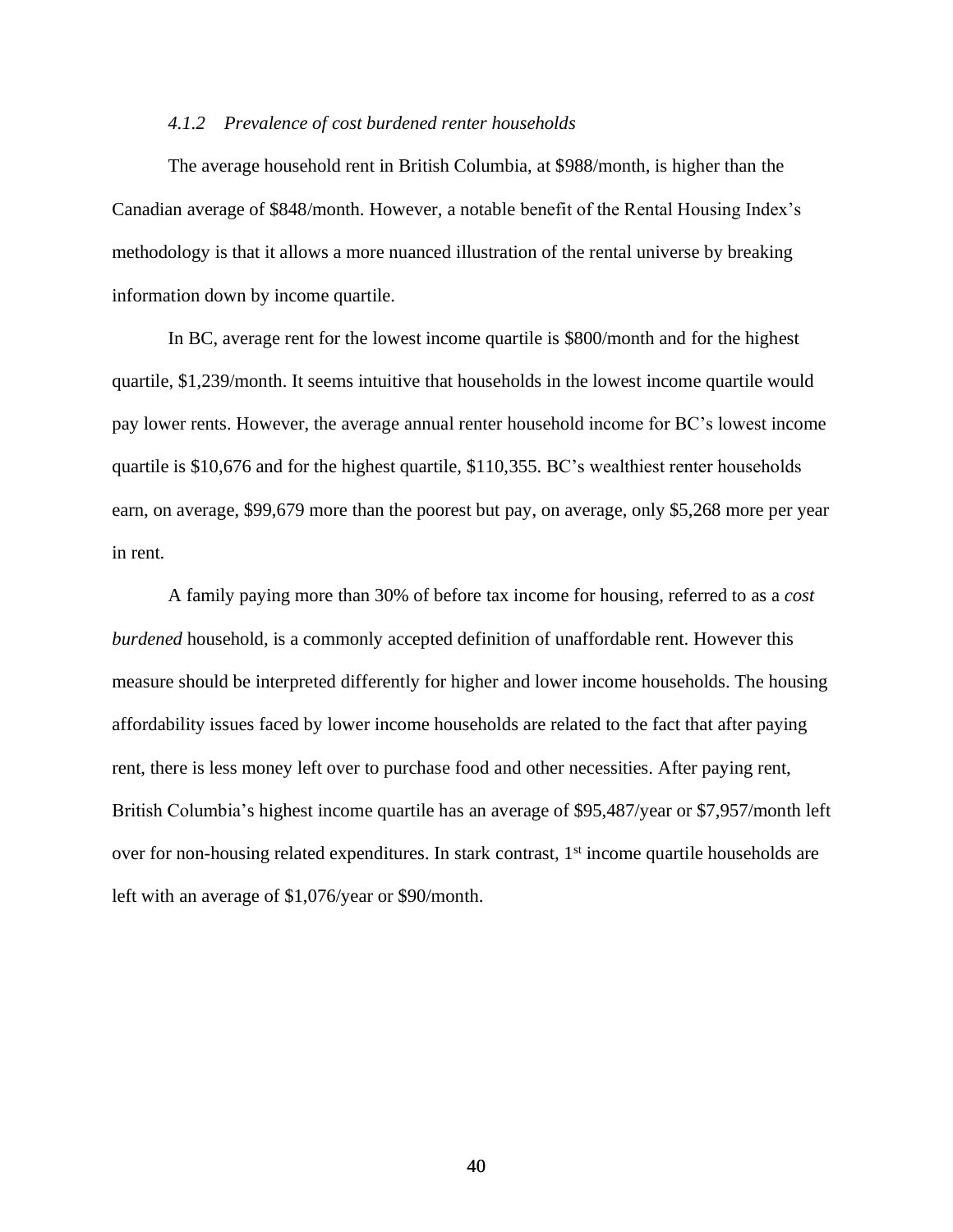| <b>Income Quartiles</b>                                        | Average<br><b>Monthly</b><br>Rent | Average<br>Yearly<br>Rent | Average<br>Annual<br>Income | <b>Average Monthly</b><br><b>Income</b><br>(after paying rent) | <b>Average Yearly</b><br><b>Income</b><br>(after paying rent) |
|----------------------------------------------------------------|-----------------------------------|---------------------------|-----------------------------|----------------------------------------------------------------|---------------------------------------------------------------|
| 1 <sup>st</sup> Income Quartile<br>\$0 to \$19,271             | \$800                             | \$9,600                   | \$10,676                    | \$90                                                           | \$1,076                                                       |
| 2 <sup>nd</sup> Income Quartile<br>\$19,272 to \$38,665        | \$892                             | \$10,704                  | \$28,635                    | \$1.494                                                        | \$17,931                                                      |
| 3 <sup>rd</sup> Income Quartile<br>\$38,666 to \$66,949        | \$1,018                           | \$12,216                  | \$51,295                    | \$3,257                                                        | \$39,079                                                      |
| 4 <sup>th</sup> Income Quartile<br>$$66,950+$                  | \$1,239                           | \$14,868                  | \$110,355                   | \$7,957                                                        | \$95,487                                                      |
| Difference between 1st<br>and 4 <sup>th</sup> Income Quartiles | $+$ \$439                         | $+$ \$5,268               | $+$ \$99,679                | $+ $7,867$                                                     | $+$ \$94,411                                                  |

**Table 25: Average monthly and yearly gross rent, average annual income, average monthly and yearly income (after paying rent) by income quartile, British Columbia**

A more coarse-grained statistical method might indicate that renter households in British Columbia spend an average of 24% of their income on rent. However, when broken down by income quartile we see that renter households in the lowest income quartile spend on average 90% of their household income on rent compared to the highest income quartile spending on average 13%.

In BC,  $72\%$  of households in the lowest income quartile and  $20\%$  in the  $2<sup>nd</sup>$  quartile spend more than half their income on rent compared to 3% and 0% in the  $3<sup>rd</sup>$  and  $4<sup>th</sup>$  quartiles respectively. Households spending more than half of income on shelter are referred to as *severely cost burdened*. This measure is commonly recognized as a critical level of unaffordability that puts households at risk of significant hardships such as forgoing other necessities (for example, food) or homelessness.

Additionally, the lowest two income quartiles in BC would need annual household income raises of \$21,324 and \$7,045 in order to make their rents affordable. This represents 200% and 25% increases in income, respectively. The top two income quartiles in British Columbia are not experiencing an income gap which means all renters in these two quartiles pay rents that are 30% or less of their income.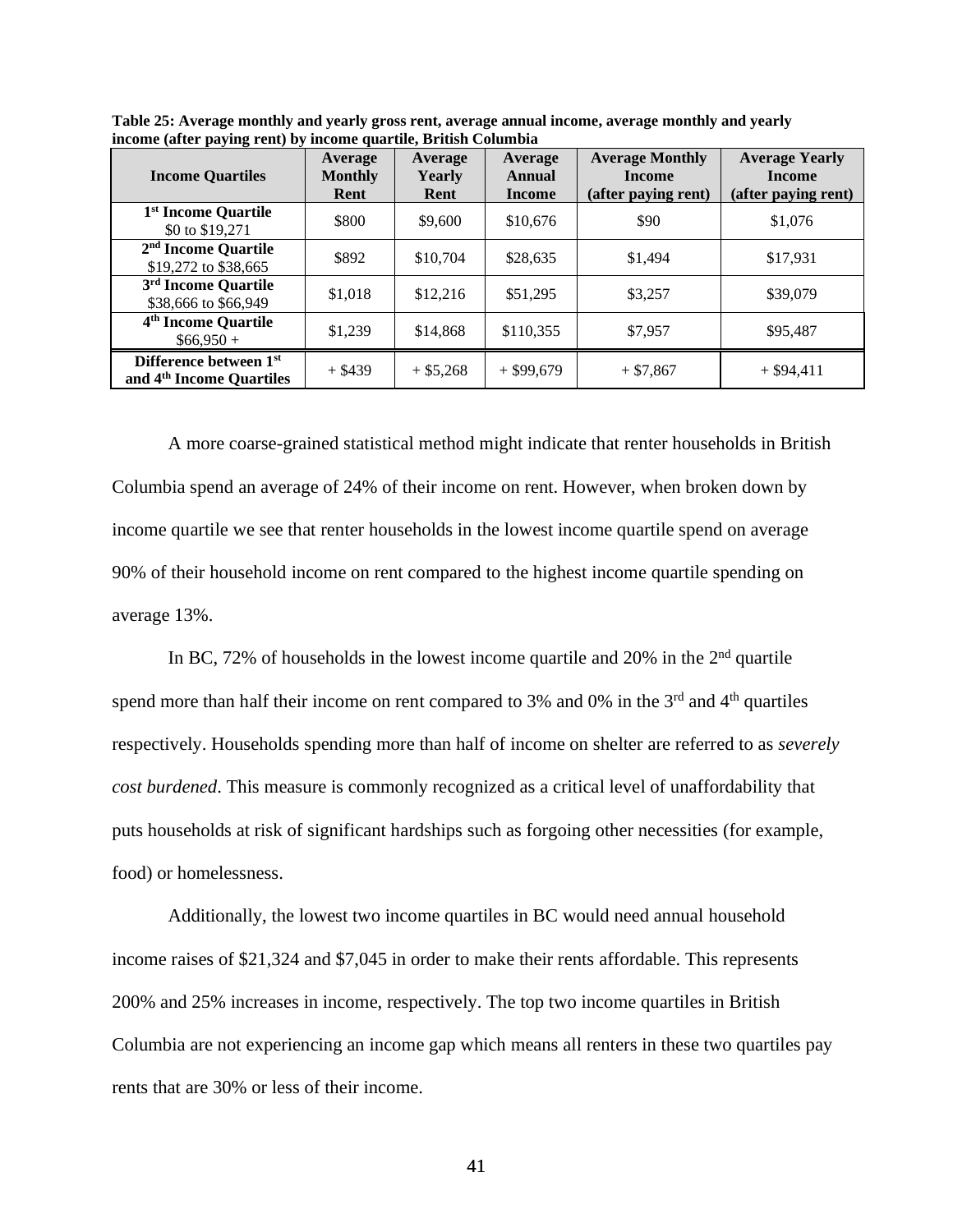It is important to notice that for All Quartiles, there is a 0% increase in income required to make rent affordable, a measure that effectively masks the true inequalities at play. When this coarse-grained statistic is broken down by income quartile we see that lower earning households are disproportionately affected by cost burdens related to housing.

**Table 26: Average % of income spent on rent, % of households spending more than ½, additional income to make rent affordable, % increase in income to make rent affordable by income quartile, British Columbia**

| <b>Income Quartiles</b>                            | % of Income<br><b>Spent on Rent</b> | % of Households<br>Spending $> \frac{1}{2}$ of<br><b>Income on Rent</b> | <b>Additional</b><br><b>Income to Make</b><br><b>Rent Affordable</b> | % Increase in<br><b>Income to Make</b><br><b>Rent Affordable</b> |
|----------------------------------------------------|-------------------------------------|-------------------------------------------------------------------------|----------------------------------------------------------------------|------------------------------------------------------------------|
| 1 <sup>st</sup> Income Quartile<br>\$0 to \$19,271 | 90%                                 | 72%                                                                     | \$21,324                                                             | 200\%                                                            |
| Average Income: \$10,676                           |                                     |                                                                         |                                                                      |                                                                  |
| 2 <sup>nd</sup> Income Quartile                    |                                     |                                                                         |                                                                      |                                                                  |
| \$19,272 to \$38,665                               | 37%                                 | 20%                                                                     | \$7,045                                                              | 25%                                                              |
| Average Income: \$28,635                           |                                     |                                                                         |                                                                      |                                                                  |
| 3 <sup>rd</sup> Income Quartile                    |                                     |                                                                         |                                                                      |                                                                  |
| \$38,666 to \$66,949                               | 24%                                 | 3%                                                                      | \$0                                                                  | 0%                                                               |
| Average Income: \$51,295                           |                                     |                                                                         |                                                                      |                                                                  |
| 4 <sup>th</sup> Income Quartile                    |                                     |                                                                         |                                                                      |                                                                  |
| $$66.950+$                                         | 13%                                 | $0\%$                                                                   | \$0                                                                  | 0%                                                               |
| Average Income: \$110,355                          |                                     |                                                                         |                                                                      |                                                                  |
| <b>All Quartiles</b>                               | 24%                                 | 23%                                                                     | \$0                                                                  | 0%                                                               |

#### *4.1.3 Rental unit supply is a less critical problem*

Measures of overcrowding in British Columbia are more hopeful. Overcrowding does not appear to be a significant problem and probably contributes less to issues of rental affordability in BC than other indicators of housing need. The number of households living in overcrowded conditions is spread relatively evenly across all income quartiles.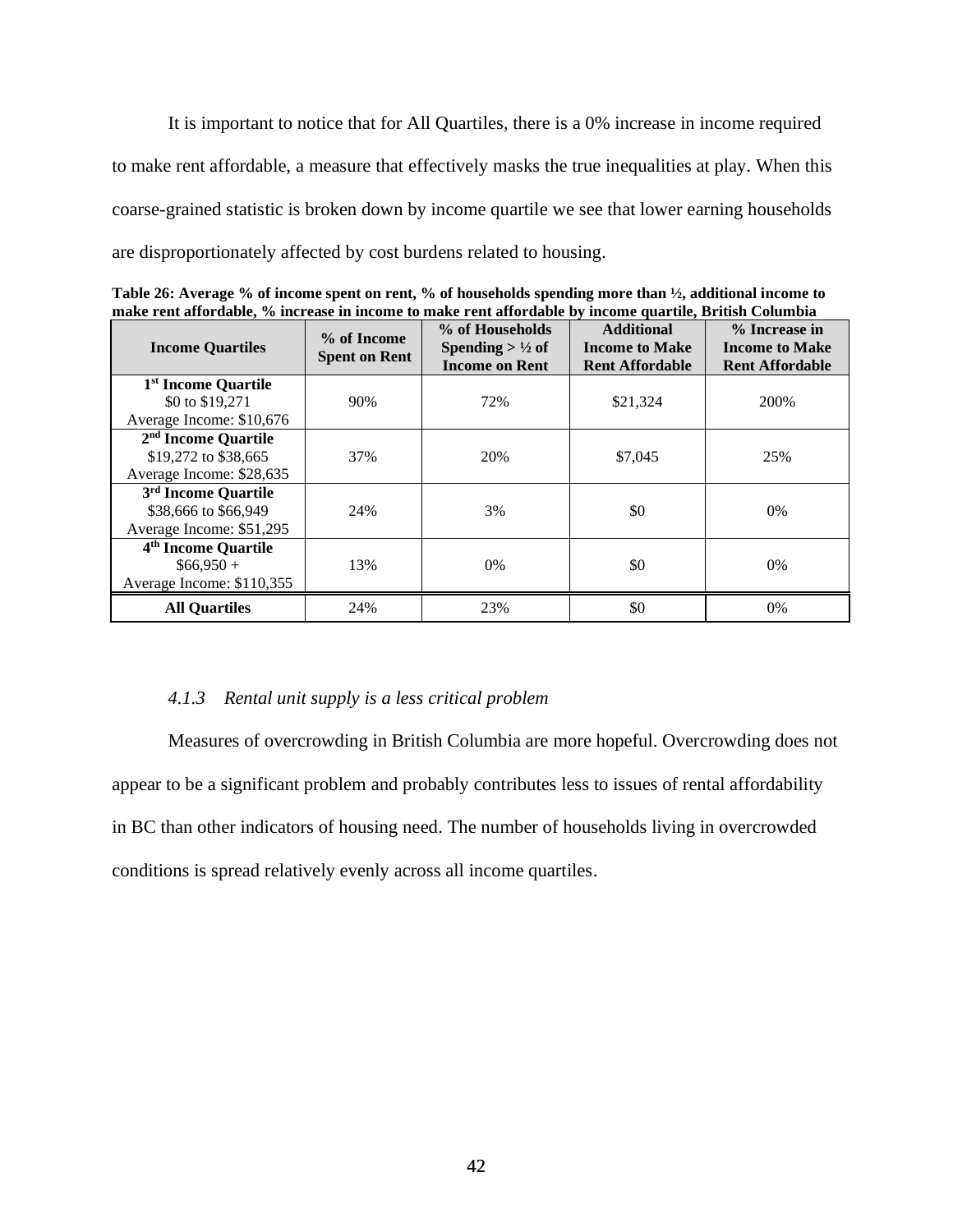| <b>Income Quartiles</b>         | % of Households Living in<br><b>Overcrowded Conditions</b> | % More Bedrooms Needed to<br><b>House all Renters Suitably</b> |
|---------------------------------|------------------------------------------------------------|----------------------------------------------------------------|
| 1 <sup>st</sup> Income Quartile |                                                            |                                                                |
| \$0 to \$19,271                 | 8%                                                         | 7%                                                             |
| Average Income: \$10,676        |                                                            |                                                                |
| 2 <sup>nd</sup> Income Quartile |                                                            |                                                                |
| \$19,272 to \$38,665            | 11%                                                        | 8%                                                             |
| Average Income: \$28,635        |                                                            |                                                                |
| 3 <sup>rd</sup> Income Quartile |                                                            |                                                                |
| \$38,666 to \$66,949            | 13%                                                        | 9%                                                             |
| Average Income: \$51,295        |                                                            |                                                                |
| 4 <sup>th</sup> Income Quartile |                                                            |                                                                |
| $$66.950+$                      | 17%                                                        | 13%                                                            |
| Average Income: \$110,355       |                                                            |                                                                |
| <b>All Ouartiles</b>            | 12%                                                        | 9%                                                             |

**Table 27: % of households living in overcrowded conditions and % more bedrooms need to house all renters suitably by income quartile, British Columbia**

Overall, these statistics demonstrate that problems of rental housing affordability are disproportionately affecting lower income households. The analysis also highlights the tendency of current methods of assessing a rental housing market to disguise serious social and economic inequalities.

# **4.2 Data Anomalies**

In developing the RHI methodology and conducting this statistical analysis a number of data anomalies became apparent that are worthy of discussion.

#### *4.2.1 Households spending more than 100% of income on shelter*

For the Affordability Indicator, the percent of income spent on housing for certain groups sometimes exceeds 100%. This occurs particularly often in the lower earning income quartiles. How is it possible for a household to spend more than their entire income on rent? The primary reason for this is that the NHS asks households to report their *2010* income and their *2011* monthly rent. The year long time lag between the recording of these two measures explains why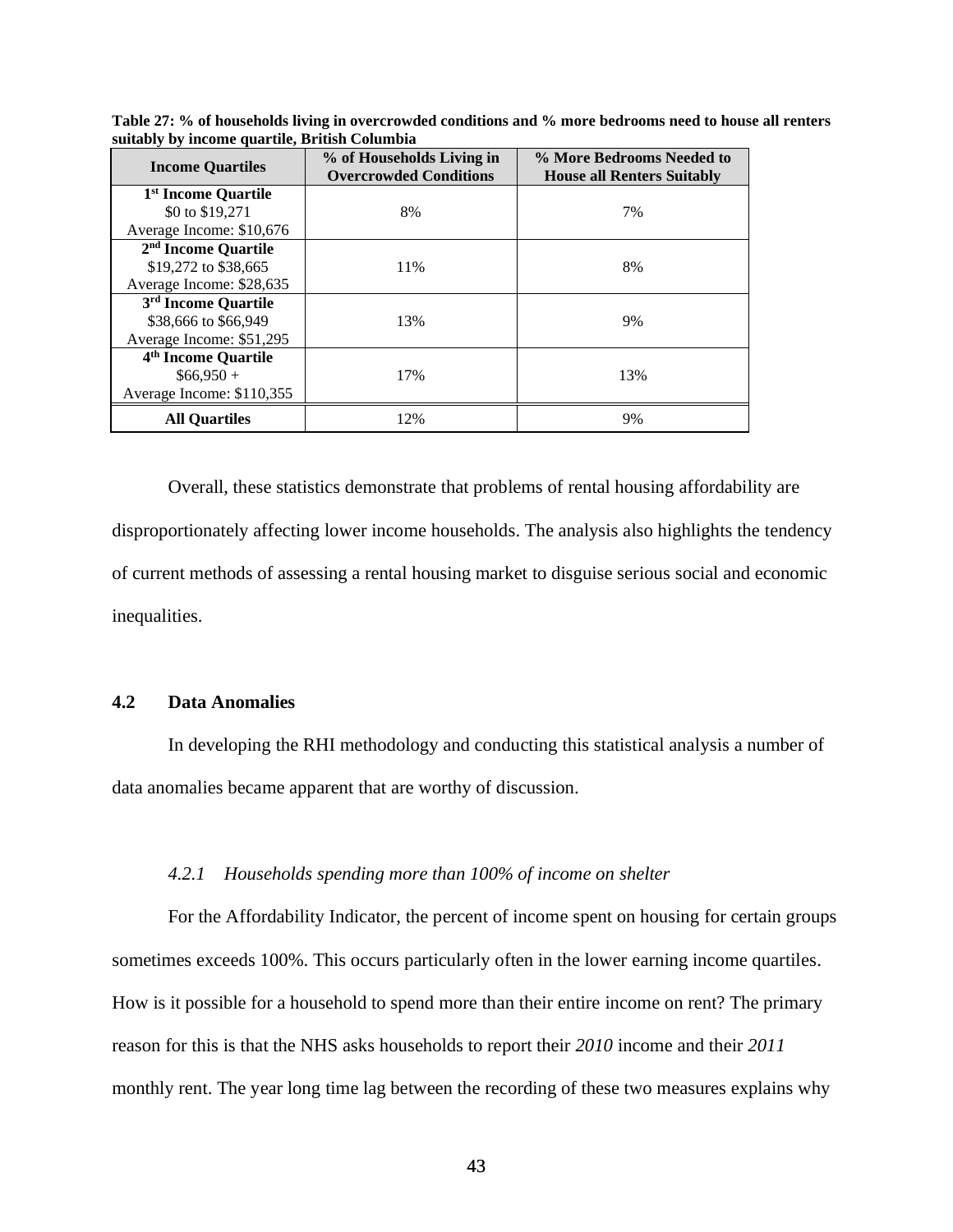we see such high rent-to-income ratios in the first income quartile. For example, a student in 2010 had a very low income but graduated at the end of that year. In 2011 she finds full-time employment and moves into a new apartment. Her reported income in 2010 would be very low but her reported rent for 2011 is high, creating a high rent-to-income ratio.

### *4.2.2 Inconsistent numbers in many data tables*

In many data tables the number of households by income quartile and unit size do not add up to equal the total number of renter households in that community. For example, the table below shows the number of households spending more than 50% of income on rent in Victoria. When the number of households for all unit sizes are manually added for the First Quartile, the sum is 4,935 – ten households lower than the 4,945 households reported in the Statistics Canada dataset.

| <b>Income Quartile</b>                                                       | <b>Unit Size</b> |          |          |          |          |                  |  |  |
|------------------------------------------------------------------------------|------------------|----------|----------|----------|----------|------------------|--|--|
|                                                                              | <b>Studio</b>    | 1bdrm    | 2bdrm    | 3bdrm    | 4bdrm    | <b>All Units</b> |  |  |
| 1 <sup>st</sup> Income Quartile<br>\$0 to \$18,146<br>Average: \$10,284      | 685              | 3,060    | 1,035    | 110      | 45       | 4,945            |  |  |
| 2 <sup>nd</sup> Income Quartile<br>\$18,147 to \$35,647<br>Average: \$26,855 | 35               | 405      | 555      | 90       | $\theta$ | 1,085            |  |  |
| 3 <sup>rd</sup> Income Quartile<br>\$35,648 to \$57,771<br>Average: \$45,260 | $\theta$         | 30       | 45       | 75       | 20       | 200              |  |  |
| 4 <sup>th</sup> Income Quartile<br>$$57,772+$<br>Average: \$88,945           | $\theta$         | $\Omega$ | $\Omega$ | $\Omega$ | $\theta$ | $\theta$         |  |  |
| <b>All Quartiles</b>                                                         | 720              | 3,500    | 1,640    | 270      | 75       | 6,250            |  |  |

**Table 28: Number of renter households spending more than 50% of gross income on rent plus utilities by income quartile and unit size, Victoria**

Similar inconsistencies in numbers, of varying magnitudes, occur throughout the Statistics Canada dataset. There are three potential reasons why the numbers do not add up: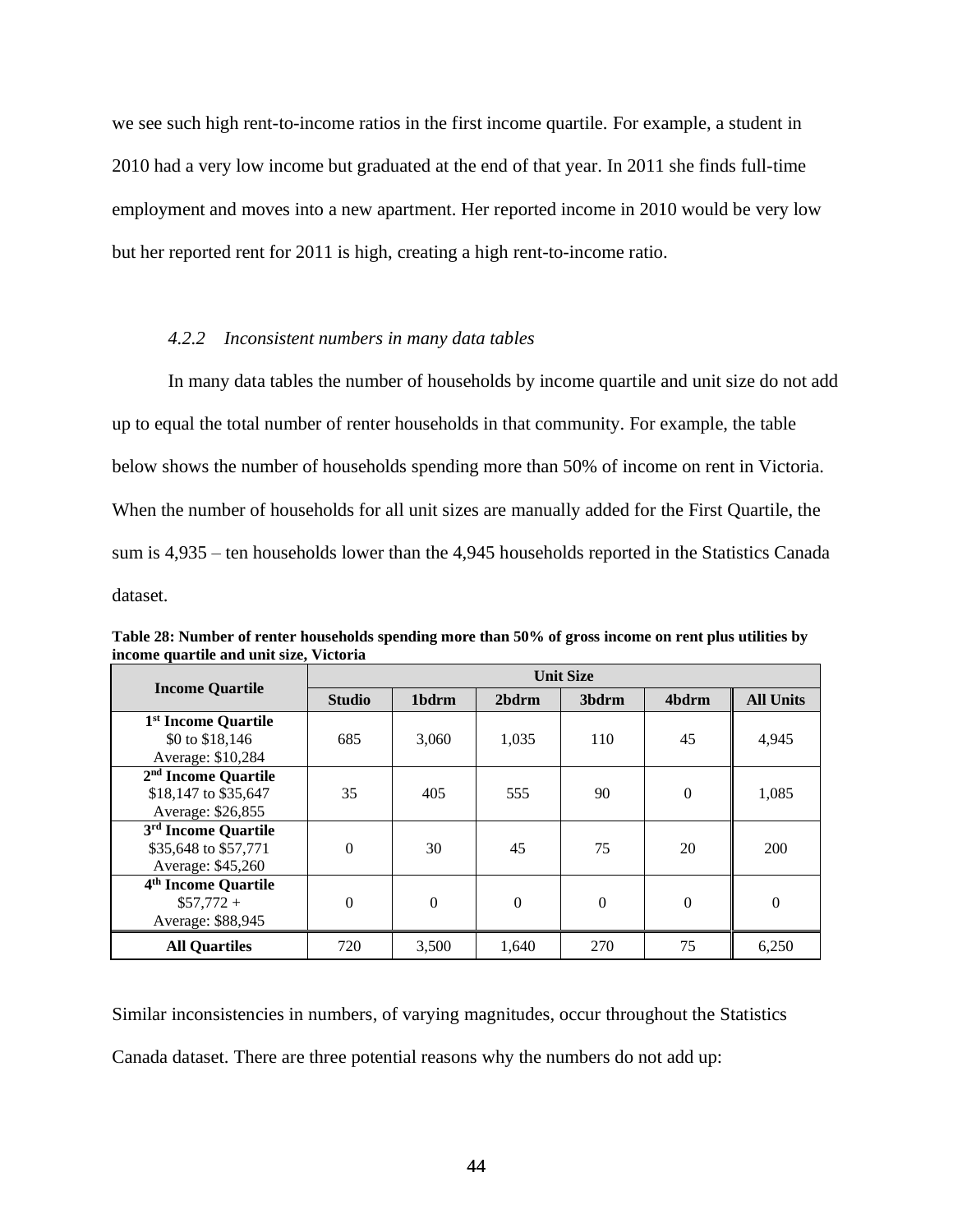- **Rounding:** Statistics Canada uses "random rounding" to protect the confidentiality of respondents. This means they randomly round all figures, including totals, either up or down to a multiple of five. The numbers may not always add up but they are very close.
- **Data Suppression:** Statistics Canada deletes information for communities with populations below a certain size. This means that some cells in a table might report a '--' but the suppressed numbers are still expressed in the total. Again, the numbers may not always add up but they are very close.
- **Exclusion of 5+ bedrooms:** the tables include breakdown data for studio, 1, 2, 3 and 4 bedroom units. The total column shows data for all units in a community including 5 or more bedroom units. Therefore, the total column might be slightly higher because it includes units that do not appear in the table.

On a related note, the 'total number of renter households' in official Statistics Canada documents and the numbers presented in the RHI do not match precisely. This is because roughly two thousand renter households in BC have negative incomes. According to Statistics Canada, the negative income designation "generally applies to net-self employment income, net rental income and net limited partnership income. Negative income would indicate that expenses exceeded gross income." Although this represents less than 0.5% of all renter households in the province, we factored out these households because they would artificially inflate the affordability and income gap indicators.

## *4.2.3 Not all BC communities could be included in this analysis*

One of the primary drivers for developing the RHI project was the need for rental data in small and mid-sized communities. The original goal was to include in the analysis all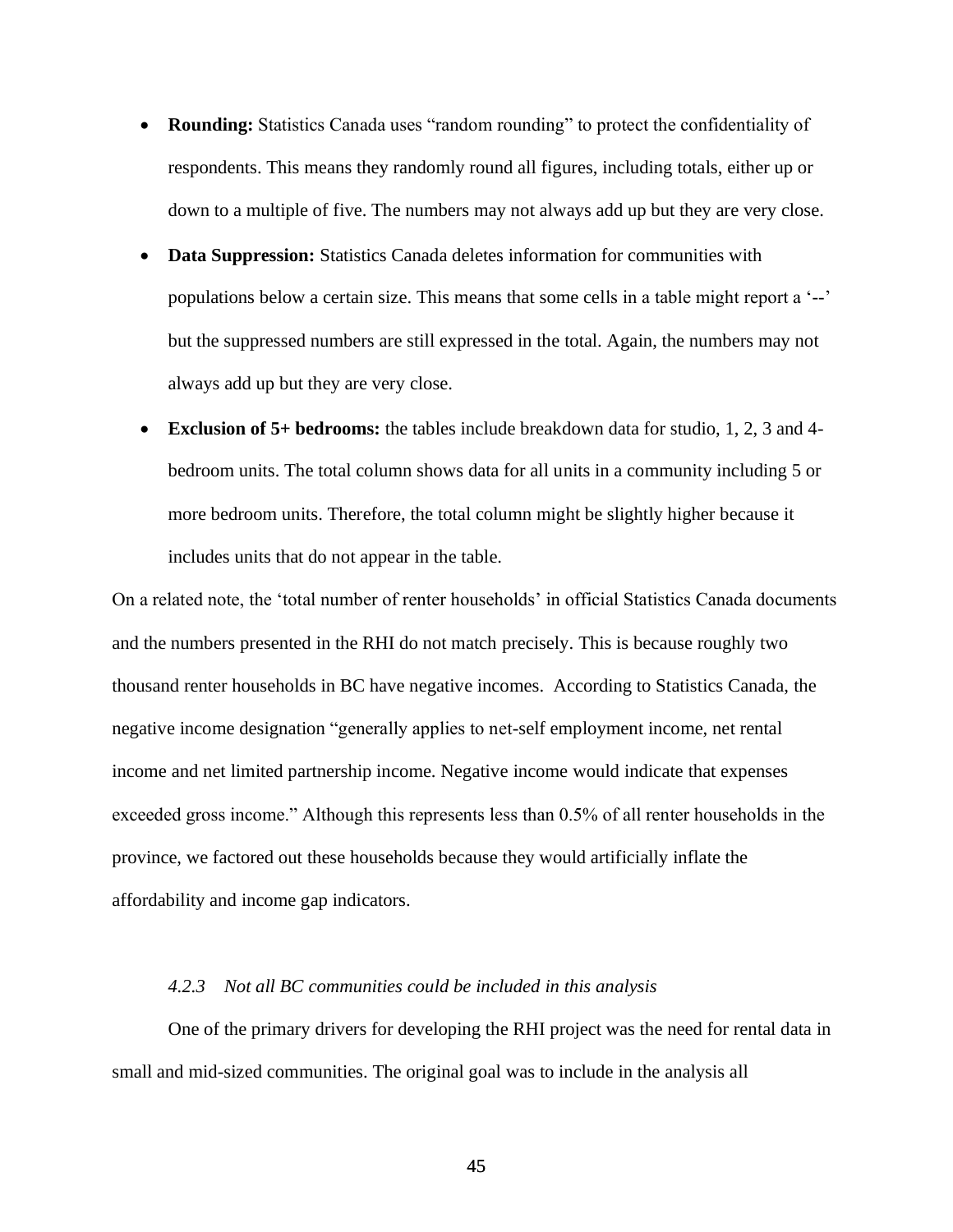communities with a population greater than 5,000. However, the decision was made to exclude communities with less than 500 renter households and/or a Global Non-Response (GNR) rate of more than 50% due to issues of data quality.

GNR refers to the share of households in a community that received a National Household Survey and either did not return it or returned an incomplete survey. Statistics Canada uses the GNR as an indication of data quality, higher GNRs indicate poorer quality data. This decision to exclude some communities speaks to the shortcomings discussed earlier of a nonmandatory long form census.

Data quality must be kept in mind when determining the applicability of the RHI to other communities. There are trade-offs to be aware of when working with poor quality (but available) data. At a certain point data quality becomes so low that the conclusions drawn from an analysis of this type are misleading. Each situation is different and the appropriateness of these methods must be given considered carefully.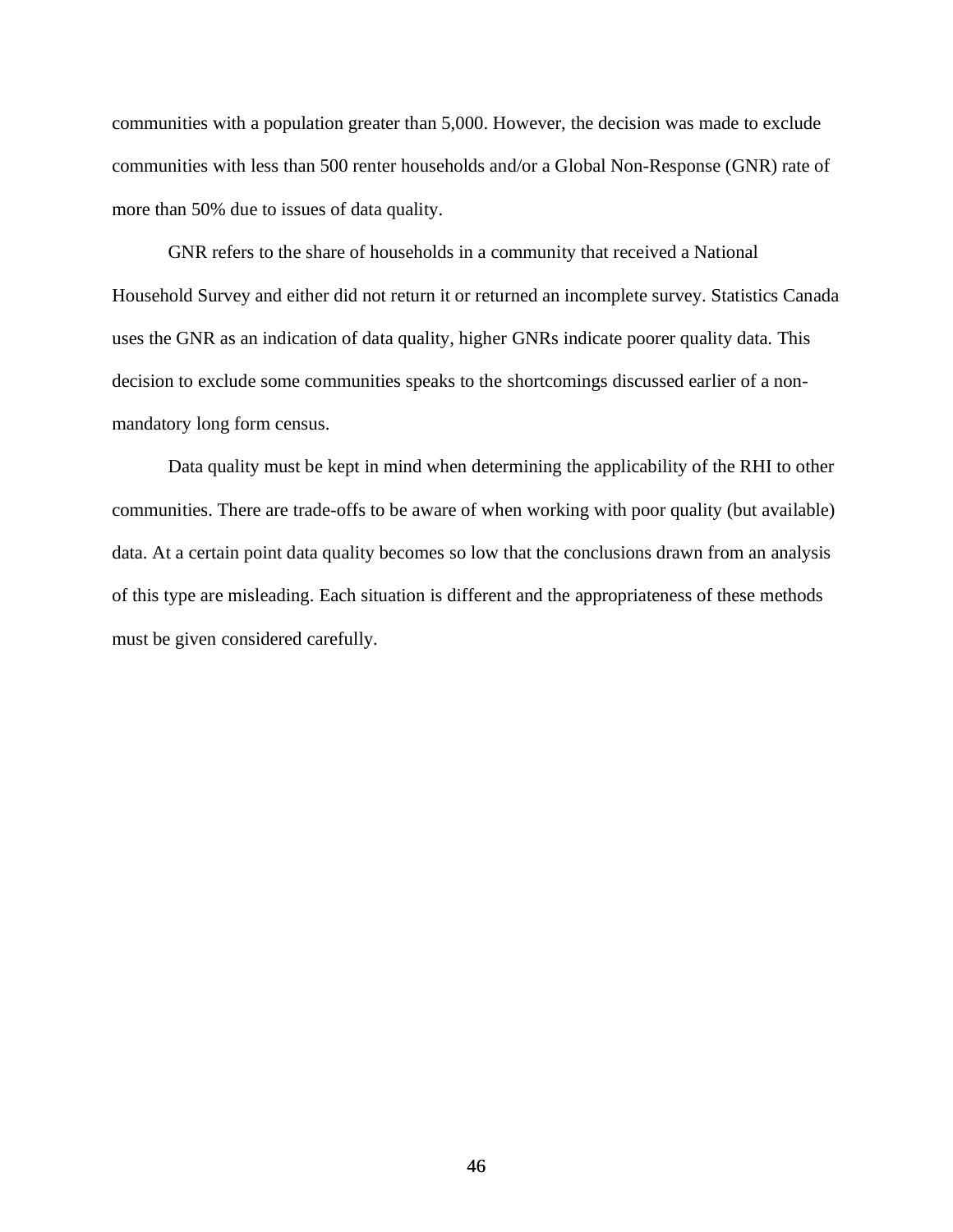| <b>Rank</b>    | <b>Regional District</b>  | <b>GNR</b> |
|----------------|---------------------------|------------|
| 1              | Alberni Clayoquot         | 28.7%      |
| $\overline{2}$ | <b>Bulkley Nechako</b>    | 30.4%      |
| 3              | Capital                   | 23.1%      |
| $\overline{4}$ | Cariboo                   | 28.1%      |
| 5              | Central Kootenay          | 37.3%      |
| 6              | Central Okanagan          | 27.8%      |
| 7              | Columbia Shushwap         | 35.7%      |
| 8              | Comox Valley              | 22.0%      |
| 9              | Cowichan Valley           | 24.9%      |
| 10             | East Kootenay             | 35.5%      |
| 11             | <b>Fraser Fort George</b> | 25.0%      |
| 12             | <b>Fraser Valley</b>      | 28.9%      |
| 13             | <b>Greater Vancouver</b>  | 24.4%      |
| 14             | Kitimat Stikine           | 26.5%      |
| 15             | Kootenay Boundary         | 38.0%      |
| 16             | Mount Waddington          | 33.7%      |
| 17             | Nanaimo                   | 22.2%      |
| 18             | North Okanagan            | 28.8%      |
| 19             | Northern Rockies          | 36.7%      |
| 20             | Okanagan Similkameen      | 35.6%      |
| 21             | Peace River               | 26.3%      |
| 22             | <b>Powell River</b>       | 27.9%      |
| 23             | Skeena Queen Charlotte    | 34.7%      |
| 24             | Squamish Lillooet         | 35.1%      |
| 25             | Strathcona                | 23.7%      |
| 26             | <b>Sunshine Coast</b>     | 36.1%      |
| 27             | Thompson Nicola           | 30.4%      |

**Table 29: GNR in Regional Districts, British Columbia**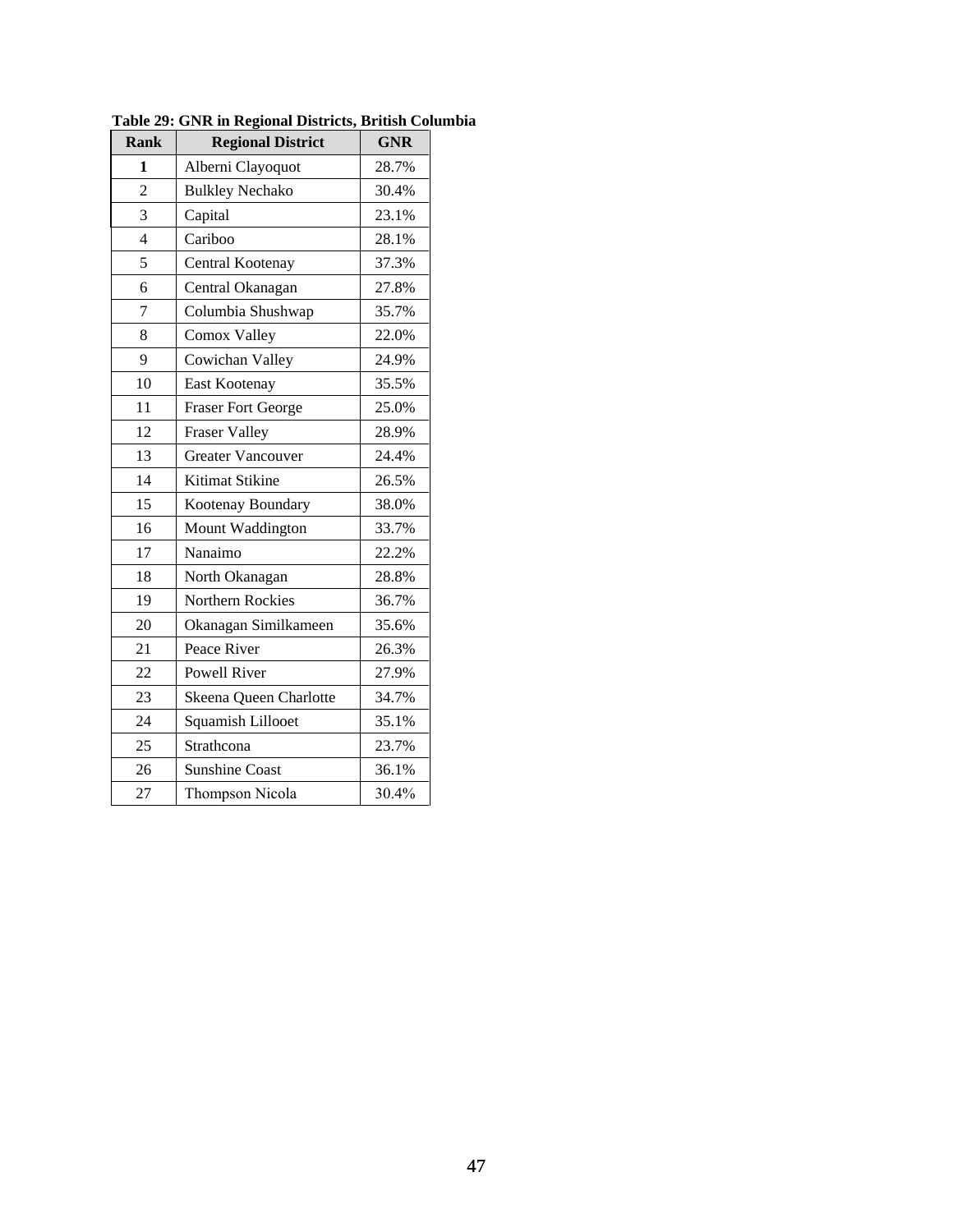| Rank             | <b>Municipality</b>        | <b>GNR</b> |    |                |       |
|------------------|----------------------------|------------|----|----------------|-------|
| 1                | Abbotsford                 | 32.3%      | 40 | Parksville     | 20.3% |
| $\overline{2}$   | Burnaby                    | 23.6%      | 41 | Penticton      | 27.7% |
| 3                | Campbell River             | 22.0%      | 42 | Pitt Meadows   | 24.4% |
| $\overline{4}$   | Castlegar                  | 24.1%      | 43 | Port Alberni   | 24.6% |
| 5                | Central Saanich            | 18.7%      | 44 | Port Coquitlam | 21.8% |
| 6                | Chilliwack                 | 22.2%      | 45 | Port Moody     | 24.6% |
| $\boldsymbol{7}$ | Colwood                    | 16.9%      | 46 | Powell River   | 23.2% |
| 8                | Comox                      | 19.5%      | 47 | Prince George  | 22.0% |
| 9                | Coquitlam                  | 22.5%      | 48 | Prince Rupert  | 27.7% |
| 10               | Courtenay                  | 20.5%      | 49 | Quesnel        | 20.4% |
| 11               | Cranbrook                  | 29.1%      | 50 | Revelstoke     | 43.0% |
| 12               | Creston                    | 32.4%      | 51 | Richmond       | 20.5% |
| 13               | Langley (City)             | 24.1%      | 52 | Saanich        | 21.4% |
| 14               | North Vanoucver (City)     | 25.8%      | 53 | Salmon Arm     | 22.8% |
| 15               | Dawson Creek               | 25.9%      | 54 | Sechelt        | 41.4% |
| 16               | Delta                      | 22.2%      | 55 | Sidney         | 21.4% |
| 17               | Langley (District)         | 25.4%      | 56 | Smithers       | 26.6% |
| 18               | North Vancouver (District) | 20.9%      | 57 | Sooke          | 30.5% |
| 19               | Duncan                     | 29.5%      | 58 | Squamish       | 29.2% |
| 20               | Esquimalt                  | 27.8%      | 59 | Summerland     | 28.2% |
| 21               | Fernie                     | 46.0%      | 60 | Surrey         | 26.5% |
| 22               | Fort St John               | 16.8%      | 61 | Terrace        | 20.9% |
| 23               | Gibsons                    | 26.3%      | 62 | Trail          | 28.2% |
| 24               | Hope                       | 39.7%      | 63 | Vancouver      | 24.5% |
| 25               | Kamloops                   | 26.8%      | 64 | Vernon         | 26.9% |
| 26               | Kelowna                    | 28.1%      | 65 | Victoria       | 24.6% |
| 27               | Kimberley                  | 36.6%      | 66 | View Royal     | 18.4% |
| 28               | Kitimat                    | 17.6%      | 67 | West Kelowna   | 24.7% |
| 29               | Ladysmith                  | 26.9%      | 68 | West Vancouver | 27.9% |
| 30               | Lake Country               | 24.0%      | 69 | Whistler       | 46.3% |
| 31               | Langford                   | 24.0%      | 70 | White Rock     | 25.0% |
| 32               | Maple Ridge                | 26.7%      | 71 | Williams Lake  | 22.9% |
| 33               | Merritt                    | 45.0%      |    |                |       |
| 34               | Mission                    | 28.8%      |    |                |       |
| 35               | Nanaimo                    | 20.5%      |    |                |       |
| 36               | Nelson                     | 28.3%      |    |                |       |
| 37               | New Westminster            | 26.5%      |    |                |       |
| 38               | North Cowichan             | 22.6%      |    |                |       |
|                  |                            |            |    |                |       |

| 40 | Parksville          | 20.3% |
|----|---------------------|-------|
| 41 | Penticton           | 27.7% |
| 42 | <b>Pitt Meadows</b> | 24.4% |
| 43 | Port Alberni        | 24.6% |
| 44 | Port Coquitlam      | 21.8% |
| 45 | Port Moody          | 24.6% |
| 46 | Powell River        | 23.2% |
| 47 | Prince George       | 22.0% |
| 48 | Prince Rupert       | 27.7% |
| 49 | Quesnel             | 20.4% |
| 50 | Revelstoke          | 43.0% |
| 51 | Richmond            | 20.5% |
| 52 | Saanich             | 21.4% |
| 53 | Salmon Arm          | 22.8% |
| 54 | Sechelt             | 41.4% |
| 55 | Sidney              | 21.4% |
| 56 | Smithers            | 26.6% |
| 57 | Sooke               | 30.5% |
| 58 | Squamish            | 29.2% |
| 59 | Summerland          | 28.2% |
| 60 | Surrey              | 26.5% |
| 61 | Terrace             | 20.9% |
| 62 | Trail               | 28.2% |
| 63 | Vancouver           | 24.5% |
| 64 | Vernon              | 26.9% |
| 65 | Victoria            | 24.6% |
| 66 | View Royal          | 18.4% |
| 67 | West Kelowna        | 24.7% |
| 68 | West Vancouver      | 27.9% |
| 69 | Whistler            | 46.3% |
| 70 | White Rock          | 25.0% |
| 71 | Williams Lake       | 22.9% |
|    |                     |       |

**Table 30: GNR in Municipalities, British Columbia**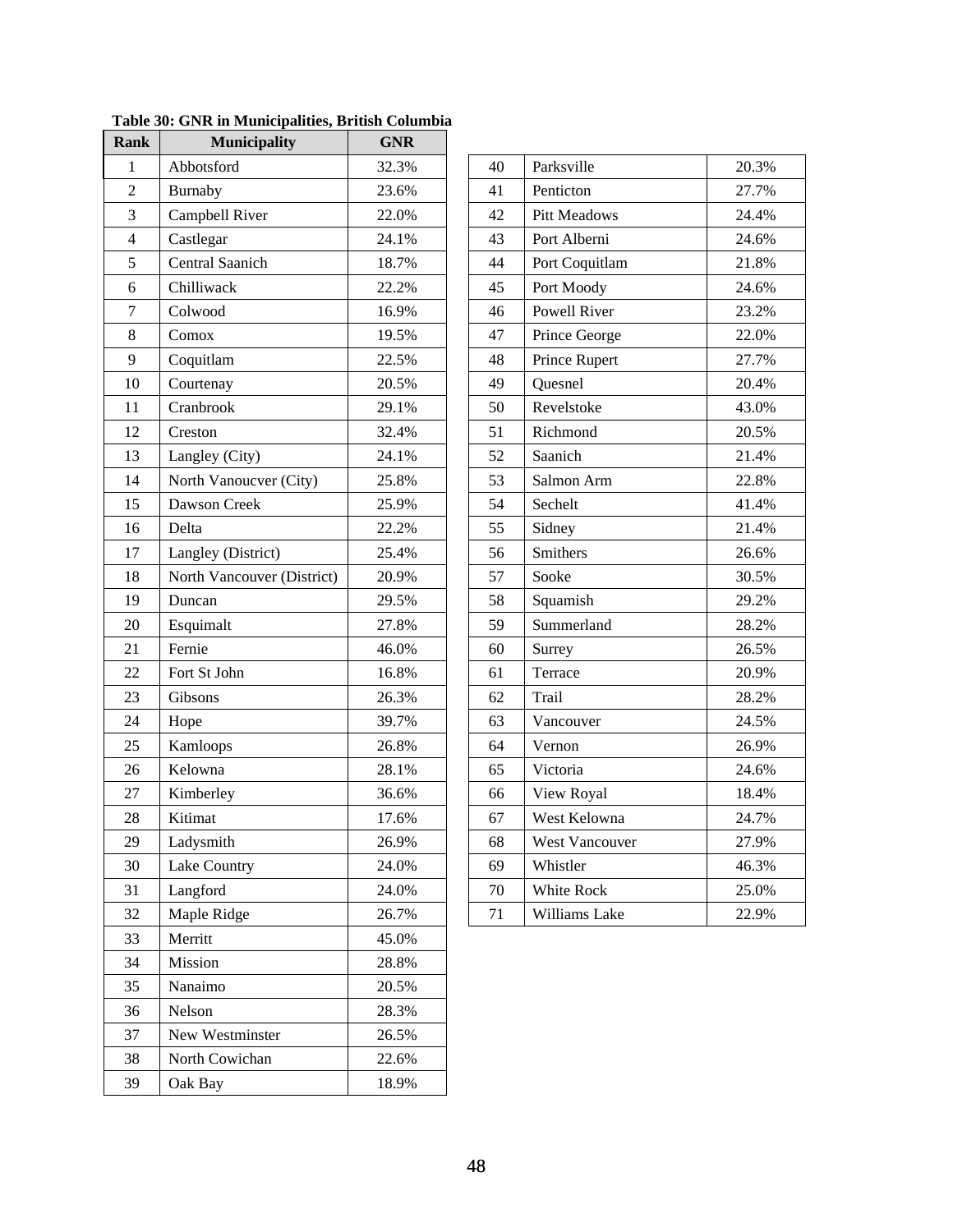# **4.3 Discussion of map interface**

The results of this research were presented in the form of an online map, which can be found at the following website: www.rentalhousingindex.com. The interactive map displays the overall Community Index Score and each of the five Indicator scores for Canada, British Columbia and each qualifying Regional District and municipality in BC. The map is color coded according to how serious the rental housing problems are in that area and shows the spatial patterns of rental housing affordability in the province.

Users are also able to click on any regional district or municipality in British Columbia to find more detailed data, broken down by income quartile and unit size, on that specific community.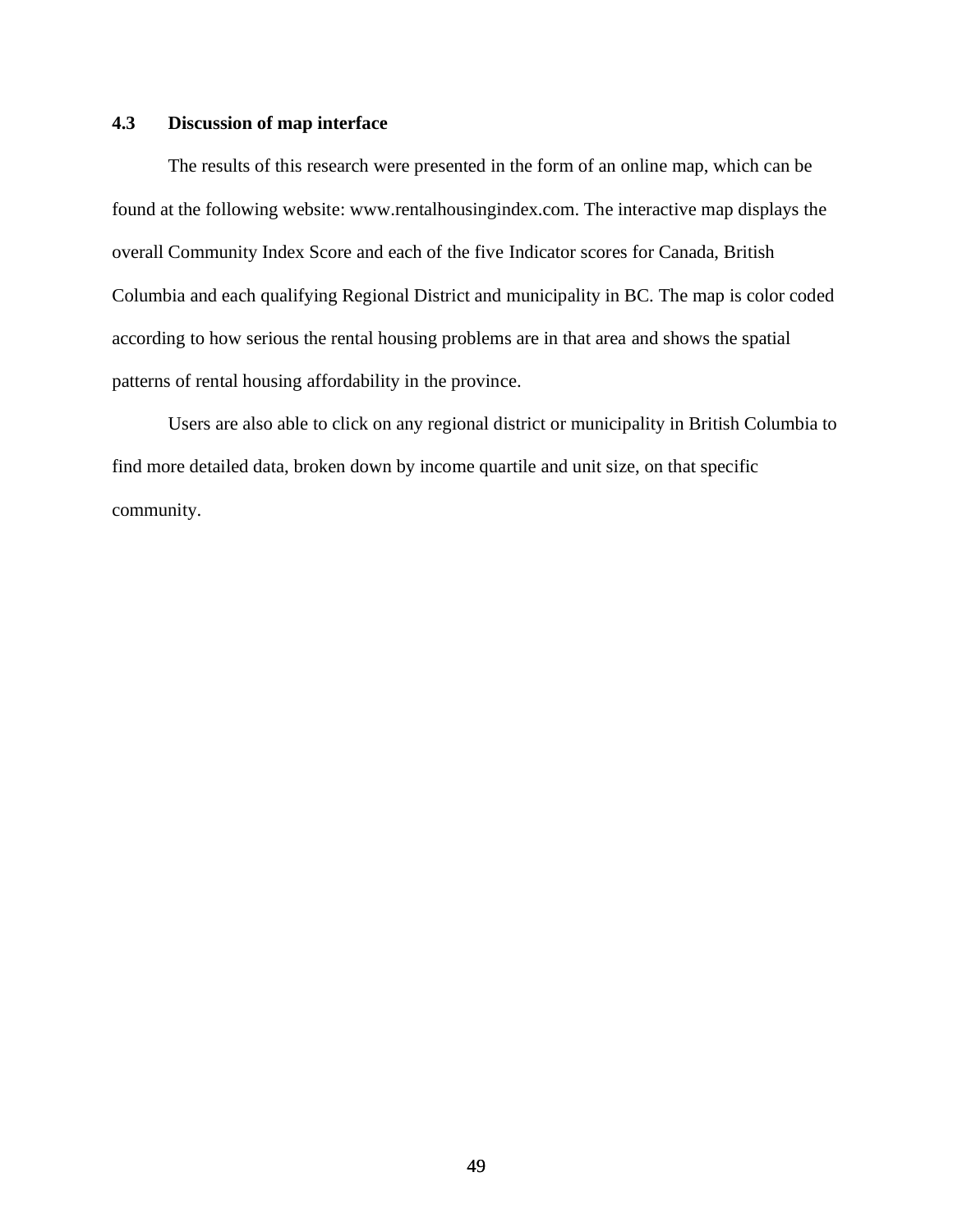## **Section 5.0 Planning Implications**

The goal of this project was to provide an informative resource with solid, fact-based evidence on the rental housing market in BC to affordable housing researchers, planners, developers and advocates. In particular this project is useful to smaller communities who may not have the capacity to undertake this type of research on their own. This section outlines recommendations as to how these practitioners could make use of the methodology developed and analysis undertaken.

# **5.1 Researchers**

The extensive custom Statistics Canada dataset underpinning this project will be most useful to the research and academic community. In addition to researchers studying topics related to affordable housing, this dataset could be used to study poverty, social justice, inequality, and economic trends in BC. The methodology developed and analysis undertaken as part of this project have only scratched the surface of the stories that remain to be told with this data and it is hoped that the dataset can contribute to further research related to affordable rental housing. This dataset is available through the BC Non-Profit Housing Association.

# **5.2 Planners and Policy-makers**

The analysis undertaken through this project will begin to give an idea of which income quartiles are experiencing the most severe problems with respect to affordable rental housing. For example, knowing which income quartiles are spending higher percentages of their income on rent will make prioritization of scarce government resources better targeted to actual needs in a community. It can also provide policy-makers with a tool for evaluating housing policy leading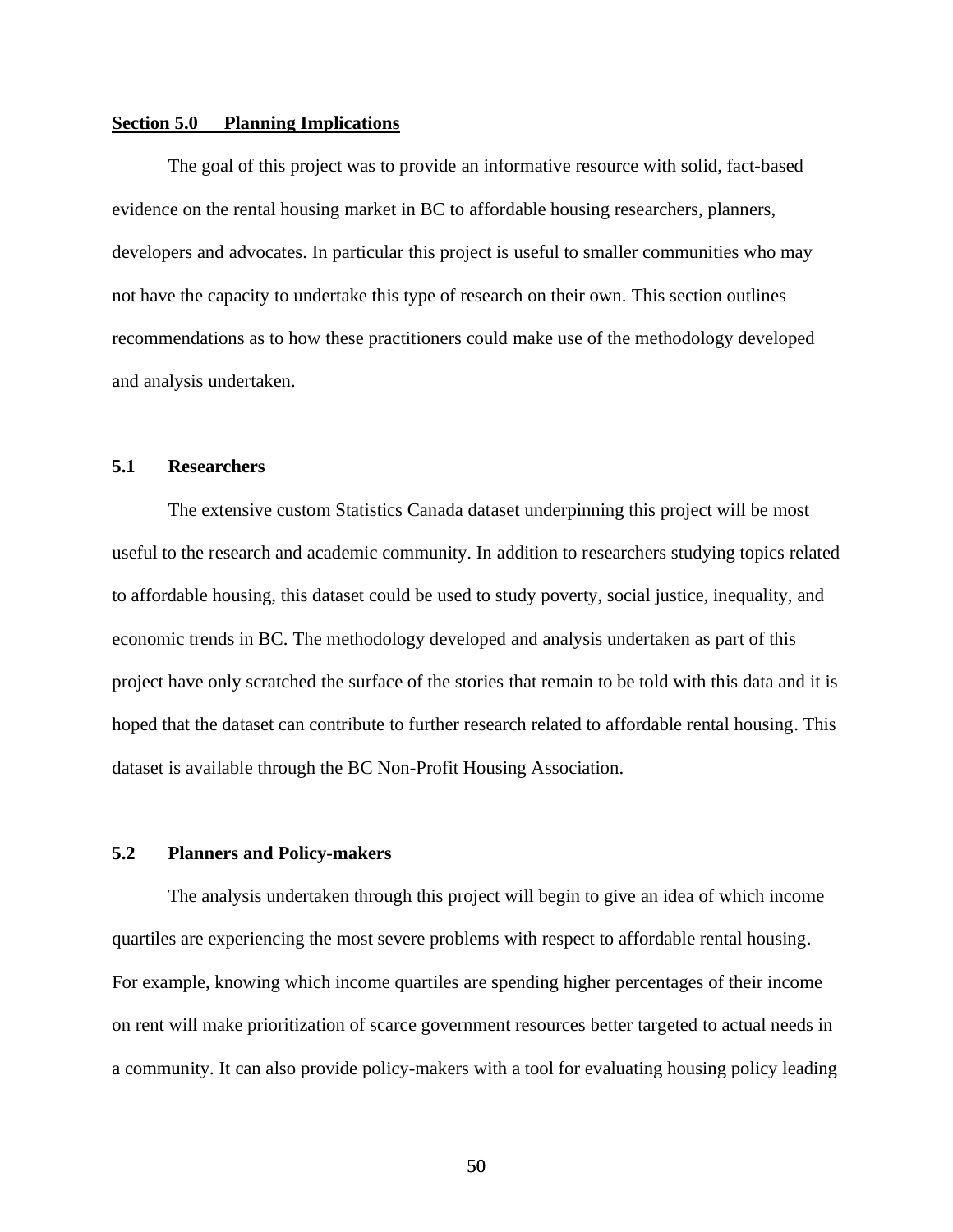up to the time period covered by the RHI, which would further inform future policy.

The information on household income earned in different quartiles will give planners a better understanding of what units should be renting for in order for them to be affordable (ie: 30% of income) for particular tenants. This will help in designing incentive policies that encourage the construction of new rental housing projects.

Lastly, the RHI will help existing non-profit and co-op housing providers in determining rents. Most of these buildings determine a tenant's rent in one of three ways. For 'Rent Geared to Income' (RGI) units, tenants pay a specific portion of their income as rent each month, typically 30%. If this person's income changes for any reason, the rent is adjusted accordingly. 'Subsidized' means that the amount paid by a tenant is considerably lower than what the unit would rent for in the private market and this amount is supplemented by a government contribution. In 'Low End of Market' units the rent paid by a tenant is only marginally lower than what the unit would rent for in the private market. Many non-profit and co-op housing projects are a mix of RGI and Low End of Market units. The rents paid by Low End of Market units help to subsidize the RGI units. With the imminent expiry of governmental operating agreements held by most social housing providers, the proportions of this mix will likely need to be re-evaluated. With limited capacity to do detailed and regular market analyses, the RHI will provide critical information on typical private market rents that will assist these housing providers with setting accurate Low End of Market rents.

## **5.3 Developers**

For similar reasons, the RHI will be useful to developers by demonstrating where supply gaps exist in a community's rental housing market. In particular, the Bedroom Shortfall Indicator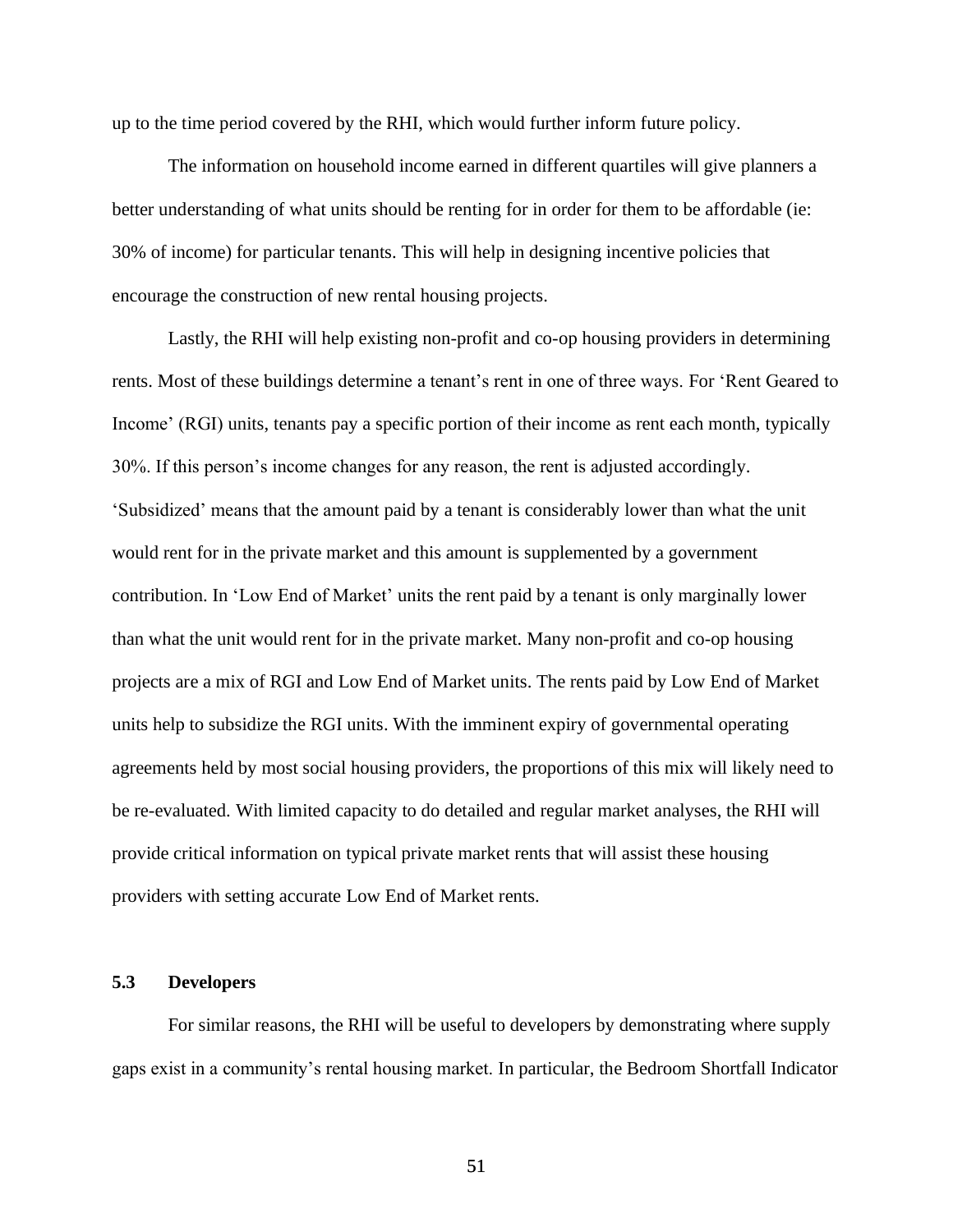provides a rough estimate of how many more bedrooms a community needs in order to house everyone suitably. The RHI will certainly not take the place of a thorough market analysis but may provide the spark required to indicate to a development community that there is a need they may be able to fill.

It must be mentioned that, for reasons discussed earlie, there is very little incentive for developers to construct new residential rental buildings and it is even more difficult for them to develop rental units that are affordable to lower income quartiles. Policies such as the City of Vancouver's Rental 100 program attempt to encourage the construction of rental housing, however the units that are a result of policies such as these are typically affordable only to the top wage earning renter households. In order for this tool to be useful to developers in a way that results in an increase in the supply of required rental stock in a community, there must also be the development of policies and programs at all three levels of government that incentivize the construction of more rental housing that meets the local demand.

### **5.4 Affordable housing advocates**

The RHI will provide affordable housing advocates with concrete evidence to reinforce lobbying efforts for increased governmental support for more affordable rental housing. Prior to the RHI, the majority of data available on the rental housing market was anecdotal, too broad, or available only through informal avenues such as craigslist or a local newspaper. For this reason it was difficult to quantify or prove the existence of a rental housing crisis and these problems were easily ignored or dismissed. This project supports the work of affordable housing advocates by providing them with the facts necessary for evidence based arguments demonstrating the need for increased support for the rental housing market.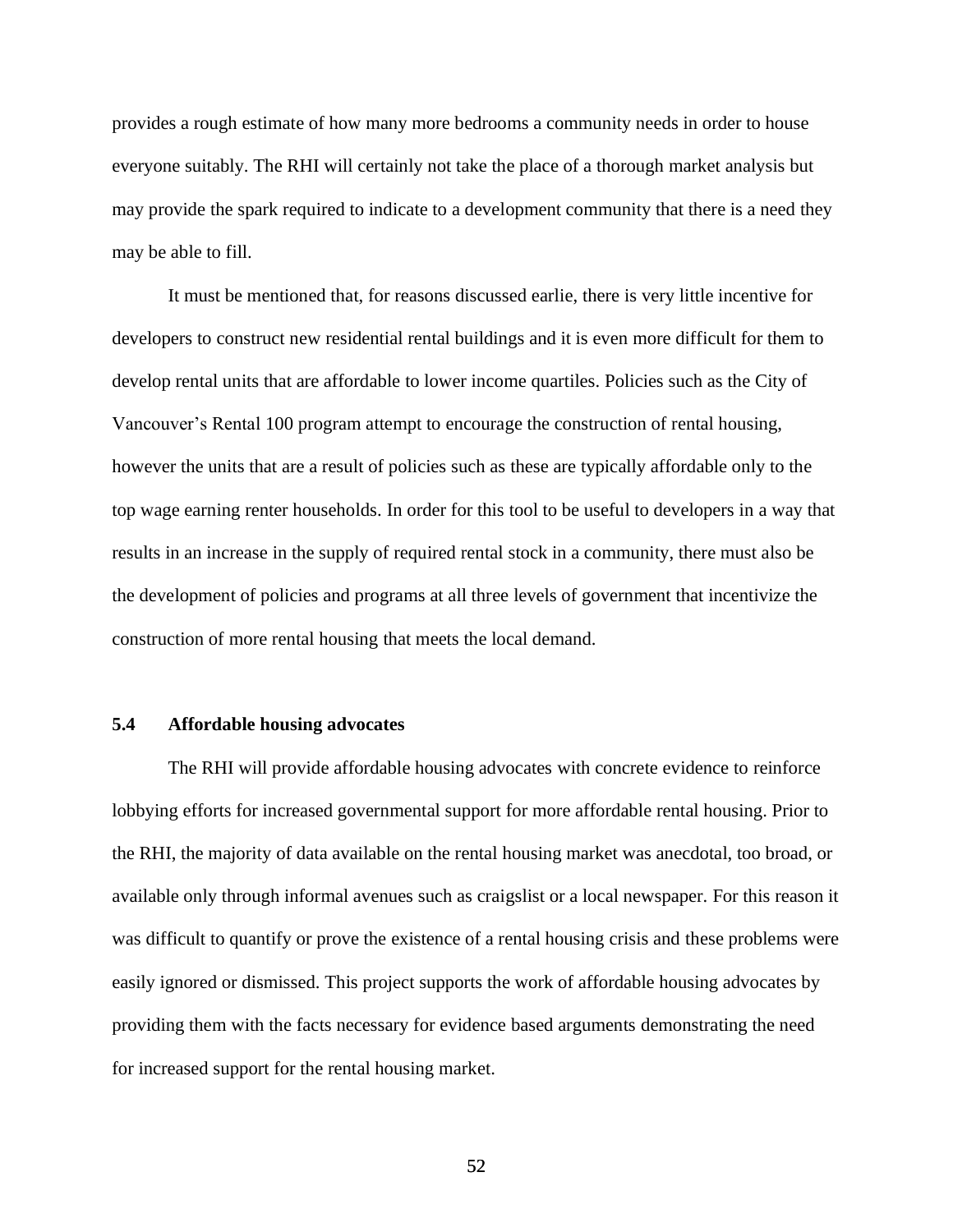#### **Bibliography**

- Arnott, R. 1988. "Rent Control: The International Experience." *Journal of Real Estate Finance and Economics* 1 (3): 203-215.
- Arnott, R. and Johnston, N. 1981. "Rent control and options for decontrol in Ontario." Toronto: Ontario Economic Council.
- Block, W. and Olsen, E. 1981. "Rent Control: Myths and Realities." Vancouver: The Fraser Institute.
- Bourne, L.S. 2007. "Recent housing policy issues in Canada: A Retreat from Social Housing?" *Housing Studies* 1 (2): 122-128.
- Carroll, B.W. 1989. "Post-War Trends in Canadian Housing Policy." *Urban History Review* 18  $(1): 64-74.$
- City of Vancouver. 2014. "Creating and Preserving Market Rental Housing." http://vancouver.ca/people-programs/creating-new-market-rental-housing.aspx Accessed on: November 9, 2014.
- Clayton Research Associates Limited. 1984. "Rent Regulation and Rental Market Problems." Toronto: Ontario Commission of Inquiry into Residential Tenancies.
- Colderley, C.A. 1999. "Welfare State Retrenchment and the Nonprofit Sector: The Problems, Policies, and Politics of Canadian Housing." *Journal of Policy History* 11 (3): 283-312.
- Crone, T.M. 1988. "Changing Rates of Return on Rental Property and Condominium Conversions." *Urban Studies* 25 (1): 34-42.
- Crook, T. 1998. "The Supply of Private Rented Housing in Canada". *Netherlands journal of housing and the built environment* 13 (3): 327-352.
- Eilbott, P. 1985. "Condominium Rentals and the Supply of Rental Housing." *Urban Affairs Quarterly* 20 (3): 389-399.
- Fallis, G. 1987. "Rent Control: The Citizen, The Market, and The State." *Journal of Real Estate Finance and Economics* 1 (3): 309-320.
- Fallis, G. and Smith, L.B. 1985. "Price Effects of Rent Control on Controlled and Uncontrolled Rental Housing in Toronto: A Hedonic Index Approach." *The Canadian Journal of Economics* 18 (3): 652-659.
- Fallis, G. and Smith, L.B. 1985. "Rent Control in Toronto: Tenant Rationing and Tenant Benefits." *Canadian Public Policy* 11 (3): 543-550.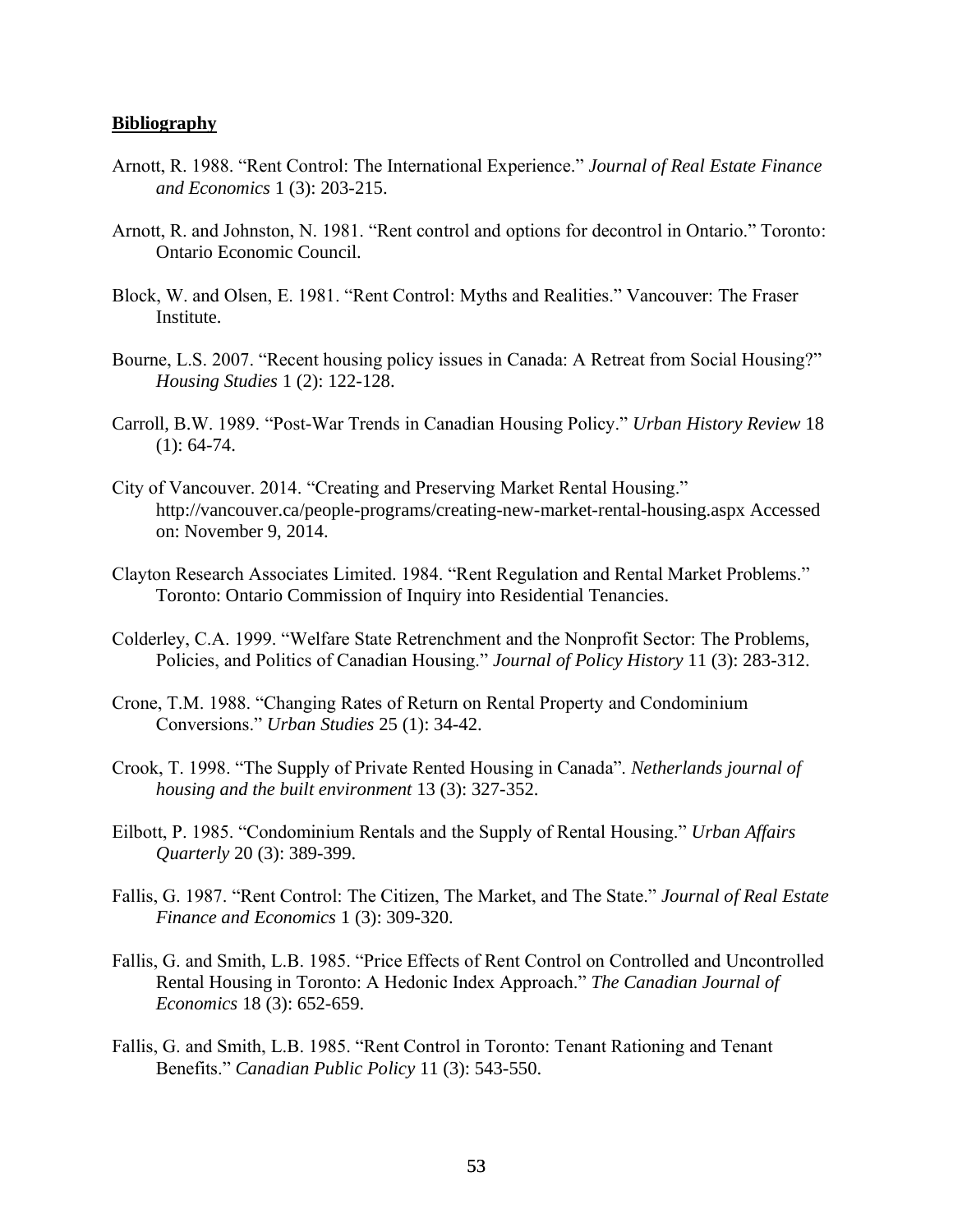- Gilderbloom, J.I. and Appelbaum R.P. 1988. "Rethinking rental housing." Philadelphia: Temple University Press.
- Gilderbloom, J.I. et al. 1981. "Rent Control: A Sourcebook." Santa Barbara: Foundation For National Progress.
- Hulchanski, J.D. 2007. "Canada's Dual Housing Policy: Assisting Owners, Neglecting Renters." *Centre for Urban and Community Studies*.
- Hulchanski, D. 1988. "The Evolution of Property Rights and Housing Tenure in Postwar Canada: Implications for Housing Policy." *Urban Law and Policy* 9 (2): 135-156.
- Hulchanski, J.D. 1984. "Market imperfections and the role of rent regulations in the residential rental market." Toronto: Commission of Inquiry into Residential Tenancies.
- Joint Center for Housing Studies of Harvard University. 2013. "America's Rental Housing: Evolving Markets and Needs." Boston: Harvard Graduate School of Design, Harvard Kennedy School.
- Lazzarin, C. 1987. "Rent Control and Rent Decontrol in British Columbia: A Case Study of the Vancouver Rental Market, 1974 to 1989." *University of British Columbia Masters Thesis*.
- Lewis, T. J. and Muller, R.A. 1992. "Contracting out of Rent Control." *Canadian Journal of Political Science* 25 (3): 557-572.
- Lithwick, I. 1977. "An Evaluation of the Assisted Rental Program." Ottawa: Canada Mortgage and Housing Corporation.
- Luffman, J. 2006. "Measuring housing affordability." Ottawa: Statistics Canada.
- Makuch, S.M. and Weinrib, A. 1985. "Security of tenure." Toronto: Commission of Inquiry into Residential Tenancies.
- Marcuse, P. 1978. "The political economy of rent control: theory and strategy." New York: Columbia University, Graduate School of Architecture and Planning.
- Miron, J.R. 1994. "Private Rental Housing: The Canadian Experience." *Urban Studies* 32 (3): 579-604.
- Miron, J.R. 1990. "Security of Tenure, Costly Tenants and Rent Regulation." *Urban Studies* 27 (2): 167-184.
- Pomeroy, S. 2001. "Toward a comprehensive affordable housing strategy for Canada." Ottawa: Caledon Insitute of Social Policy.